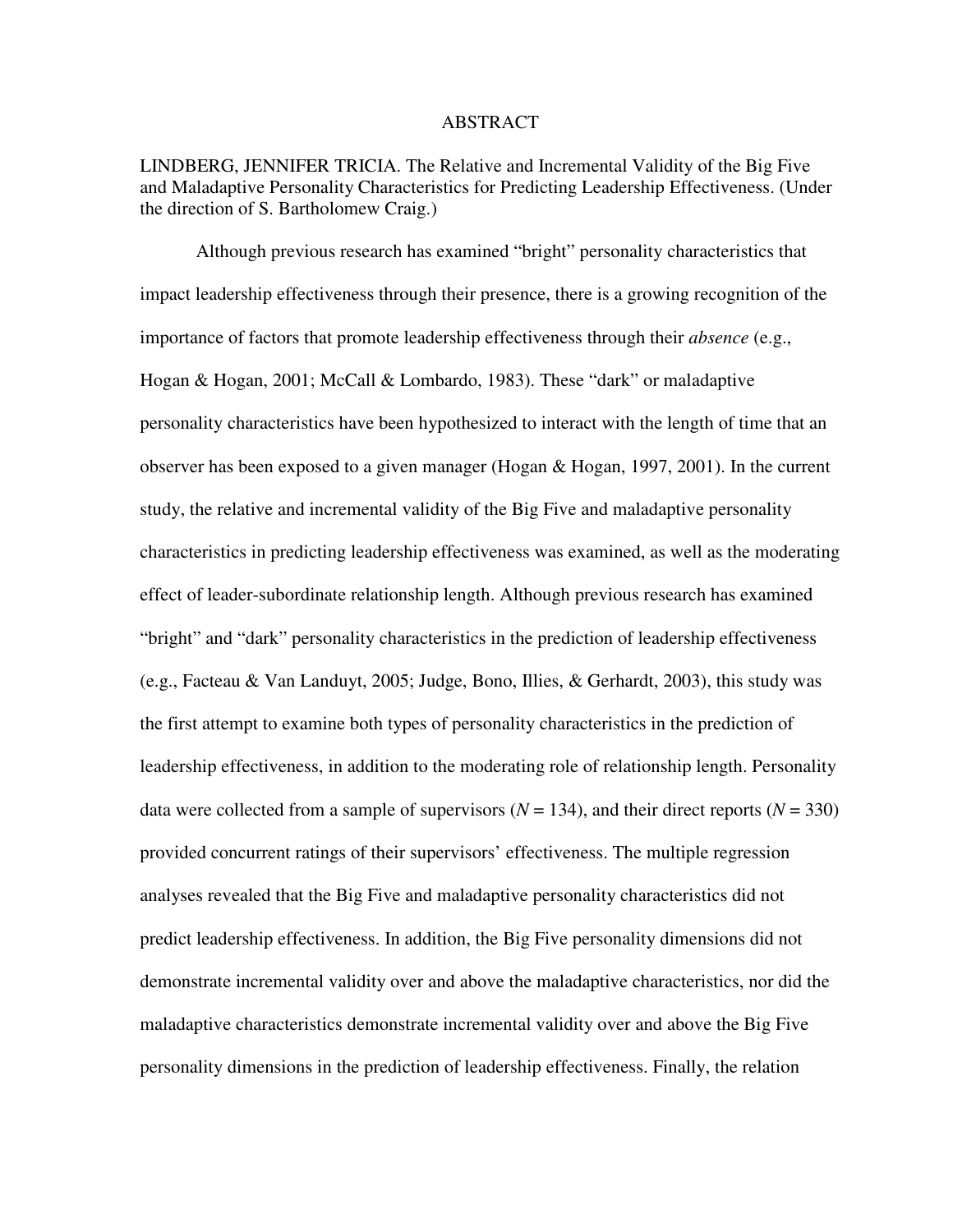between the maladaptive personality characteristics and leadership effectiveness did not vary as a function of leader-subordinate relationship length, contrary to the predictions of previous theoretical work (Hogan & Hogan, 2001).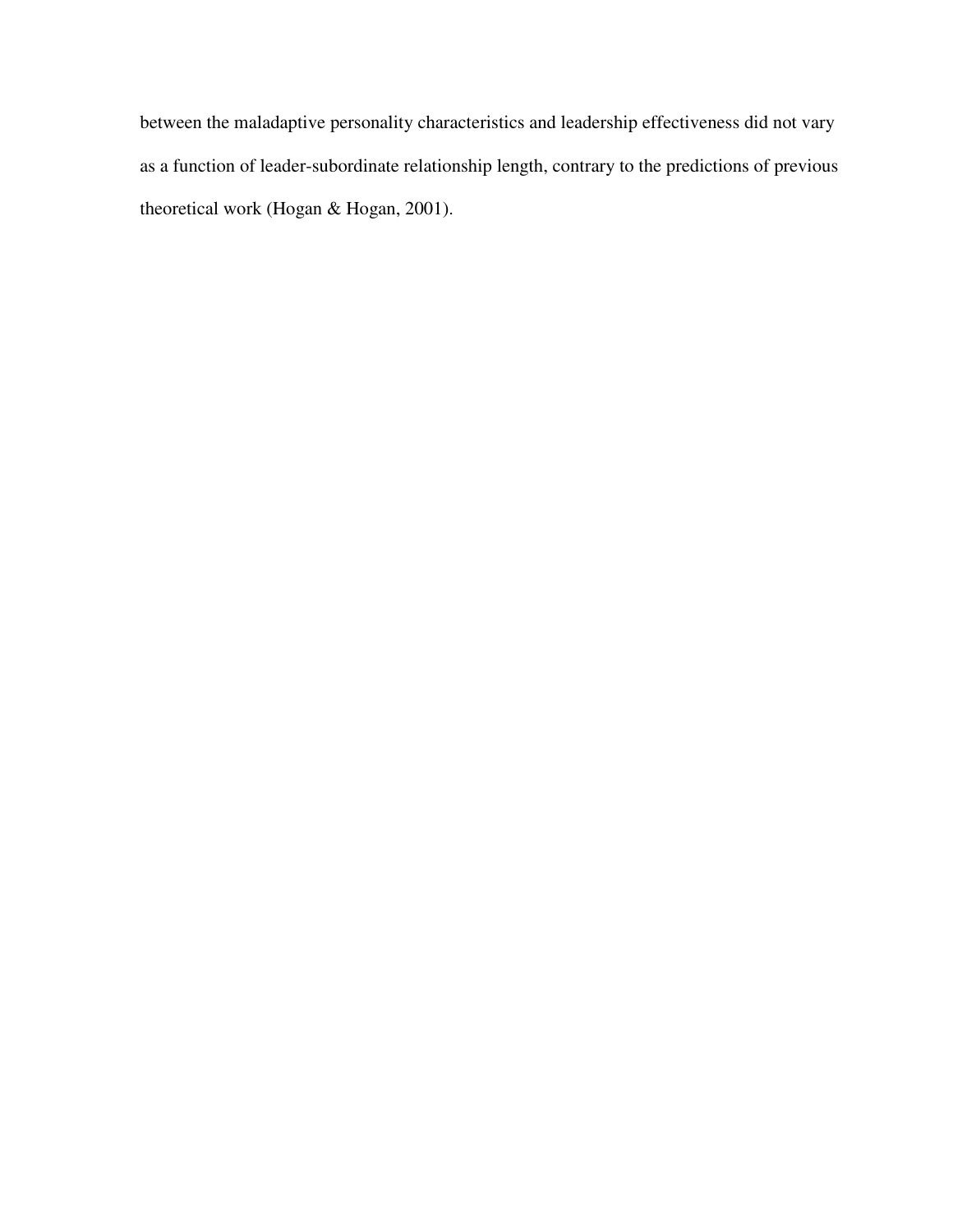The Relative and Incremental Validity of the Big Five and Maladaptive Personality

Characteristics for Predicting Leadership Effectiveness

by

Jennifer T. Lindberg

A thesis submitted to the Graduate Faculty of North Carolina State University In partial fulfillment of the Requirements for the Degree of Master of Science

### **PSYCHOLOGY**

Raleigh

November, 2006

### APPROVED BY

\_\_\_\_\_\_\_\_\_\_\_\_\_\_\_\_\_\_\_\_\_\_\_ \_\_\_\_\_\_\_\_\_\_\_\_\_\_\_\_\_\_\_\_\_\_\_ Mark A. Wilson Samuel B. Pond

> \_\_\_\_\_\_\_\_\_\_\_\_\_\_\_\_\_\_\_\_\_\_\_ S. Bartholomew Craig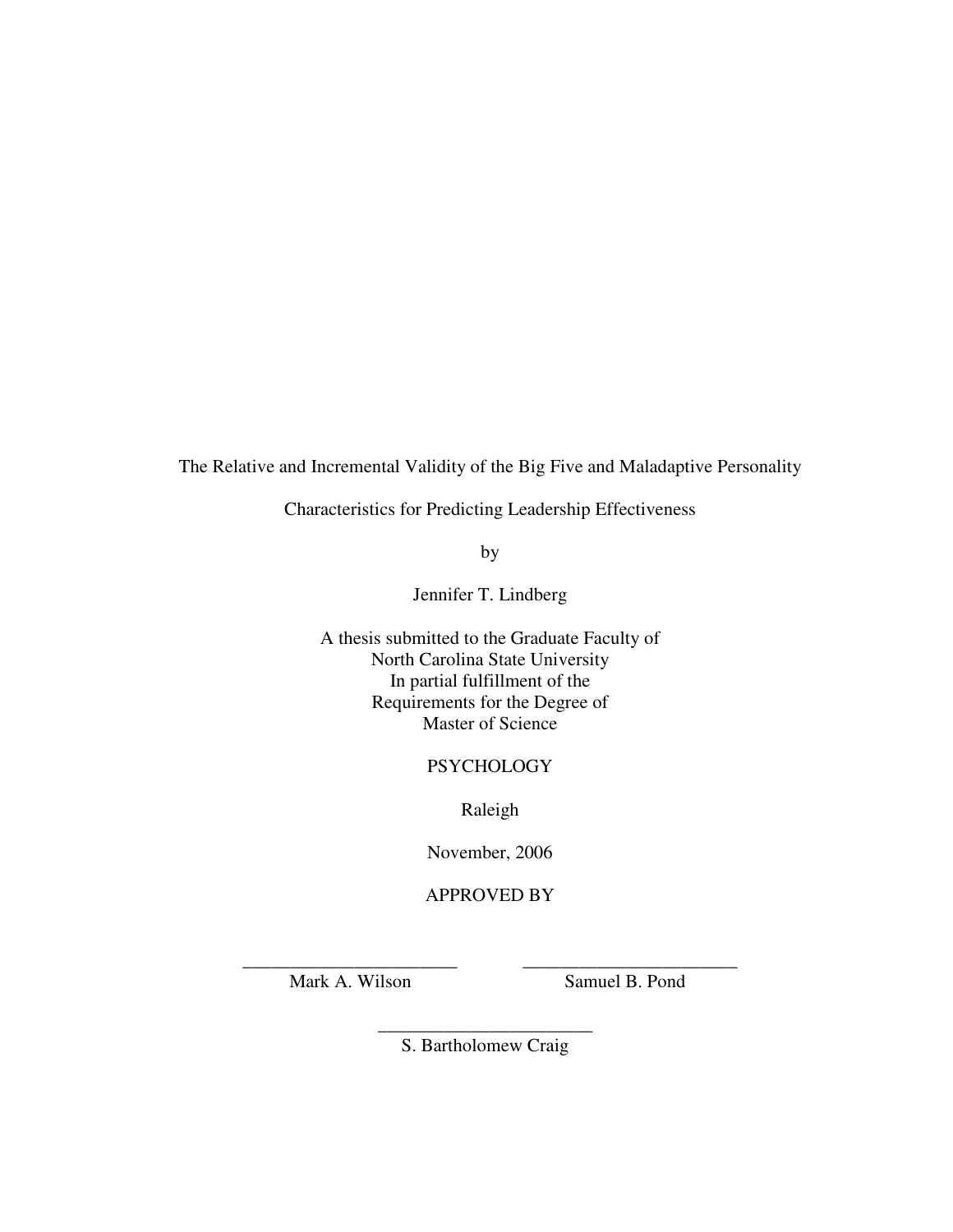### DEDICATION

This body of work is dedicated, in loving memory, to my Grandpa, John W. Lindberg, who taught me the value of hard work and the importance of being dedicated to one's vocation.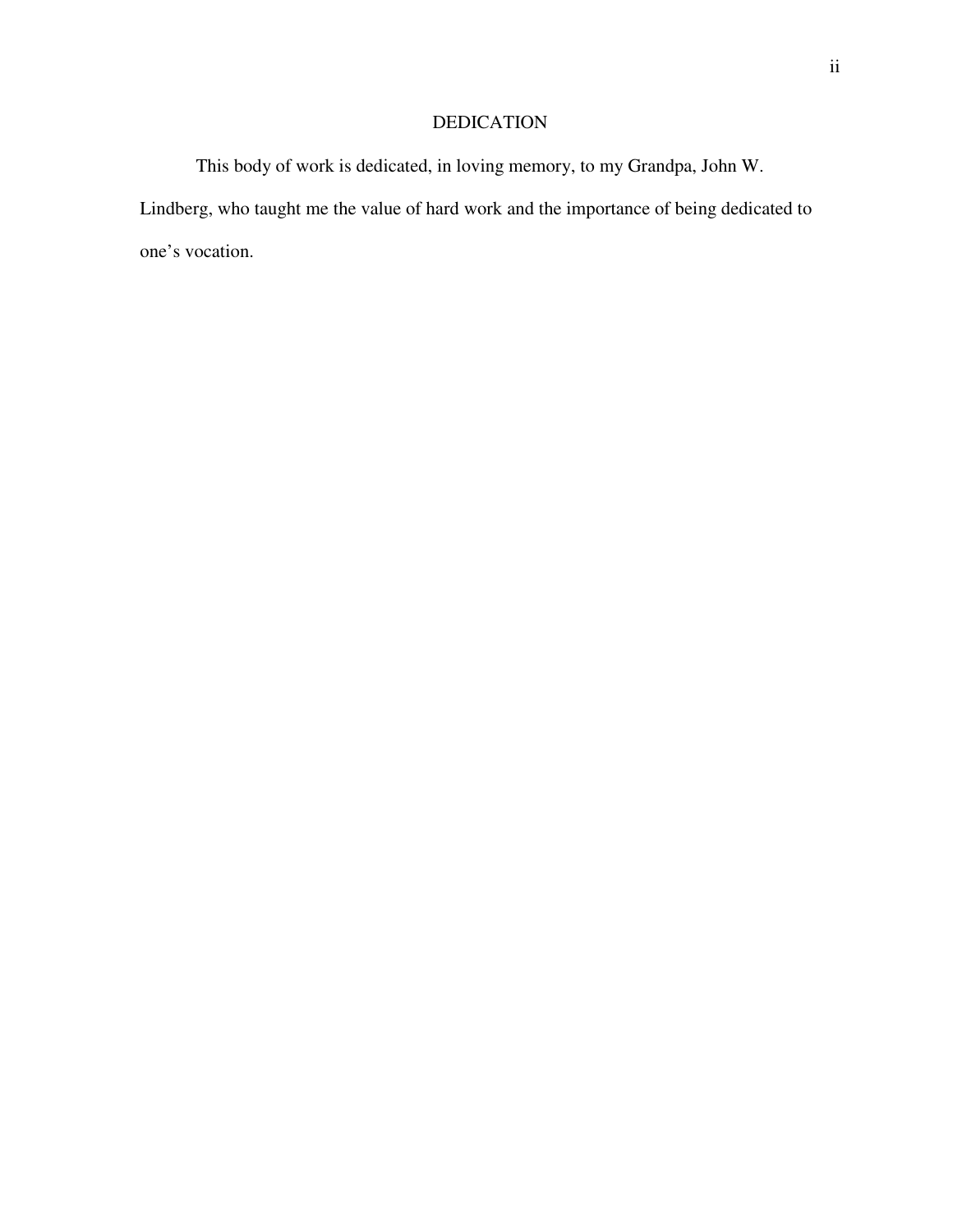#### BIOGRAPHY

Jennifer Tricia Lindberg was born November 11, 1980 in Bloomsburg, PA. She lived in Nescopeck, PA until her family moved to Huntersville, NC in 1995. Jennifer graduated from North Mecklenburg High School in Huntersville, NC in 1999 and began her undergraduate studies at Peace College in the fall of that year. She graduated summa cum laude in 2003 with Bachelor of Art degrees in Psychology and Leadership Studies and a minor in Human Resources.

 In the fall of 2003, Jennifer began her graduate studies at North Carolina State University in the Industrial and Organizational Psychology Doctoral program. During her graduate studies, Jennifer served as a research assistant on a National Science Foundation research project examining the leadership of industry/university cooperative research center directors. In addition, Jennifer works for Kaplan DeVries, Inc. as an intern in their research and development function. Her research interests include adolescent and executive leadership development, executive integrity, maladaptive leader behavior, and personality and leadership effectiveness.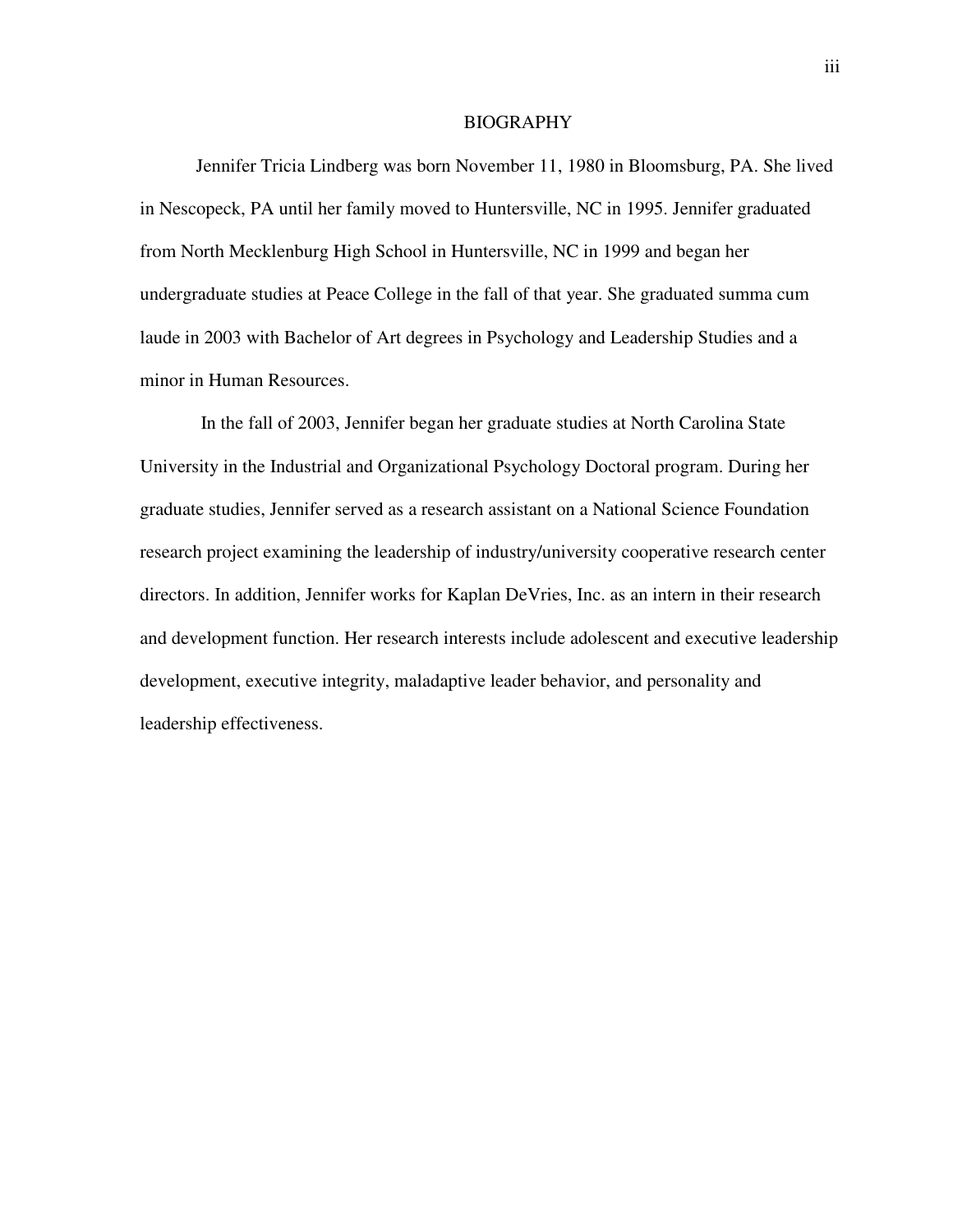#### ACKNOWLEDGEMENTS

I would like to thank my committee chair, Dr. Bart Craig, for his support, willingness to provide input and guidance in every aspect of this process, and creative problem-solving. I would also like to thank my committee members, Drs. Bob Pond and Mark Wilson, for their feedback and input.

 I would like to thank Drs. Janet Wester and Sid Johnson for teaching me how to be an effective writer. In addition, I would like to thank my mentors, Drs. Korrel Kanoy, Heidi Gailor-Loflin, Heather Lee, and Eric Surface, for teaching me many of the skills that were necessary to conduct this research project. I would also like to thank Kathy Corley for her integral role in helping me recruit participants for this research project and Rob Kaiser for providing me with the idea to conduct research on this topic and for offering his feedback and input during important phases of the project.

 I would like to extend my deepest gratitude to all of my friends for their support during this time and always. To Kyla, thank you for continuing to be the best friend that I could ever need. To my Peace "peeps," Ashley, Caroline, Jessica, Beth, Jillian, Melissa, and Carrie, thank you all for reminding me of the importance of relaxing and having fun. To my graduate school cohort, Reanna Poncheri, Christy Kroustalis, and Tara Behrend, thank you for offering the type of encouragement and advice that only fellow graduate students can offer. I especially want to thank Reanna Poncheri for reassuring me that everything would work out in the end. Many times you were the only person I believed.

 Finally, I would like to thank my Mom and Dad, Pat and John Lindberg, for their support and encouragement. Mom, thank you for pushing me to always do my best and for telling me, "Jennifer, you just need to buckle down." Dad, thank you for setting an excellent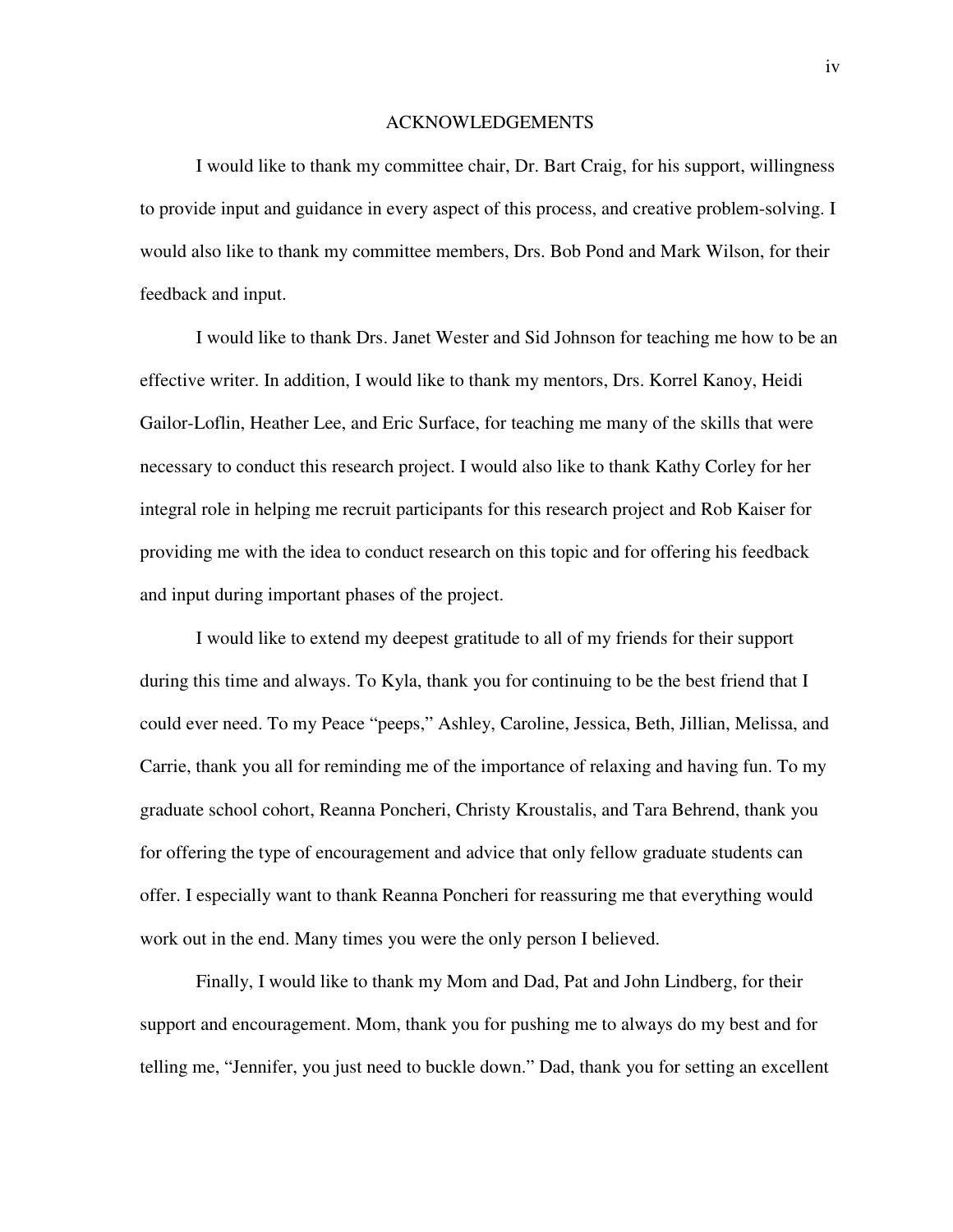example of the benefits that can be gained through hard work and dedication. Lastly, but certainly not least, I would like to thank Matt McGinnis for his steadfast love and support and for reminding me that there is more to life than graduate school.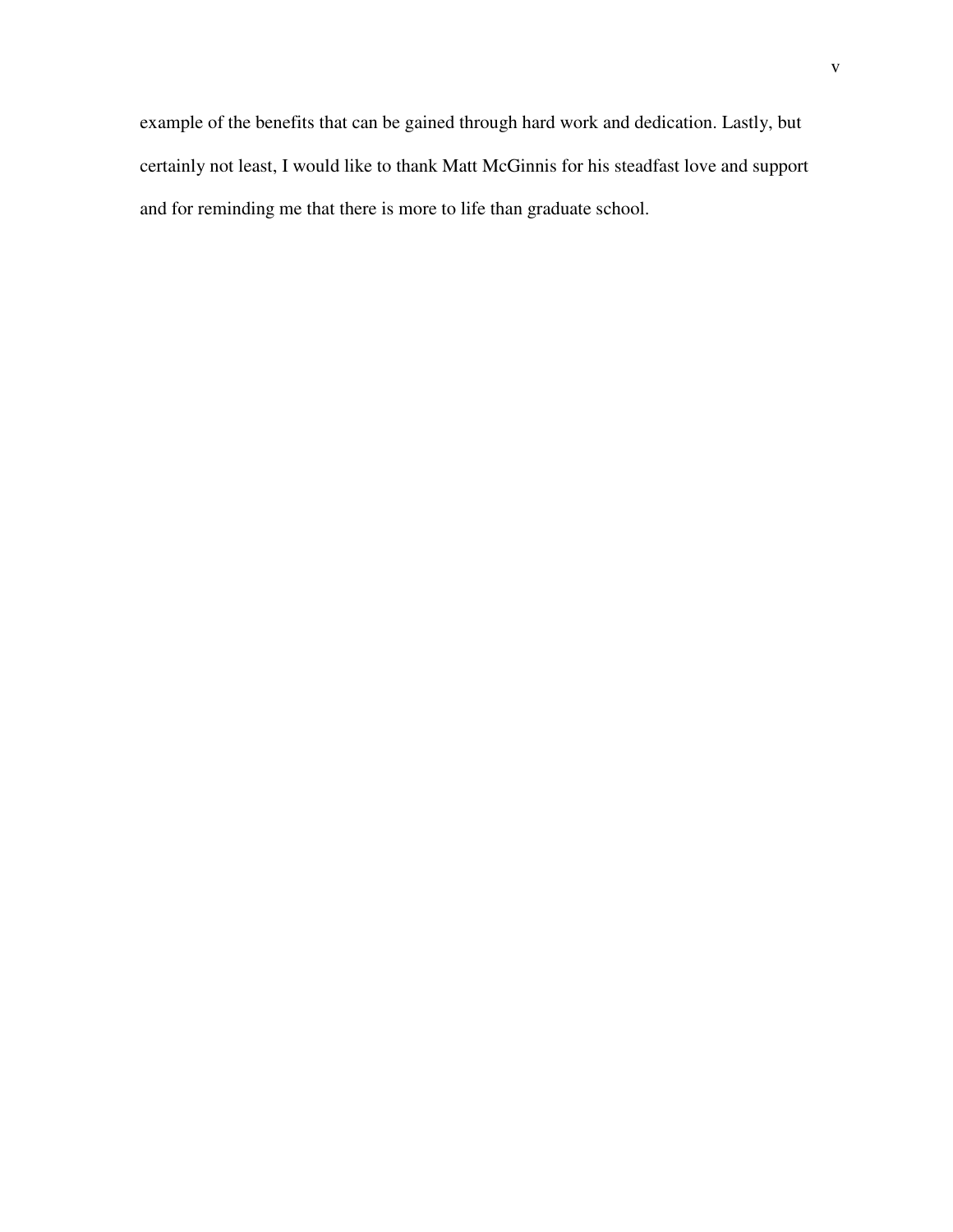# **TABLE OF CONTENTS**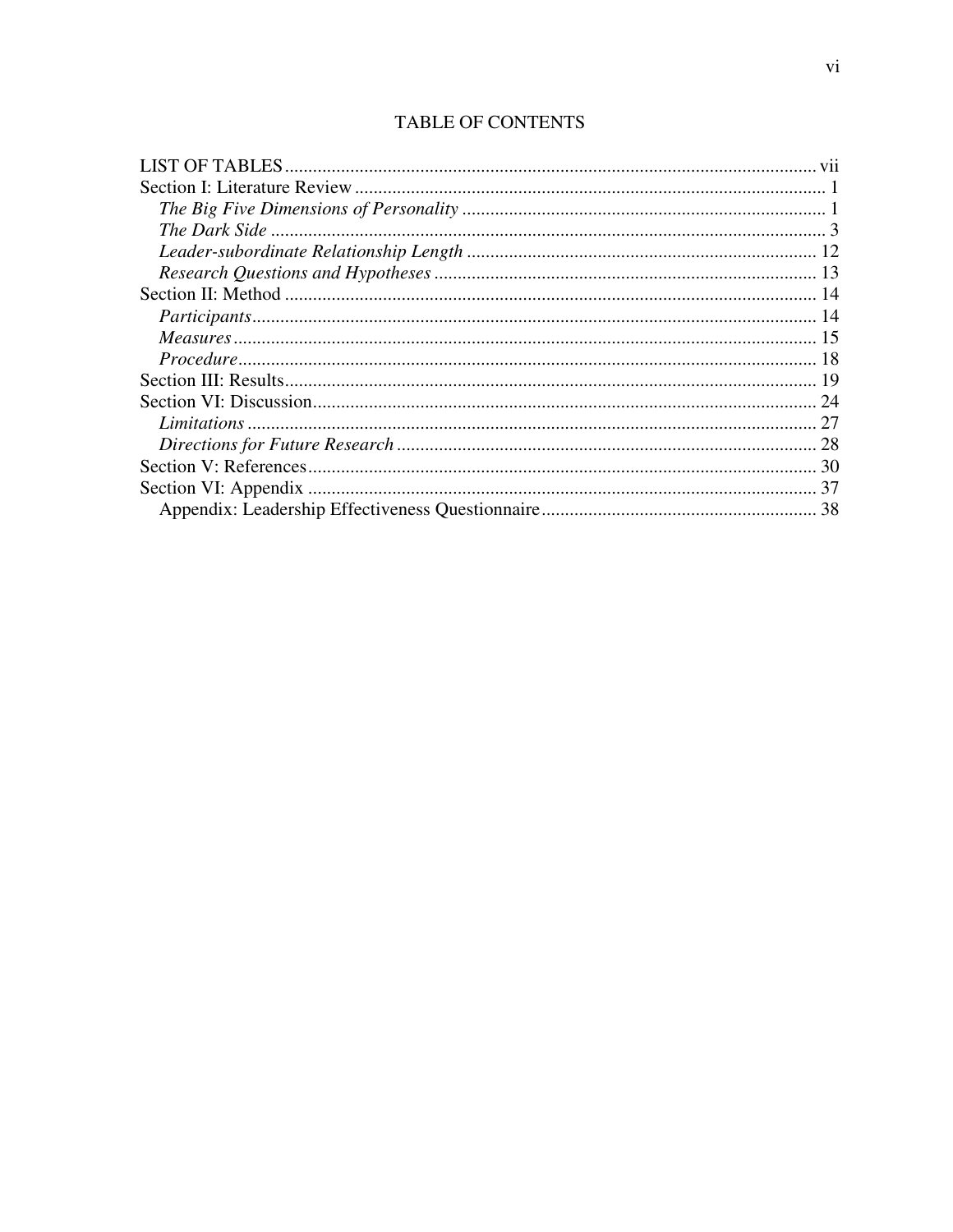# LIST OF TABLES

| ۰. |
|----|
|----|

| Table 1.  | Overlapping Themes from the Hogan Development Survey (HDS) and                                                              |
|-----------|-----------------------------------------------------------------------------------------------------------------------------|
| Table 2.  | Description of Seven Primary Scales of the Hogan Personality                                                                |
| Table 3.  | Descriptive Statistics for the Big Five Personality Characteristics                                                         |
| Table 4.  | Descriptive Statistics for the Maladaptive Personality Characteristics                                                      |
| Table 5.  |                                                                                                                             |
| Table 6.  | Descriptive Statistics for Leadership Effectiveness by Scale Item48                                                         |
| Table 7.  |                                                                                                                             |
| Table 8.  | Summary of Regression Analysis for the HPI and HDS Predicting                                                               |
| Table 9.  | Summary of Hierarchical Regression Analysis for Incremental Validity                                                        |
| Table 10. | Summary of Hierarchical Regression Analysis for Incremental Validity                                                        |
| Table 11. | Summary of Moderated Regression Analyses Predicting Leadership<br>Effectiveness by Leader-Subordinate Relationship Length53 |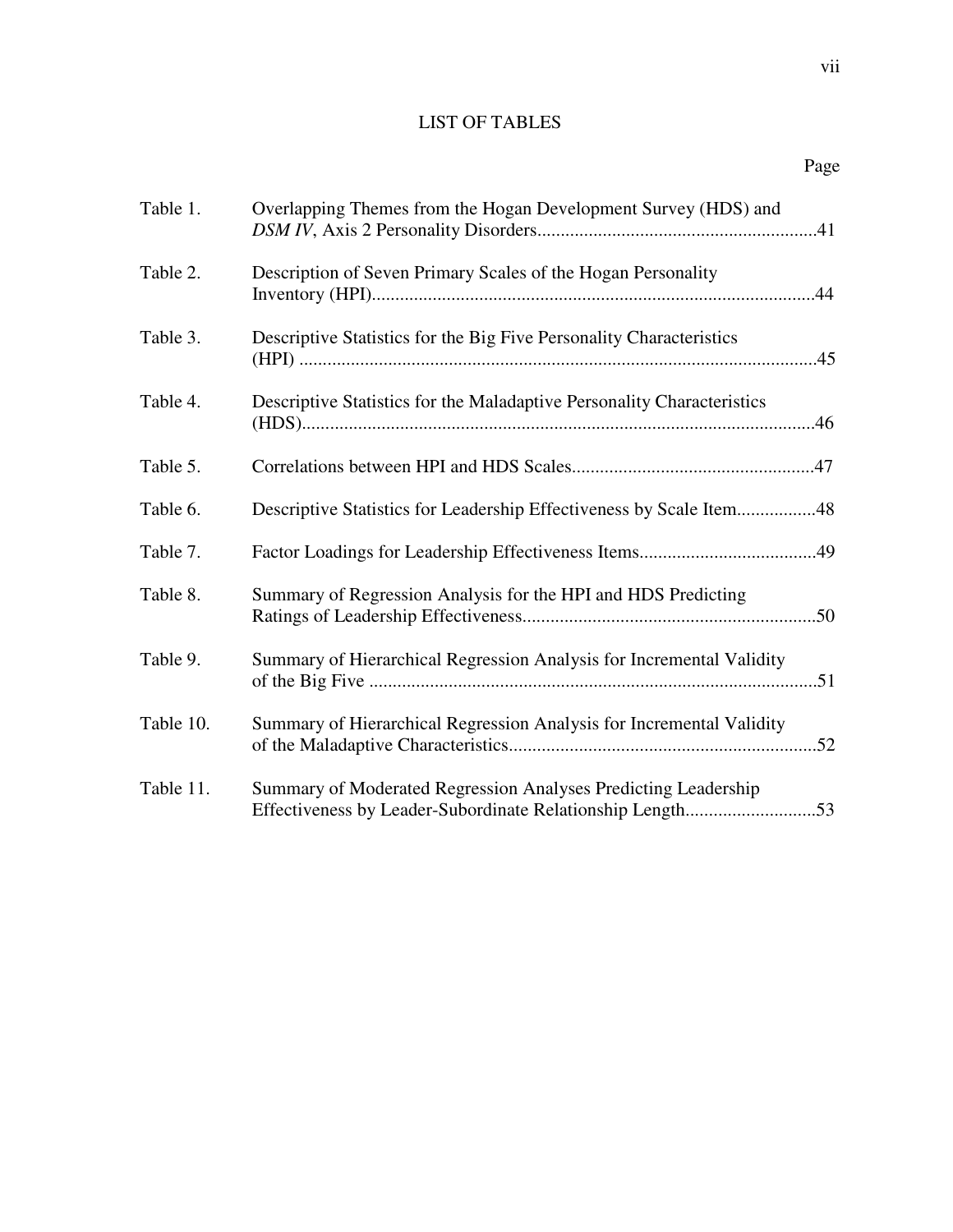#### Section I: Literature Review

#### *The Big Five Dimensions of Personality*

Although there has been some controversy regarding the validity of using personality instruments for organizational practices such as personnel selection (see Guion & Gottier, 1963), the use of personality measures as predictors of a wide range of organizational phenomena such as performance has become more generally accepted in recent years (R. Hogan, J. Hogan, & Roberts, 1996; Mount, Barrick, & Strauss, 1994). Further, many researchers now agree that there are five robust personality factors that can be used to classify personality attributes (Digman, 1990). This "Big Five" model of normal human personality, also referred to as the Five-Factor model (FFM) of personality, includes the following factors and personality characteristics: (1) agreeableness (good-natured, cooperative, and trusting); (2) conscientiousness (responsible, dependable, organized, persistent, and achievement-oriented); (3) emotional stability (calm, secure, and not nervous); (4) extraversion (sociable, talkative, assertive, ambitious, and active); and (5) openness to experience (imaginative, artistically sensitive, and intellectual). However, it should be noted that the FFM of personality is not without controversy. For example, Block (1995) has argued that the five factors were derived by lexical methods that are based on questionable conceptual and methodological assumptions.

Meta-analytic research (e.g., Barrick & Mount, 1991; Hough, Eaton, Dunnette, Kamp, & McCloy, 1990) has suggested that only one Big Five factor, conscientiousness, is a valid predictor for all occupational groups and job-related criteria studied (i.e., job proficiency, training proficiency, and personnel data). In contrast, the other Big Five factors were valid predictors for only some occupations and criteria. For example, extraversion was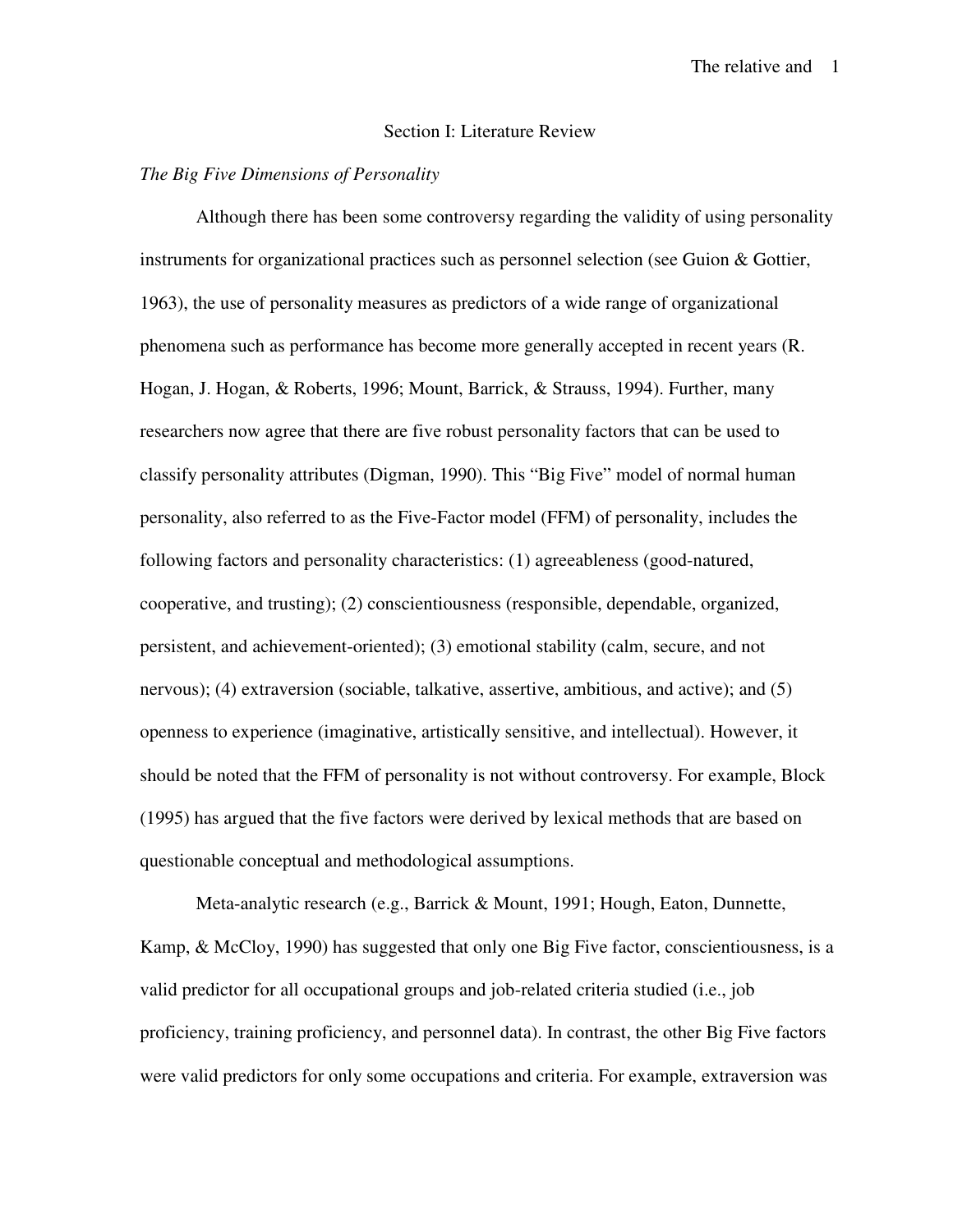a valid predictor of two occupations involving social interactions, managers and sales (Barrick & Mount, 1991). Despite the variability of the Big Five in predicting job performance criteria for a variety of occupational groups, Mount and Barrick (1998) maintained that previous research findings regarding the Big Five have numerous implications for research and practice in personnel psychology, such as the prediction of leadership effectiveness.

*Leadership effectiveness*. According to R. Hogan, Raskin and Fazzini (1990), the success of any organization is often contingent on the effectiveness of organizational leaders. Thus, examining the link between personality characteristics and leadership effectiveness is necessary for a complete understanding of the role of personality in organizational outcomes. Previous research (i.e., Bentz, 1985; House, 1977; Howard & Bray, 1988; Stogdill, 1948) has explored the link between leader personality and effectiveness. For example, in a recent meta-analysis examining 78 studies of the relation between personality and leadership, Judge, Bono, Ilies, & Gerhardt (2002) found evidence to suggest that all five of the Big Five factors of personality were related to overall leadership emergence and effectiveness. Leadership emergence refers to whether or not and to what degree an individual is perceived to be a leader by other individuals who typically have limited information about the individual's performance (Judge et al., 2002). In contrast, leadership effectiveness is described as a leader's performance in influencing and guiding a unit's activities toward goal achievement (see Stogdill, 1950). Judge et al. found true correlations of at least .24 for each of the five factors with the exception of agreeableness  $(r = .08)$ . Furthermore, Judge et al. determined that the five factors collectively explained 53% of the variance in leadership emergence and 39% of the variance in leadership effectiveness.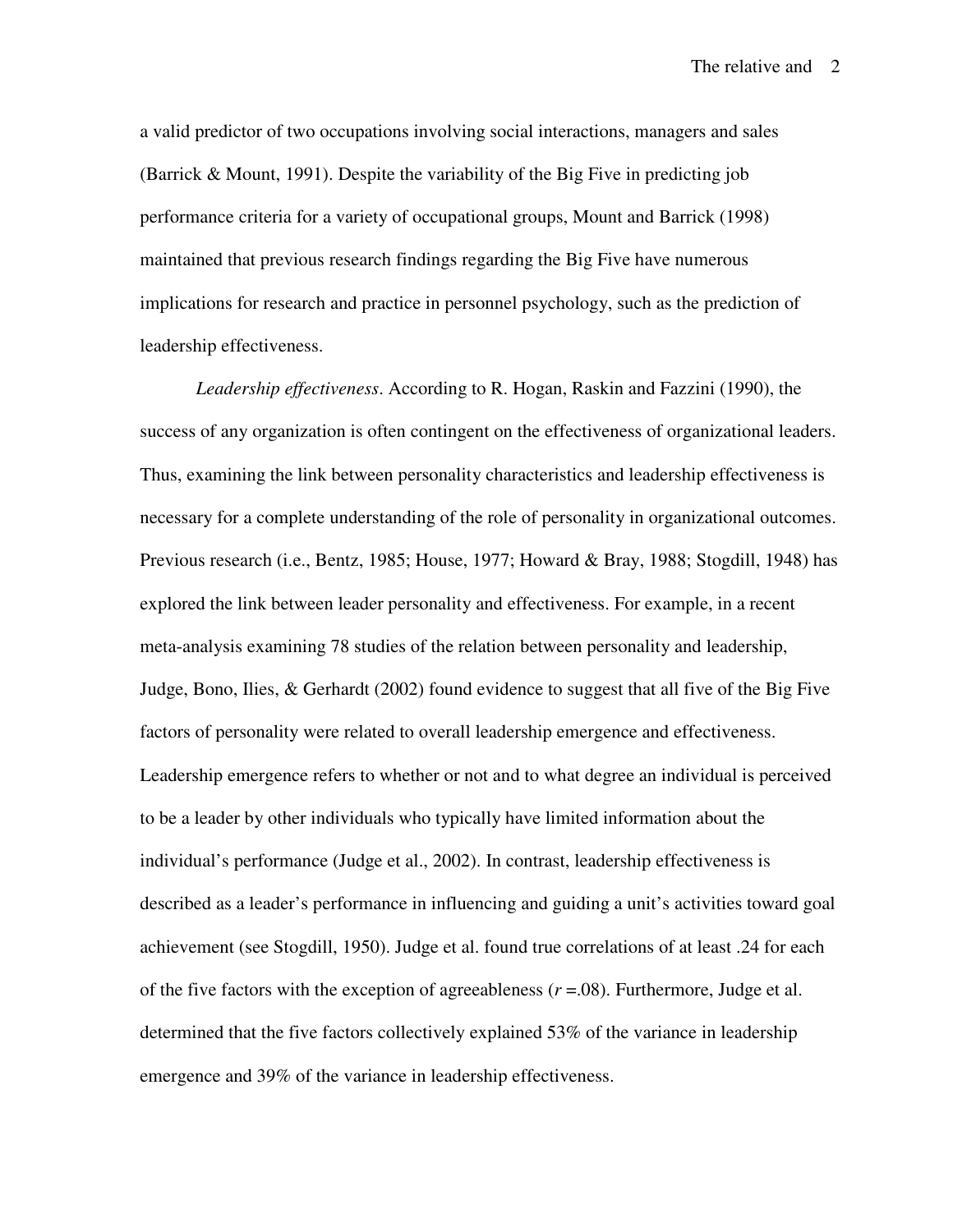Thus, based on previous research regarding the relation between personality and leadership, it seems clear that leader personality is predictive of various measures of leadership effectiveness (R. Hogan & Kaiser, 2005). However, past research has tended to focus on positive or "bright" aspects of personality that increase effectiveness by their presence. There is a growing recognition of the importance of negative or "dark" personality characteristics that increase effectiveness by their *absence* (R. Hogan & J. Hogan, 2001). But, interestingly, only limited empirical research has been conducted with regard to the maladaptive side of personality in predicting leadership effectiveness. Therefore, although the current study will examine both the normal and maladaptive sides of personality in predicting leadership effectiveness, the primary contribution of this study lies in its emphasis on the maladaptive side of personality. Furthermore, it should be noted that the terms "leader," "supervisor," and "manager" will be used interchangeably in the paragraphs that follow.

#### *The Dark Side*

In general, the limited number of empirical investigations regarding the dark side of managerial behavior has fallen along five lines of research: managerial incompetence, career derailment, the dark side of charismatic leadership, the dark side of transformational leadership, and maladaptive leader personality.

*Managerial incompetence*. Previous research has suggested that managerial incompetence is salient in organizations. For example, estimates of the base rate for managerial incompetence ranged from 30% to 75%, with a recent review by DeVries and Kaiser (2003) reporting that the base rate for managerial incompetence in the corporate world was, on average, 50%. Historically, managerial incompetence has been conceptualized in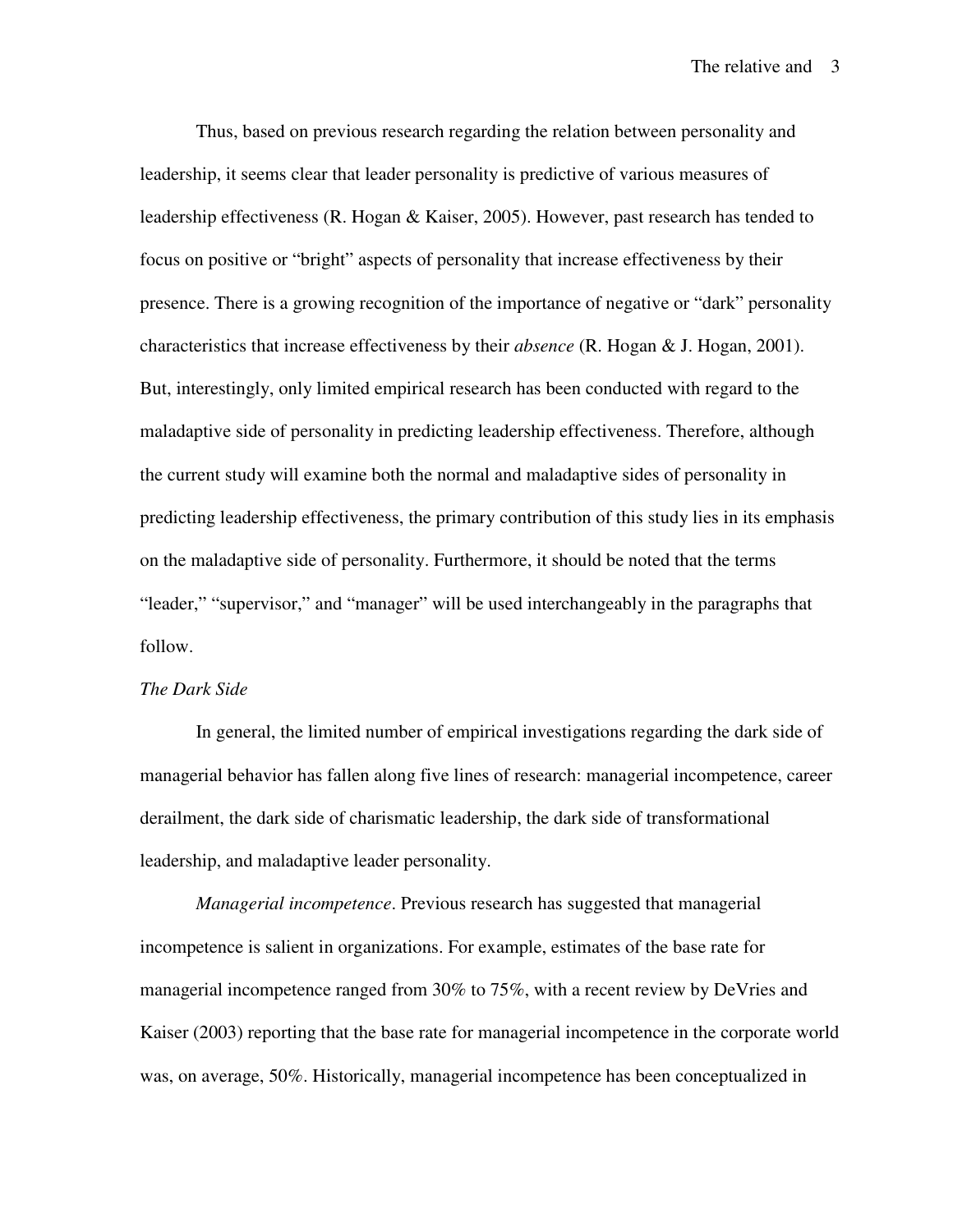terms of performance-related deficits or lacking the characteristics necessary for success (R. Hogan & Kaiser, 2005). However, R. Hogan and Kaiser postulated that managerial incompetence may also be related to the presence of undesirable qualities, perhaps more so than performance-related deficits.

*Career derailment*. In addition to research regarding incompetence, previous research has examined the prevalence of managerial failure or derailment, terms used to describe an individual who is demoted, involuntarily leaves the organization (i.e., is terminated), or is unable to attain an expected level of success (Leslie & Van Velsor, 1996). For example, Bentz (1985) pioneered a 30-year longitudinal study of the factors associated with managerial success by interviewing both successful and failed managers at Sears & Roebuck. Interestingly, Bentz identified a series of characteristics that were common to successful managers and in addition, articulated a different series of performance-related deficits and factors that were common among the derailed managers. The successful managers demonstrated characteristics such as social assuredness, ambition, persuasiveness, and needs for money, power, and status. On the other hand, the failed managers displayed the following seven performance-related deficits: (1) inability to delegate or prioritize tasks; (2) being reactive rather than proactive; (3) inability to maintain relationships with an extensive network of individuals; (4) inability to build a team; (5) exercising poor judgment; (6) being a slow learner; and (7) demonstrating some type of personality defect.

Numerous researchers from the Center for Creative Leadership (CCL) replicated and extended Bentz's original research to identify a series of antecedents and consequences associated with managerial derailment. McCall and Lombardo (1983) interviewed approximately 20 successful senior managers and 20 derailed senior managers in their study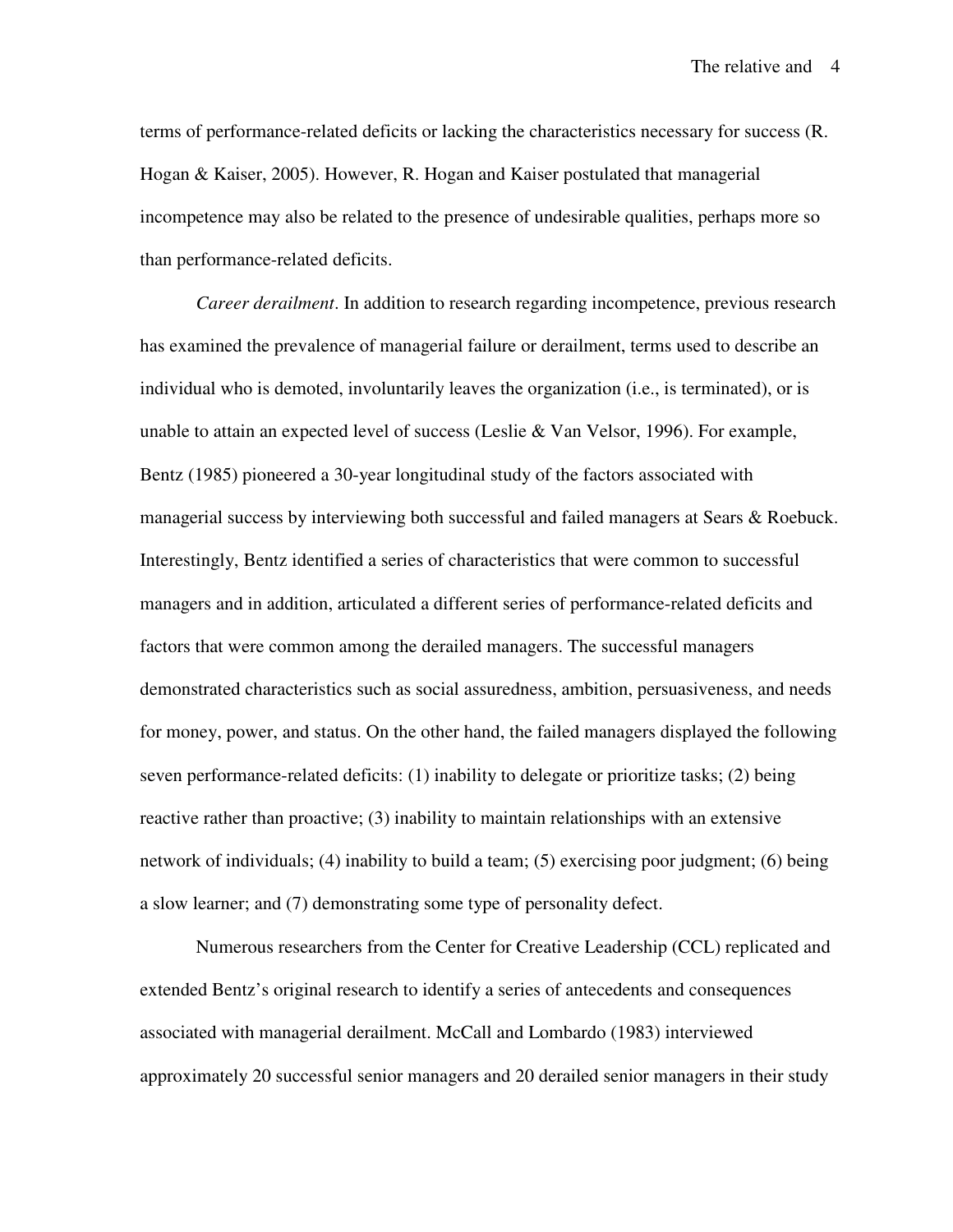of performance-related deficits and leadership effectiveness. The researchers found that the derailed managers suffered from numerous performance problems, were insensitive to others, failed to delegate or build a team, and were overly dependent on a particular mentor (McCall & Lombardo, 1983). Thus, McCall and Lombardo confirmed similar themes of managerial derailment from the Bentz (1985) research and provided additional support for the notion that managerial derailment was perhaps a function of lacking positive personality characteristics while also displaying negative personality characteristics. However, leader personality was not examined directly in the McCall and Lombardo study.

Given that the previous study included only male participants, Morrison, White, and Van Velsor (1987) replicated the McCall and Lombardo (1983) study to identify characteristics associated with the derailment of female managers. Morrison et al. were able to identify four themes associated with the derailment of the female managers in their study. These themes included: (1) inability to adapt to new changes in the workplace; (2) performance problems such as the inability to meet the expectations of supervisors and making costly errors; (3) being overly ambitious by continuously searching for promotions or salary increases; and (4) other factors including the inability to lead subordinates, lack of strategy, and having poor working relationships with other individuals (Morrison et al., 1987).

In an additional derailment study from researchers at CCL, Lombardo and McCauley (1988) conducted a factor analysis of performance ratings from the superiors of the managerial participants using the questionnaire from the McCall and Lombardo (1983) study. The original themes identified by McCall and Lombardo were grouped into the following six categories using factor analysis: (1) problems with interpersonal relationships; (2) difficulty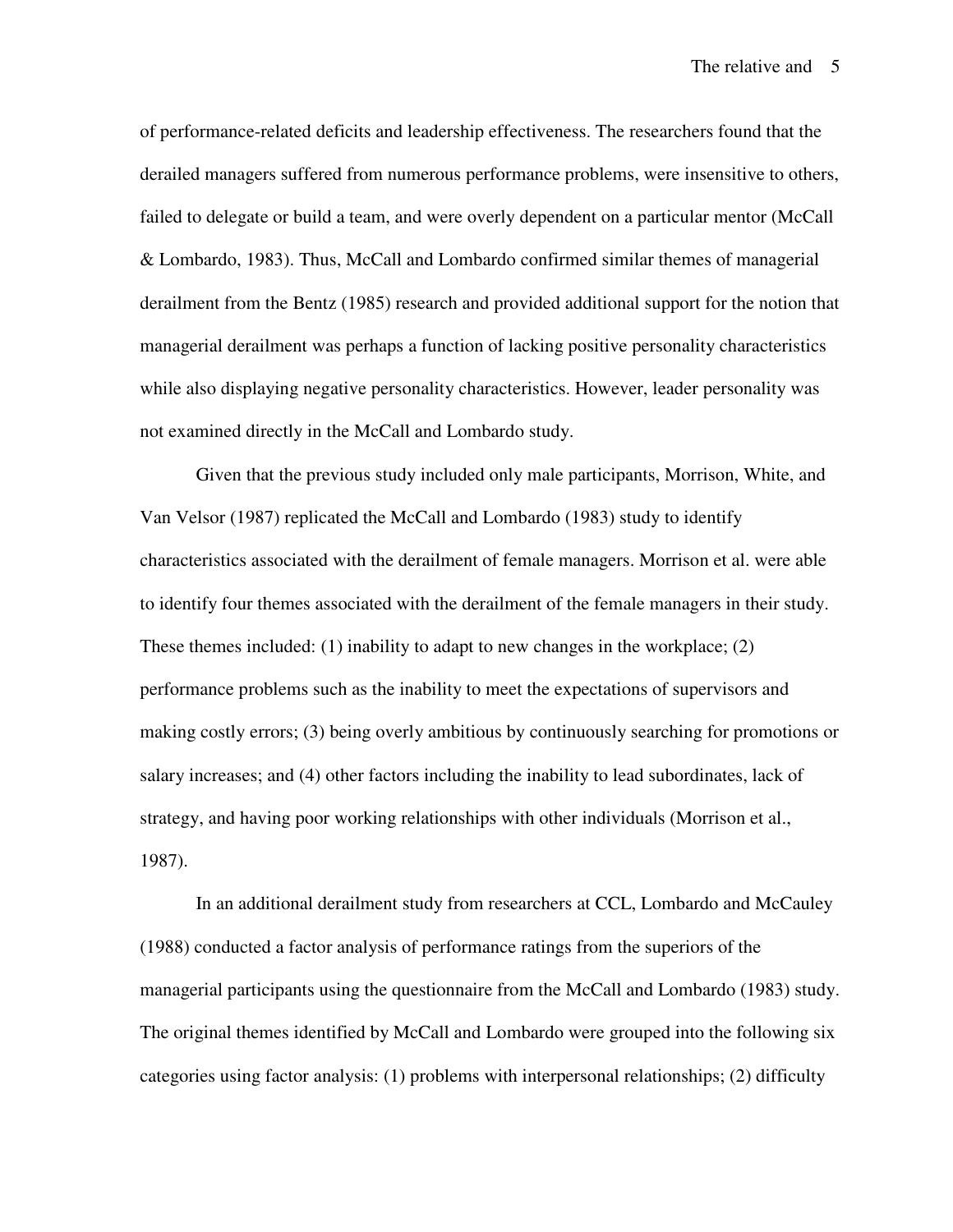in organizing a staff of individuals; (3) problems with strategizing; (4) lack of followthrough; (5) overdependence on certain individuals; and (6) strategic differences with management (Lombardo & McCauley, 1988).

Lastly, Leslie and Van Velsor (1996) conducted an additional replication study to determine if the themes derived from previous derailment studies would emerge in a sample of U.S. and European managers. Leslie and Van Velsor identified 10 factors that contributed to managerial derailment in both samples of managers. In general, the themes identified in the current study overlapped with the themes of managerial derailment identified in the previous CCL derailment studies. Furthermore, Leslie and Van Velsor determined that poor working relations and the inability to develop or adapt to change were cited in over 50% of the cases in both samples of participants as the leading factors associated with managerial derailment. Thus, Leslie and Van Velsor were able to summarize the previous research on managerial derailment in terms of the following four themes: (1) problems with interpersonal relationships that might be due to being cold or overly ambitious; (2) failure to meet business objectives by demonstrating poor performance or not following through; (3) inability to build a team; and (4) inability to adapt to a transition (i.e., conflict with upper management). Although previous research on managerial derailment has focused on performance-related deficits that may be rooted in leader personality traits, including some deficits that are political in nature, the aforementioned CCL derailment studies did not directly examine the dark side of leader personality.

*Dark side of charismatic leadership*. Research in the area of charismatic leadership has also examined the dark side of managerial behavior. Howell and Avolio (1992) examined the behavioral differences evidenced by ethical and unethical charismatic leaders by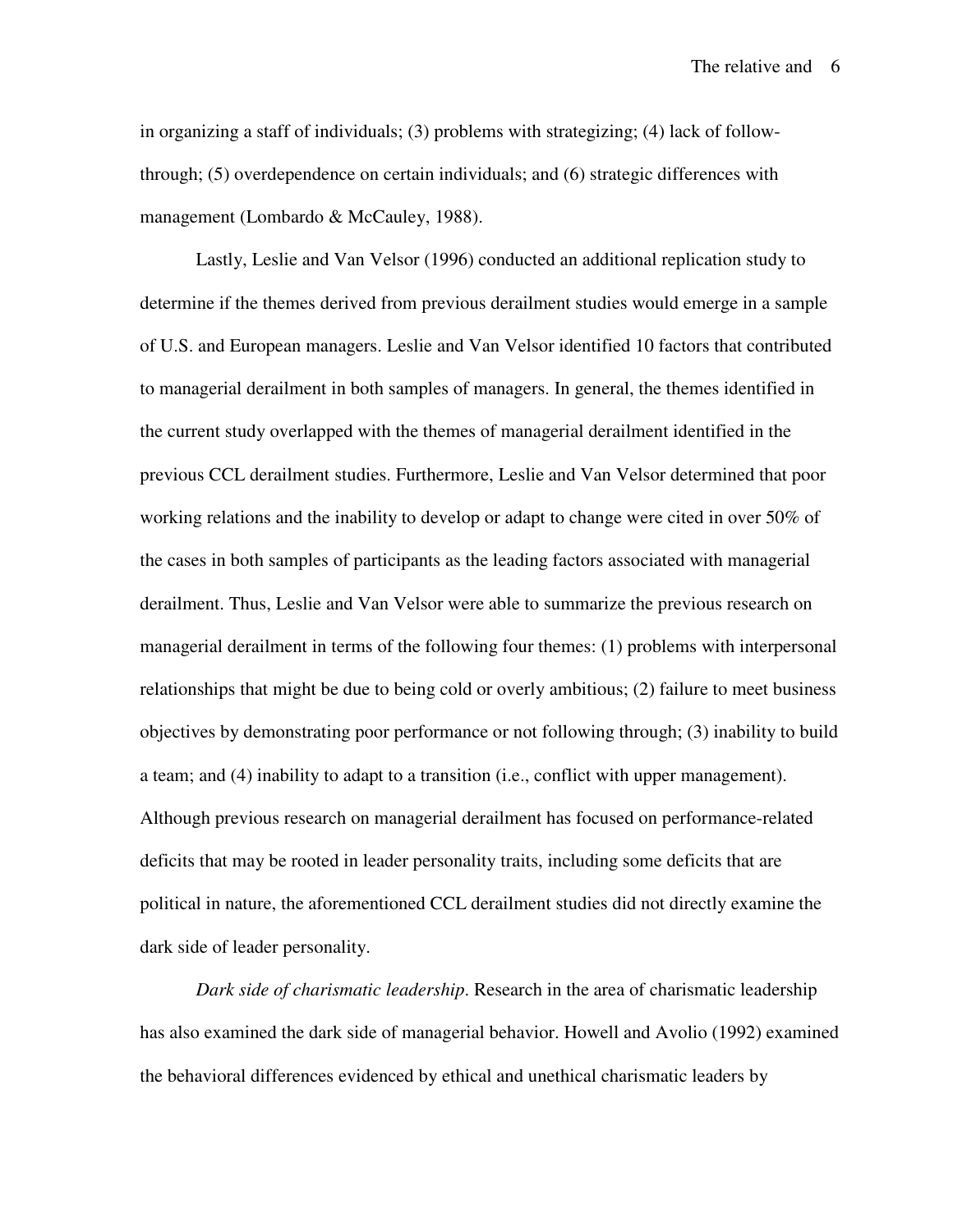surveying more than 150 managers in 25 large Canadian organizations and identifying 25 charismatic leaders for participation in their study. Based on their interviews with the charismatic leaders, Howell and Avolio were able to distinguish between ethical charismatics and unethical charismatics.

Ethical charismatics were characterized by the following seven behaviors: (1) uses power to serve others; (2) aligns vision with followers' needs and aspirations; (3) considers and learns from criticism; (4) stimulates followers to think independently and to question the leader's view; (5) uses open, two-way communication; (6) coaches, develops, and supports followers and shares recognition with others; and (7) relies on internal moral standards to satisfy organizational and societal interests. In contrast, unethical charismatics displayed the following seven behaviors: (1) uses power only for personal gain or impact; (2) promotes own personal vision; (3) censures critical or opposing views; (4) demands own decisions be accepted without question: (5) uses one-way communication; (6) is insensitive to followers' needs; and (7) relies on convenient external moral standards to satisfy self-interests (Howell & Avolio, 1992). Howell and Avolio noted that the differences in the behavioral displays between ethical and unethical charismatics had differential effects on the leaders' followers; thus, in their opinion, charismatic leaders should be carefully selected and promoted. In addition to Howell and Avolio, Popper (2002) found empirical support for the distinction between socialized charismatic leaders (SCL; i.e., ethical charismatics) and personalized charismatic leaders (PCL; i.e., unethical charismatics). He determined that narcissism was a major personality variable that distinguished between SCLs and PCLs.

*Dark side of transformational leadership*. Bass and Steidlmeier (1999) distinguished between authentic transformational leadership and pseudo-transformational leadership in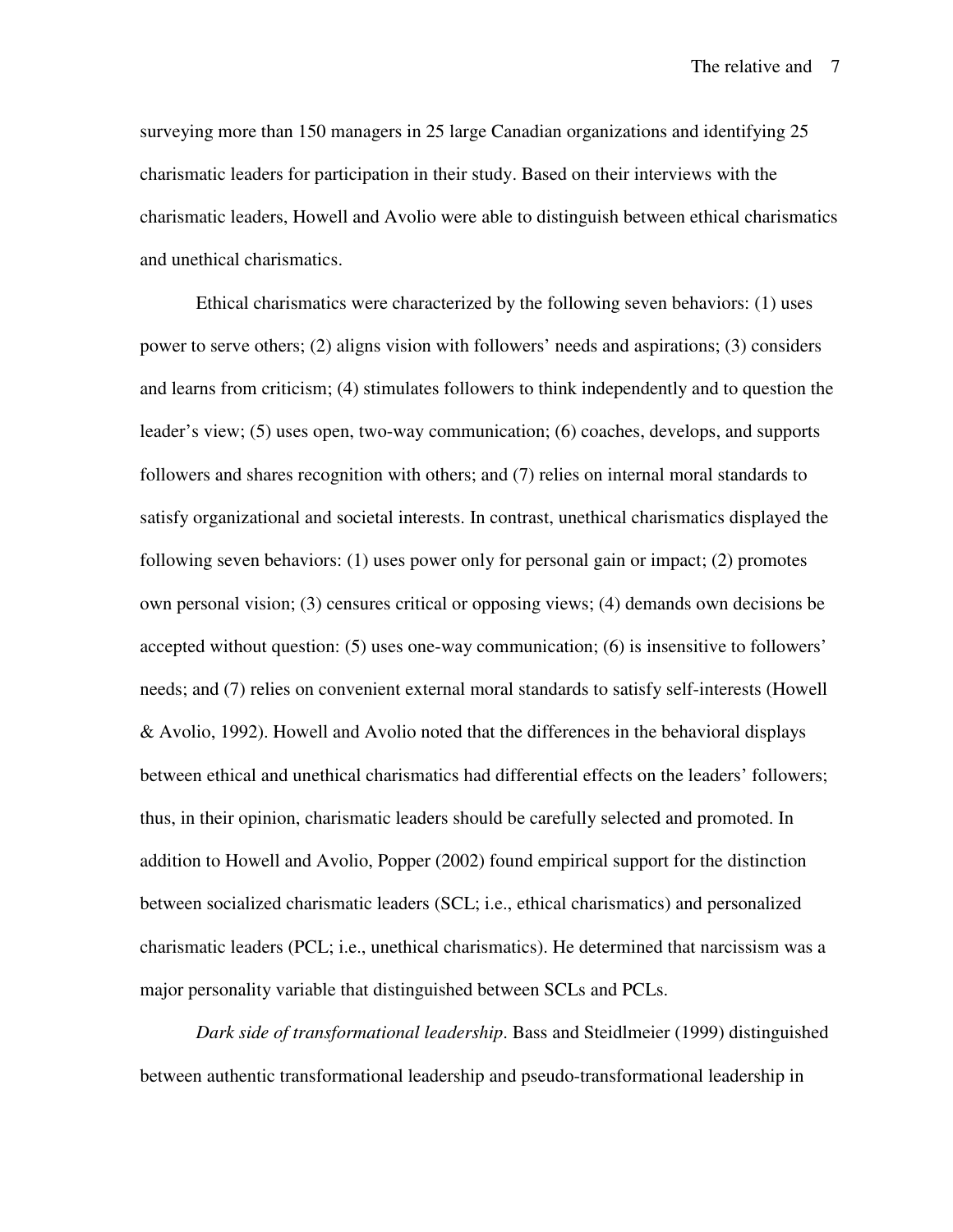their theoretical manuscript on the morality of transformational leadership behavior. The authors argued that in order to be a truly transformational leader, one's leadership must be based on moral foundations. According to Bass and Steidlmeier, both authentic and pseudotransformational leaders utilized the following four components of transformational leadership: (1) idealized influence (or charisma); (2) inspirational motivation; (3) intellectual stimulation; and (4) individualized consideration. However, the authors noted that pseudotransformational leaders frequently used the four components in a deceptive and manipulative manner.

*Maladaptive personality traits*. Recent empirical research (e.g., Babiak, 2000; Gustafson & Ritzer, 1995) has investigated the prevalence of personality disorders such as psychopathy in managers. Psychopathy is a personality disorder characterized by two factors (Harpur, Hare, & Hakstian, 1989, p. 7). Factor one is described as the "selfish, callous, and remorseless use of others." This factor reflects the personality characteristics at the core of psychopathy such as grandiosity, pathological lying and deception, superficial charm, lack of empathy, guilt, or remorse, failure to accept responsibility, and shallow affect (Harpur et al., 1989). In contrast, Factor two is characterized as a "chronically unstable and antisocial lifestyle." The second factor of psychopathy describes socially deviant behavior, such as sensation seeking, parasitic lifestyle, poor behavioral controls, impulsivity, and a lack of realistic plans for the future (Harpur et al., 1989).

Additional research on the maladaptive side of managerial personality has focused on identifying subclinical forms of psychopathy in the workplace. The purpose of this research has been to close the conceptual gap between clinical psychopaths, who frequently interact with the mental health and legal systems, and subclinical psychopaths who function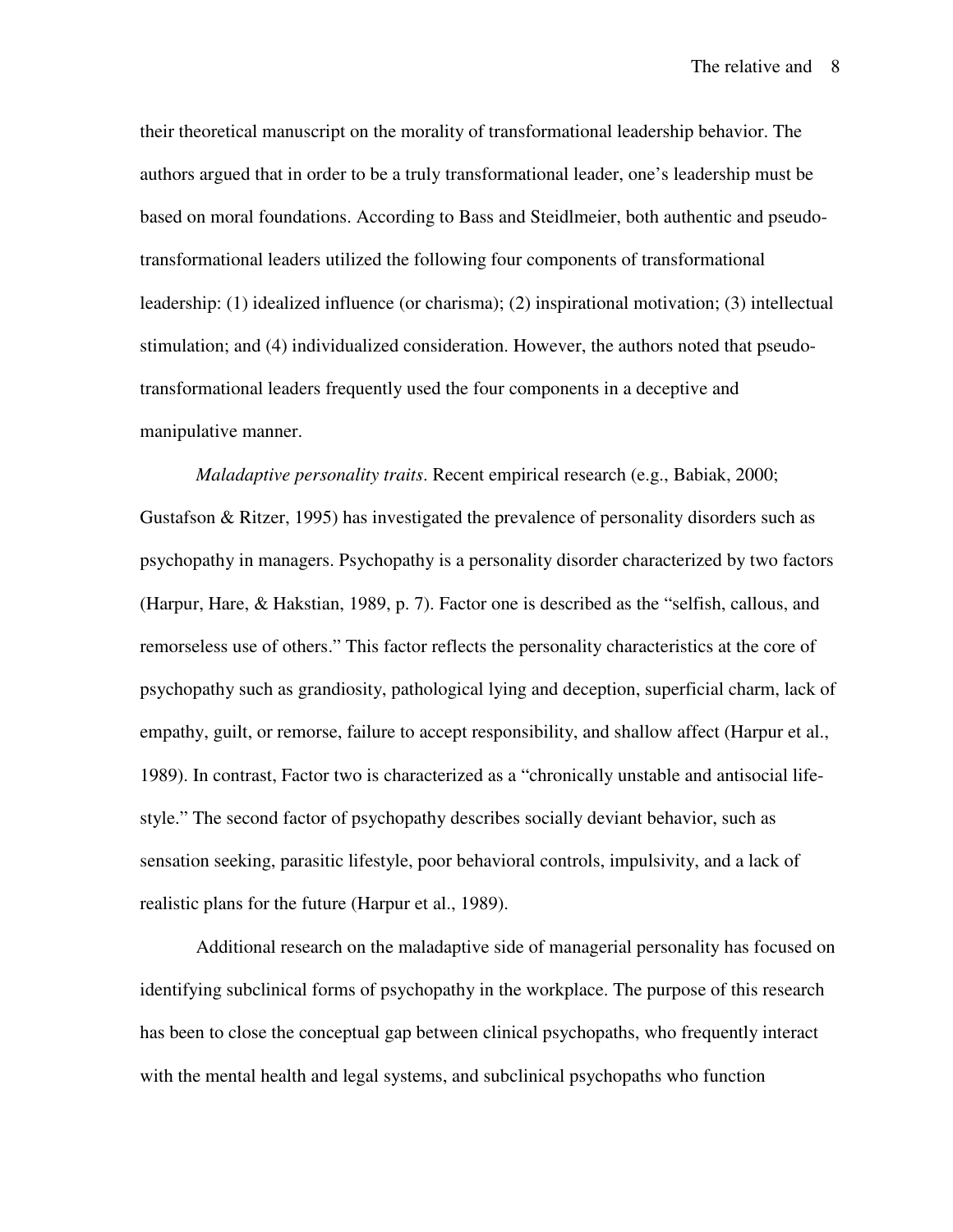'normally' in the workplace (Gustafson & Ritzer, 1995). Subclinical psychopaths are not severely disordered enough to be classified as clinical psychopaths. As a result, subclinical psychopaths may come into contact with the therapeutic community or the criminal justice system intermittently, if at all, making this group of individuals more difficult to study empirically (Gustafson & Ritzer, 1995). For example, Gustafson and Ritzer examined a subclinical form of psychopathy referred to as aberrant self-promotion (ASP). ASPs are similar to psychopaths in kind but are less severe than psychopaths in the degree of their psychopathy. They are characterized by a narcissistic personality configuration in combination with antisocial behavior and exhibit characteristics such as exploitativeness, entitlement, grandiosity, superficial charm, manipulativeness, need for dominance, lack of empathy, and lack of guilt (Gustafson & Ritzer, 1995).

In their study of undergraduates, Gustafson & Ritzer (1995) were able to support "the validity of aberrant self-promotion as a distinct psychological syndrome similar to psychopathy" (p. 178). Not only did the ASPs in their study not meet the overall criterion score for a clinical diagnosis of psychopathy, but they also did not exhibit as severe a degree of antisocial behavior on Factor two as did clinical psychopaths. The researchers noted that the negative aspects of the ASP profile must not be minimized because these individuals are often able to use charm or intimidation in the context of interviews or, in this case, academic settings to achieve personal goals. Thus, ASPs are not unlike other individuals who evidence maladaptive personality characteristics that are initially difficult to detect in the workplace, as the discussion below indicates.

In addition to Gustafson and Ritzer (1995), Babiak (2000) has examined psychopathic manipulation in the workplace. Babiak noted that industrial psychopaths, an additional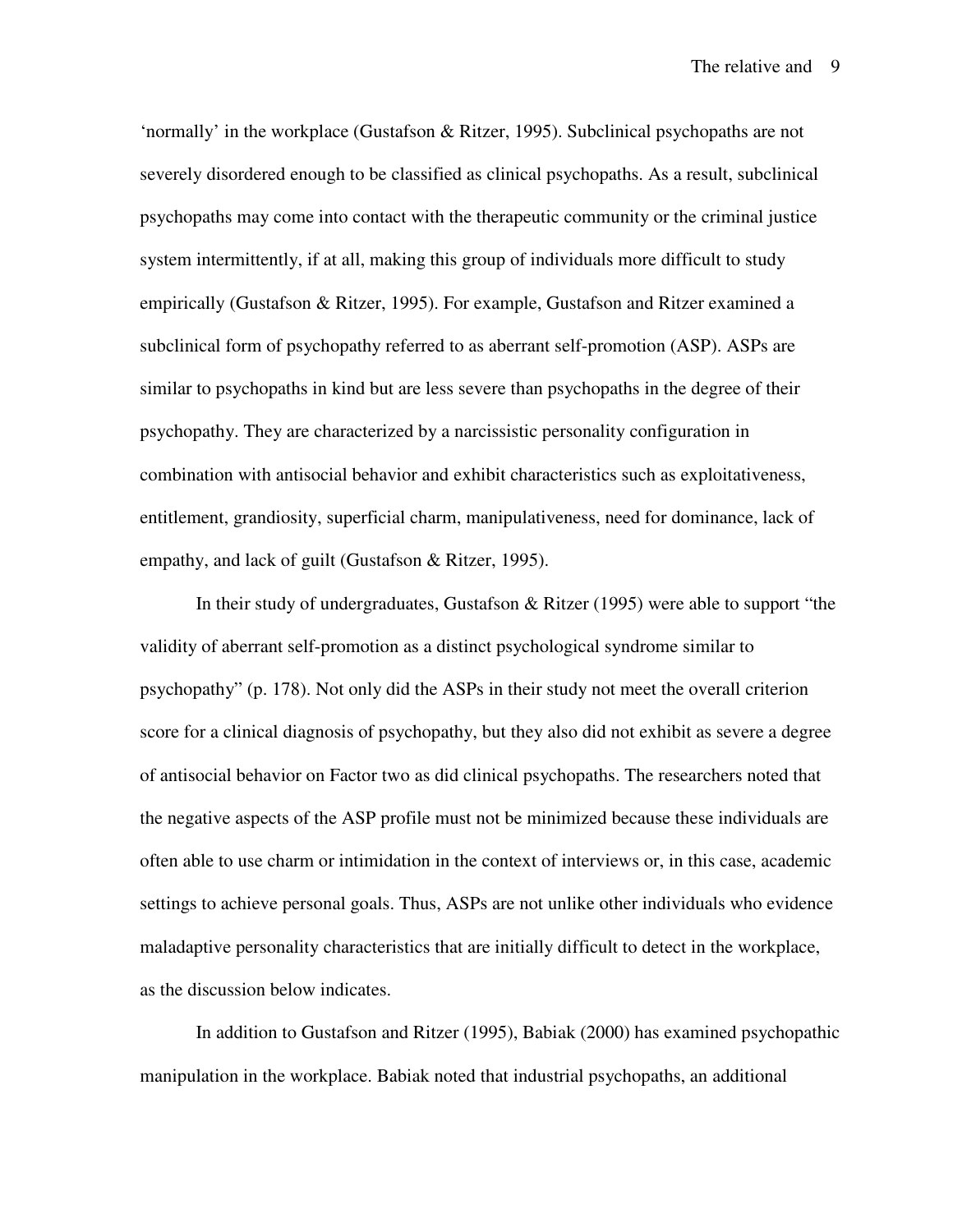perspective on the notion of subclinical psychopaths, scored extremely high on Factor one, the psychopathic personality component, but, in contrast, scored only moderately high on Factor two or the socially deviant or nomadic lifestyle component of psychopathy. These individuals exhibited the personality traits of clinical psychopaths but did not engage in antisocial acts to the same degree.

Based on the managerial derailment literature and research conducted on subclinical forms of psychopathy, one may conclude that the maladaptive side of managerial leadership is often associated with lacking positive qualities, in addition to demonstrating negative personality characteristics (R. Hogan & J. Hogan, 2001; R. Hogan & Kaiser, 2005). In addition to studies that have examined factors associated with derailment and explored subclinical forms of psychopathy in the workplace, other research has explicitly focused on methods for assessing maladaptive characteristics.

*Assessing the maladaptive side of leader personality*. Hare (1985, 1991) developed the Psychopathy Checklist (PCL), an innovative instrument used by individuals who conduct research on psychopaths. The PCL is a measure that involves an in-depth structured interview following a detailed interview protocol and an examination of a participant's history of antisocial acts, typically in the form of a criminal record (Babiak, 2000). The interviewer completes the PCL after conducting an interview with the participant and calculating a total psychopathy score, a Factor 1 (i.e., psychopathic personality component) score, and a Factor 2 (i.e., deviant lifestyle component) score. Although Harpur and Hare (1989) later developed the Self-Report of Psychopathy II (SRP II), the revised version of the PCL (PCL-R) is still the most widely accepted instrument and interview for diagnosing psychopathy, having also been used in research on ASPs (Gustafson & Ritzer, 1995).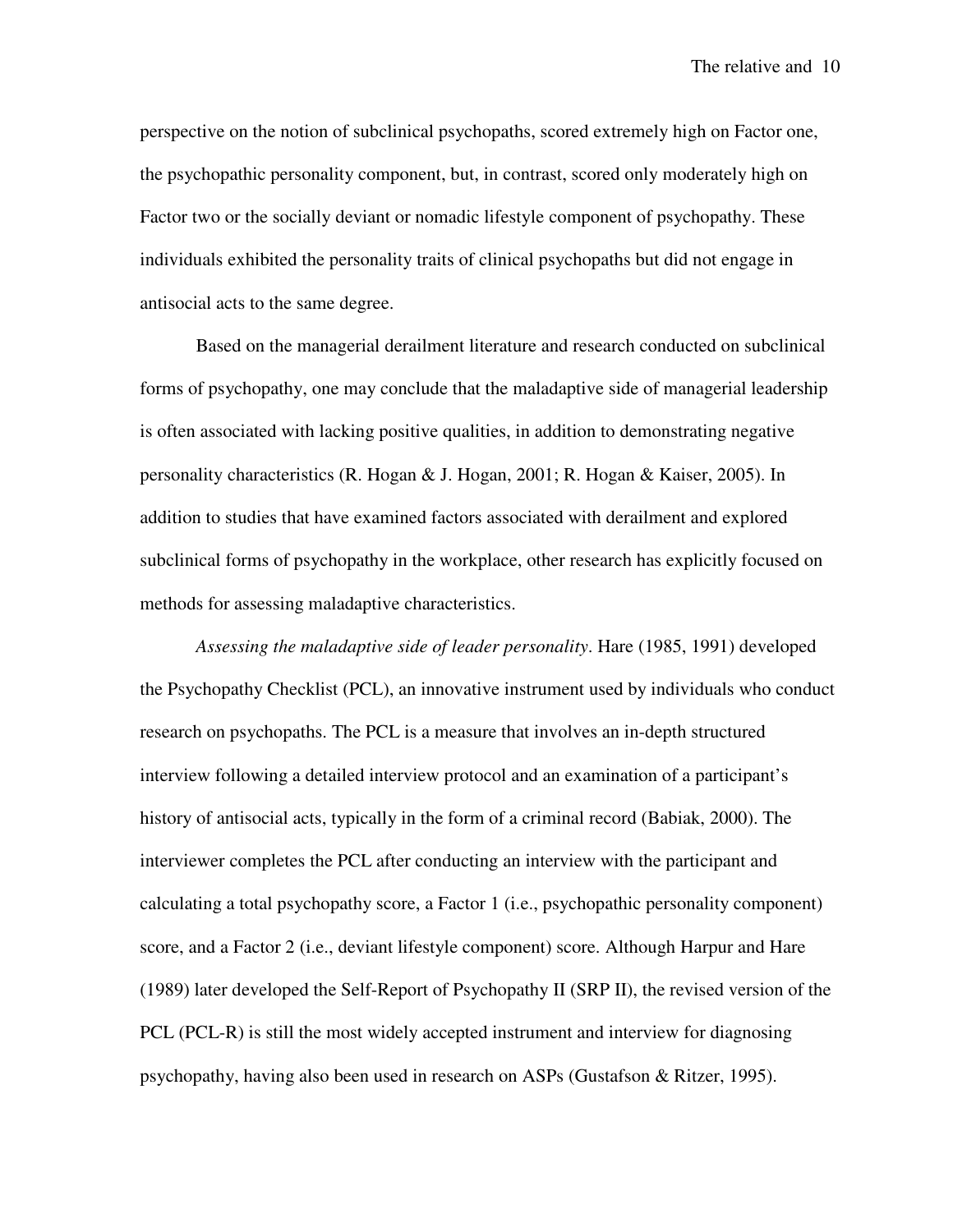However, in settings where the unwieldiness of the PCL-R interview and its emphasis on clinical diagnosis are problematic, the SRP II enables researchers to use a paper instrument to assess psychopathy in normal populations without excessive difficulty.

More recently, R. Hogan and J. Hogan (1997) developed a measure of maladaptive personality called the Hogan Development Survey (HDS). The HDS is based on the Diagnostic and Statistical Manual of Mental Disorders (*DSM-IV*), Axis 2 personality disorders (APA, 1994), on the 11 reoccurring themes in the managerial derailment literature, and on subordinate evaluations of their first-line supervisors (see Millikin-Davies, 1992, as cited in R. Hogan  $\&$  J. Hogan, 1997). Table 1 displays the 11 dimensions of the HDS, which overlap substantially with the *DSM-IV*, Axis 2 personality disorders but have been couched in less clinical language to facilitate their use in organizations. The HDS will be used in the current study to assess maladaptive personality traits; thus, more extensive information regarding the reliability and validity of this measure is described in the Method section.

Focusing more on managers' observed behavior, Craig and Gustafson (1998) assessed subordinates' global perceptions of their immediate supervisors' integrity in organizational settings with the creation of the Perceived Leader Integrity Scale (PLIS). The PLIS measures observers' global integrity perceptions through discrete, destructive behaviors in which a leader might engage, with 83.9% of the variance in global integrity perceptions accounted for by the mean of the behavioral items. In both a student sample and an organizational sample, the internal consistency of the PLIS was high and stable ( $\alpha = .97$ ). Furthermore, evidence of convergent validity for the PLIS was found in the instrument's correlation with a measure of job satisfaction ( $r = .54$ ,  $p < .05$ ). Thus, the PLIS demonstrates another method of examining leadership effectiveness through followers' perceptions of the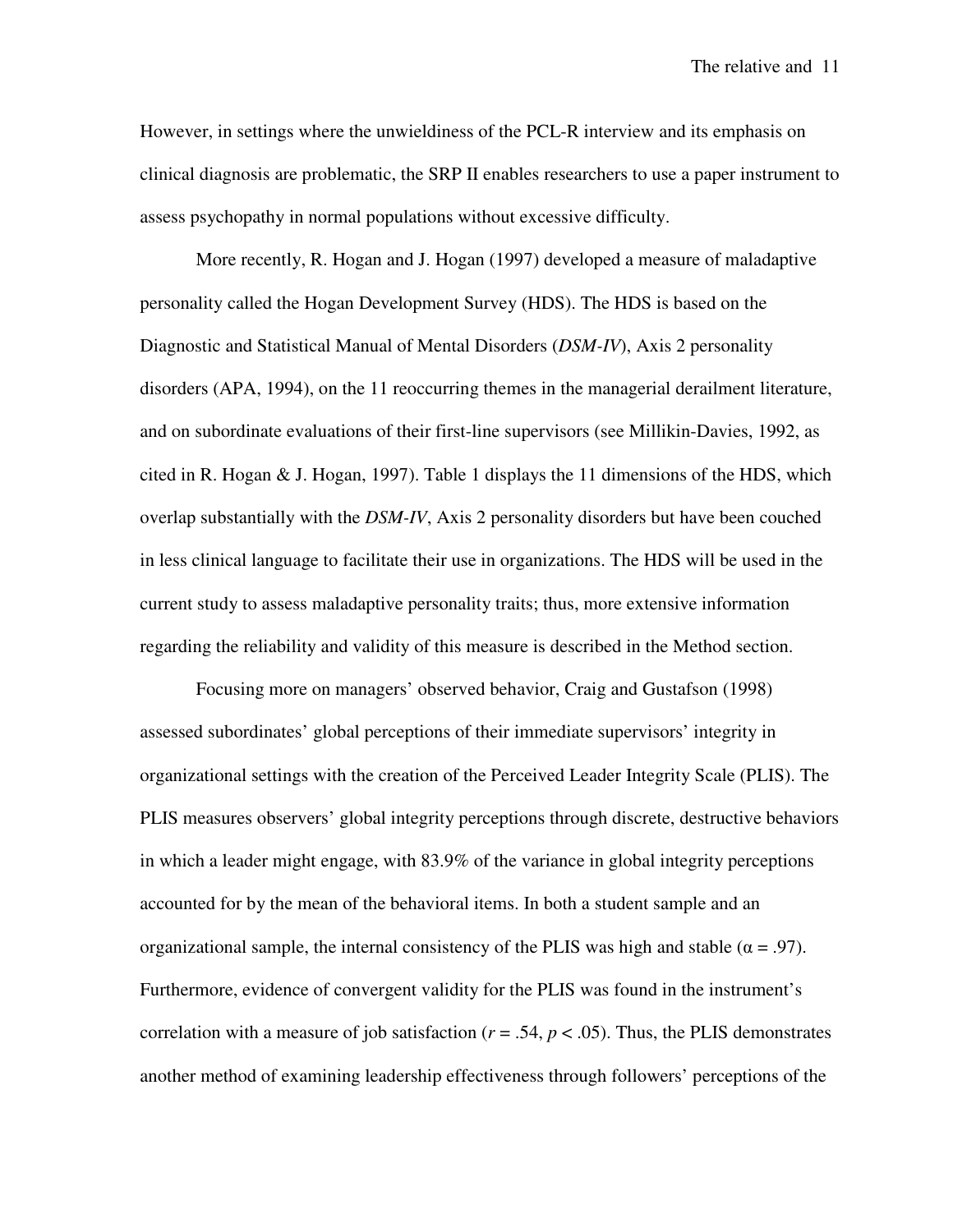integrity of their leaders. Clearly then, some empirical research has been conducted to determine methods of identifying, diagnosing, and measuring the darker side of leadership in the workplace.

#### *Leader-subordinate Relationship Length*

Interestingly, the maladaptive side of managerial leadership has been hypothesized to interact with the length of time that an observer has been exposed to a given manager to produce undesirable outcomes. As R. Hogan and J. Hogan (1997, 2001) and R. Hogan and Kaiser (2005) note, the 11 themes of managerial derailment can co-exist with well-developed social skills that tend to make positive impressions on other individuals. As a result, these maladaptive facets of a manager's personality may be difficult, if not impossible, to detect during a job interview or in an assessment center (R. Hogan & J. Hogan, 2001). Therefore, in the short-term, facets of the maladaptive side of managerial leadership may be perceived as strengths, whereas after extended exposure these characteristics become more likely to be perceived as weaknesses (R. Hogan & Kaiser, 2005). For example, the Excitable dimension of the HDS (R. Hogan  $&$  J. Hogan, 1997) is likely manifested in terms of strengths such as energy and enthusiasm in the short-term. However, in the long-term, those managers who are "excitable" will likely display emotional outbursts and volatility to their employees (R. Hogan & Kaiser, 2005), resulting in increasingly negative evaluations.

As a result, coworkers may not detect managers' maladaptive personality characteristics—or may not evaluate them negatively—until a period of time has elapsed. R. Hogan and J. Hogan (2001) speculated that a manager's subordinates will be the first to detect the maladaptive personality characteristics of their manager when the manager lets his guard down in the presence of his staff  $(R, H^{\text{logan}} \& S)$ . Hogan, 2001). However, no previous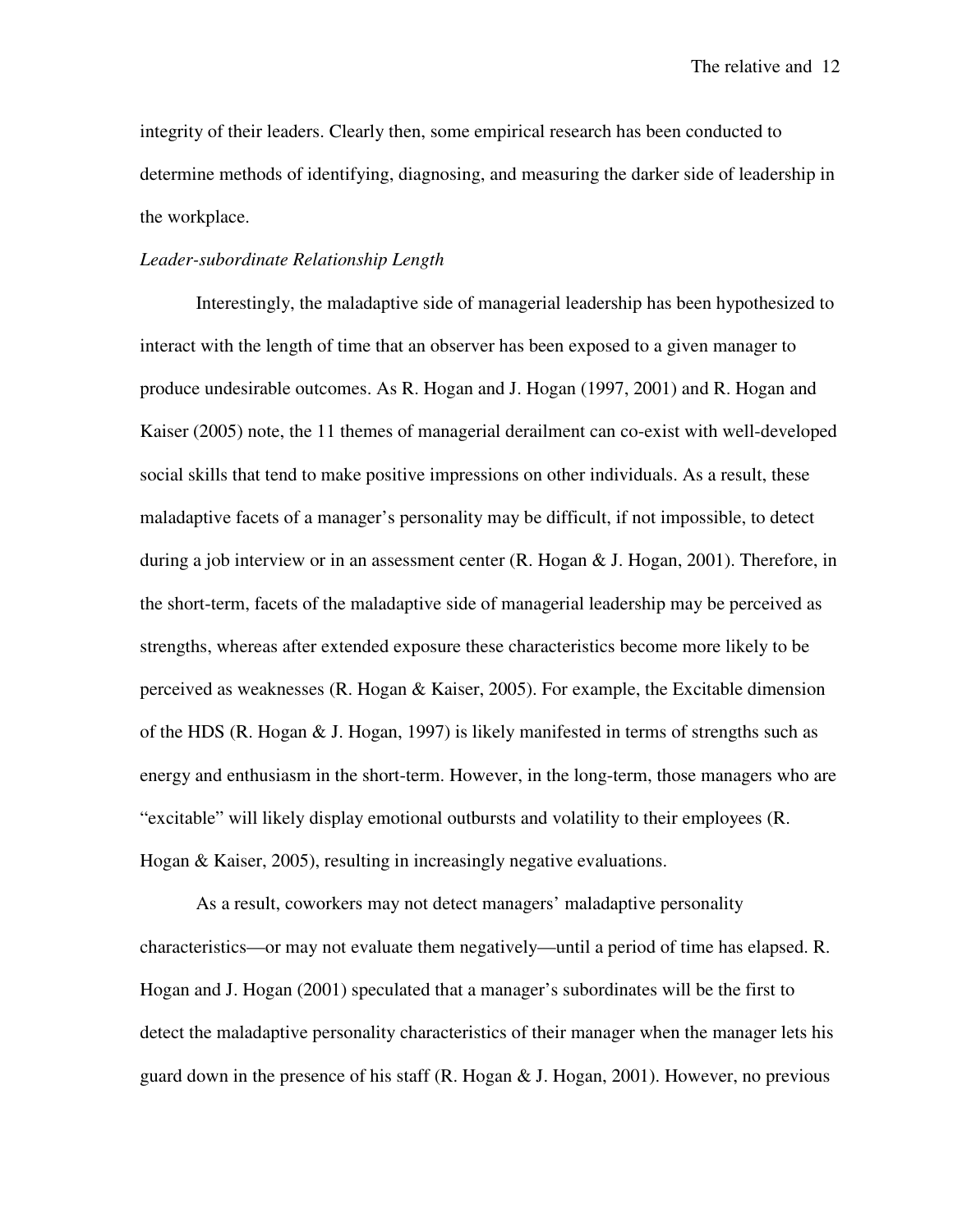empirical investigations have examined these claims regarding the detection of managers' maladaptive personality characteristics over a period of time by the managers' subordinates. Although Facteau and Van Landuyt (2005) determined that leader maladaptive personality characteristics, as assessed by the HDS (R. Hogan  $\&$  J. Hogan, 1997), accounted for 10% to 21% of the variance in leaders' performance, their study did not examine the incremental validity of maladaptive leader personality above and beyond normal leader personality nor did their study examine the interaction between maladaptive leader personality and leadersubordinate relationship length. Thus, in order to explore the relation between the maladaptive side of personality and leader-subordinate relationship length, the current study will examine the interaction between the maladaptive characteristics of managers and the length of the subordinates' relationships with their managers.

#### *Research Questions and Hypotheses*

The proposed study seeks to determine the relative and incremental validity of both the Big Five and maladaptive personality characteristics in predicting ratings of leadership effectiveness. In addition, the moderating effect of leader-subordinate relationship length was examined. I expected that the maladaptive characteristics would become more predictive of leadership effectiveness as leader-subordinate relationship length increased. Thus, the current study addressed the following research questions:

Question 1: What is the relative validity of the Big Five and maladaptive personality characteristics in predicting subordinates' ratings of leadership effectiveness? Question 2: Do maladaptive personality characteristics contribute incrementally to the prediction of leadership effectiveness above the Big Five personality traits?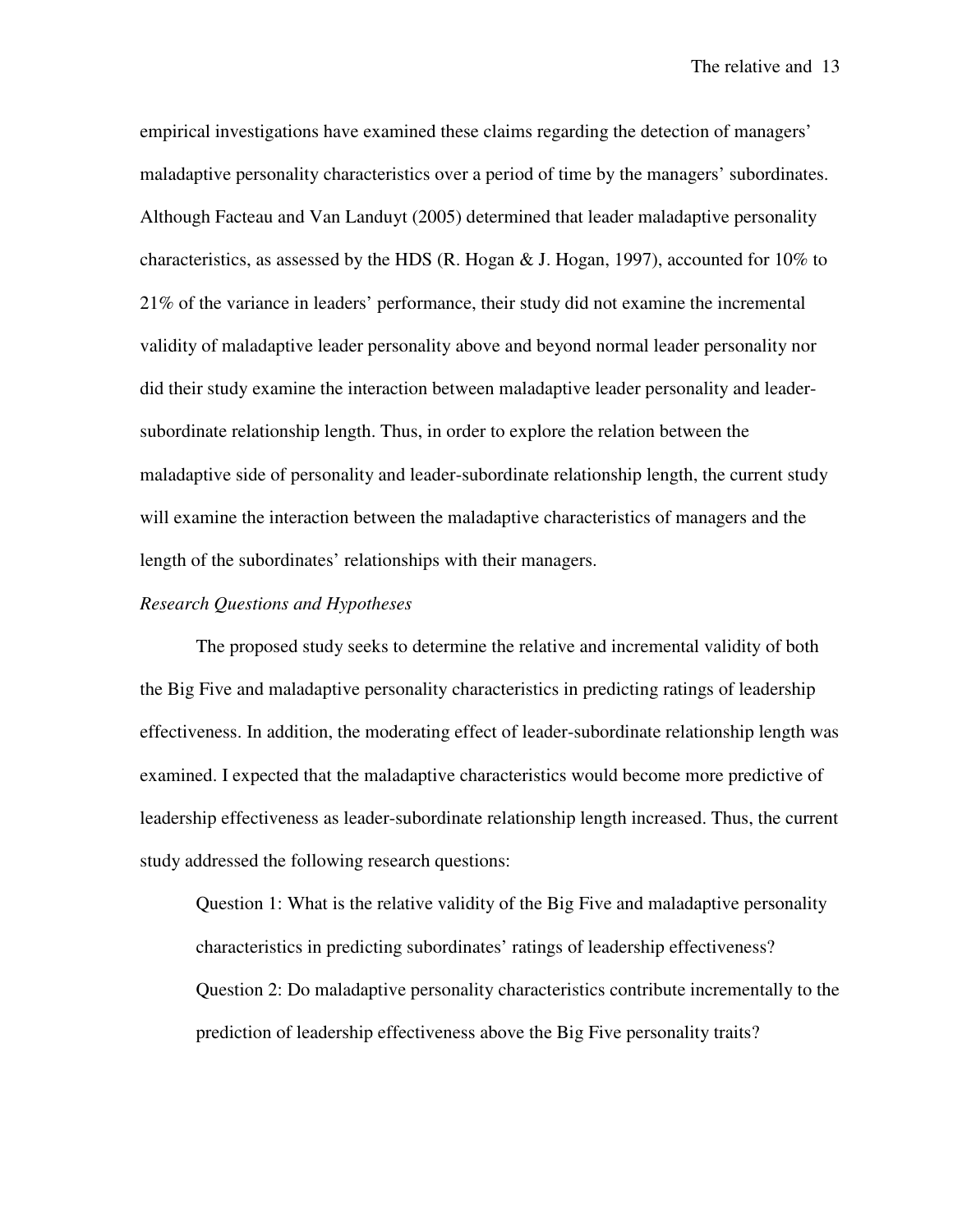As mentioned previously, prior theoretical work suggests that maladaptive characteristics are initially more difficult to detect and take on greater importance in relationships over time (R. Hogan & J. Hogan, 1997, 2001; R. Hogan & Kaiser, 2005). Thus, I expected a moderating effect for the length of subordinates' relationships with their managers.

Hypothesis 1: Leader-subordinate relationship length will interact with leaders' maladaptive personality characteristics such that maladaptive characteristics will be more strongly (i.e., negatively) related to effectiveness ratings as relationship length increases.

#### Section II: Method

#### *Participants*

 Participants in this study were 134 supervisors employed by a variety of organizations. The supervisors were recruited to participate from the line, middle, and senior management levels of their respective organizations. Of the total number of supervisory participants, 79 (59%) were supervisors of students in introductory psychology courses at a large, southeastern university. The introduction to psychology students received course credit for their own participation in this study and for the participation of their supervisors and coworkers. Of the supervisory participants who reported their gender, 91 (67.9%) were males and 41 (30.6%) were females. Two participants did not report their gender. The supervisors ranged in age from 18 years to 62 years  $(M = 38.49)$ . Sixty  $(44.8\%)$  supervisors did not report their age. With regard to ethnicity, 39.6% were White, with Black (5.2%), Asian (4.5%), Hispanic (3.7%), and "Other" (1.5%) also represented. Sixty-one (45.5%) of the supervisory participants did not report their ethnicity.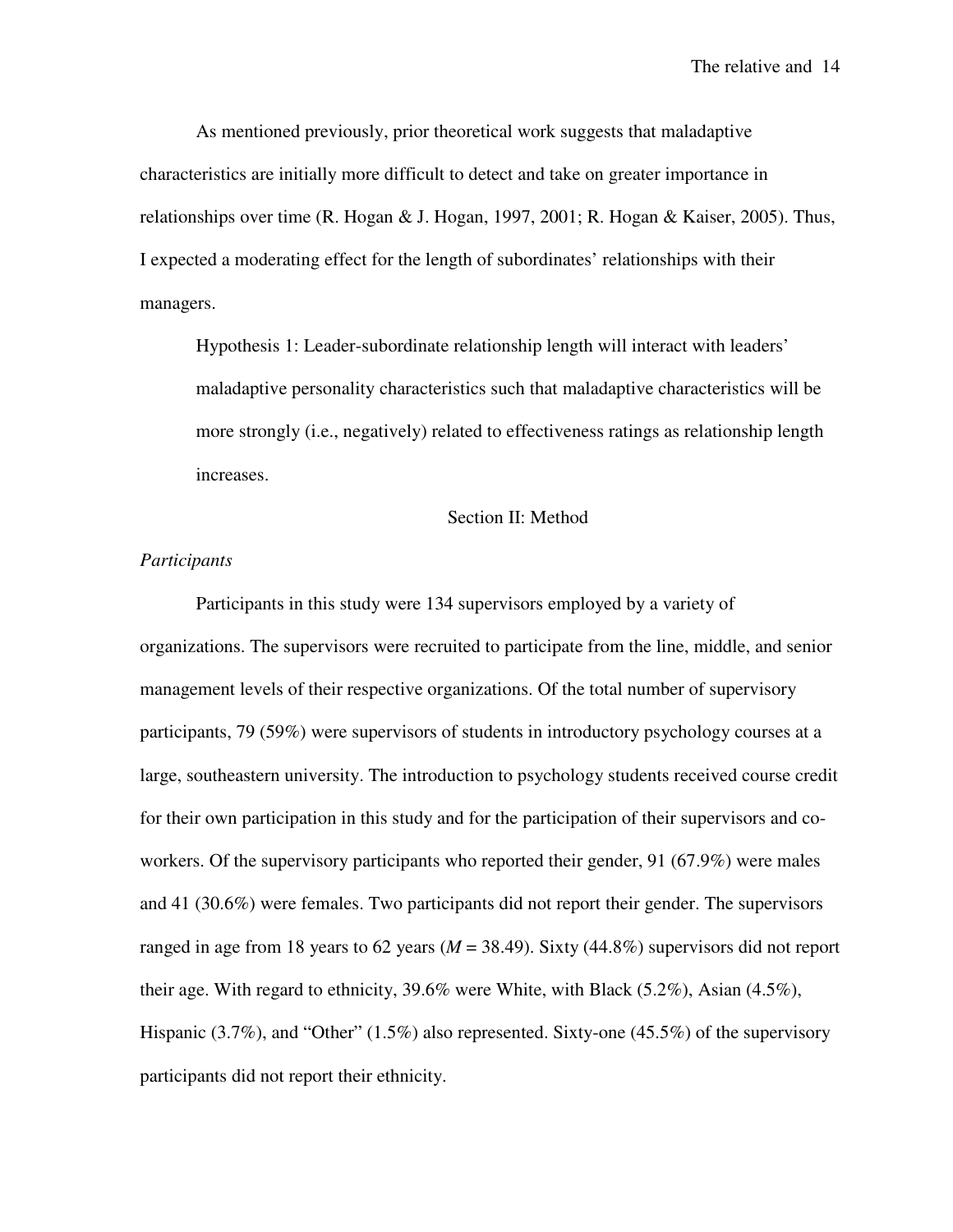In addition to the supervisory participants, the subordinates (i.e., direct reports) of each participating supervisor were asked to evaluate their supervisors' leadership effectiveness. A total of 330 subordinates participated in this study, with an average of 2.46 subordinate raters for each participating supervisor. The mean relationship length for subordinates and their supervisors was 28.61 months  $(SD = 42.46; Med = 14.95)$ . Of the total number of subordinate participants, 79 (23.9%) were introduction to psychology students and 123 (37.3%) were co-workers of the students mentioned previously. The participating students' co-workers were supervised by the same individuals as the introduction to psychology students. The subordinate participants were not asked to report any demographic information.

#### *Measures*

 In the current study, each supervisory participant completed the Hogan Personality Inventory (HPI; R. Hogan & J. Hogan, 1995) and the HDS (R. Hogan & J. Hogan, 1997). Further, each participating subordinate was asked to report the length of the relationship (in years, months, and weeks) with his or her current supervisor and to evaluate the supervisor's leadership effectiveness using a 12-item measure developed for use in this study.

*Big Five personality dimensions*. The Big Five personality characteristics of the participants were assessed using the HPI, a 206-item true-false self-report inventory that is designed to predict occupational performance (J. Hogan & Holland, 2003; R. Hogan & J. Hogan, 1995). The supervisory participants' scores on the scales of the HPI represented a series of predictors in the present study. As noted by R. Hogan and J. Hogan, the seven primary scales of the HPI, presented in Table 2, are composed of 41 "homogenous item clusters" (HICs), short scales of homogenous clusters of items that reflect facets of the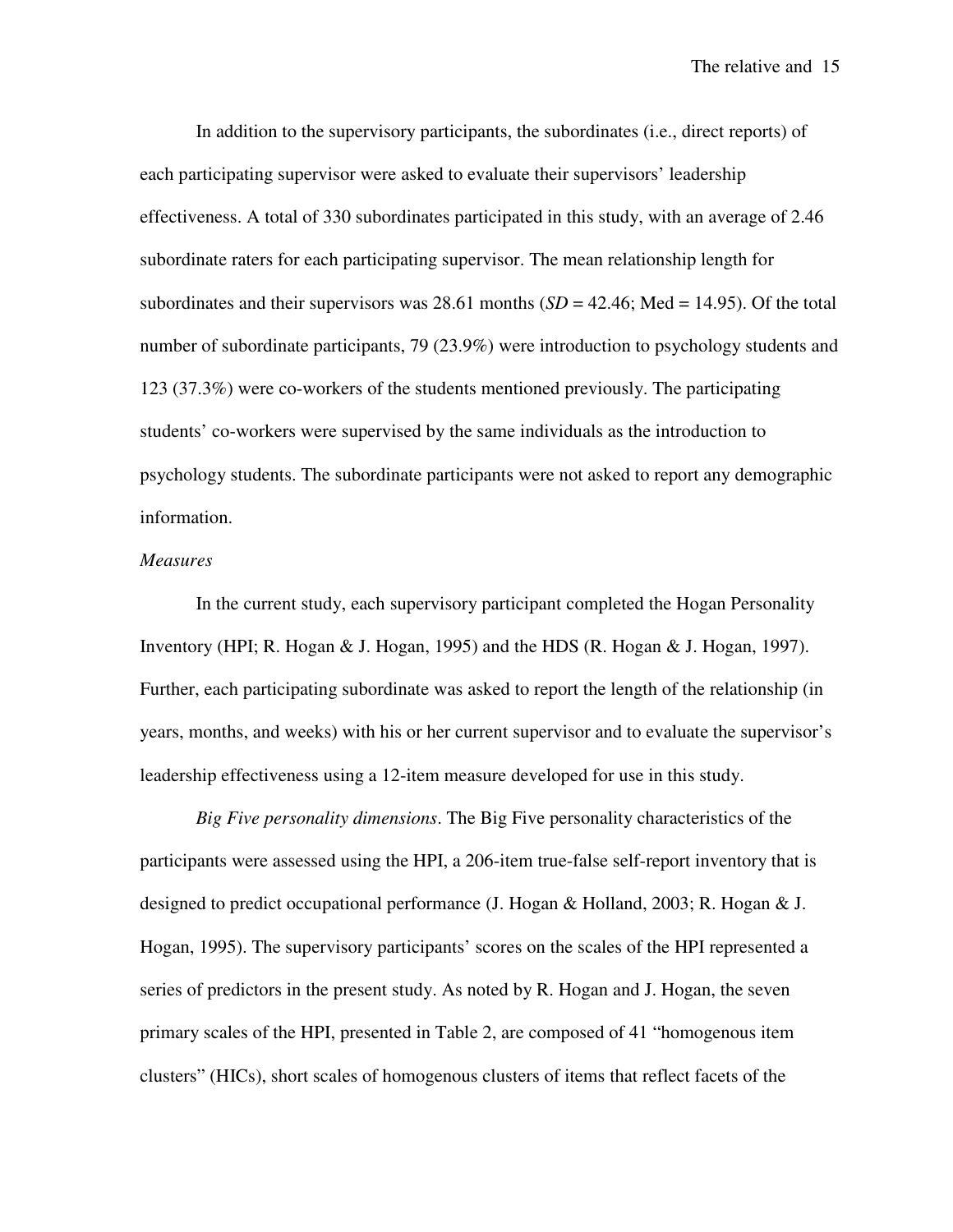primary scales of the inventory. The seven scales of the HPI are aligned with unipolar adjective markers of the Big Five (Goldberg, 1992) as follows: Emotional Stability correlates with the HPI Adjustment scale  $(r = .70)$ ; Surgency correlates with the HPI Ambition  $(r = .55)$ and Sociability scales  $(r = .44)$ ; Agreeableness correlates with the HPI Likeability scale  $(r = .44)$ .56); Conscientiousness correlates with the HPI Prudence scale (*r* = .36); and Intellect correlates with the HPI Intellectance  $(r = .33)$  and School Success scales  $(r = .35)$ .

 The internal consistency (i.e., coefficient alpha; Cronbach, 1951) of the HPI scales has been reported as follows: Adjustment = .89, Ambition = .86, Sociability = .83, Likeability = .71, Prudence = .78, and Intellectance = .78 (R. Hogan & J. Hogan, 1995). Testretest reliabilities for the scales over a time period of at least four weeks were as follows: Adjustment = .86, Ambition = .83, Sociability = .79, Likeability = .80, Prudence = .74, and Intellectance = .83 (R. Hogan & J. Hogan, 1995).

In the current study, participants' scores on the HPI Ambition and Sociability scales were averaged in order to provide an assessment of participants' extraversion. The School Success scale was not utilized in this study because it mainly concerns one's academic performance and has only minimal interpersonal implications (R. Hogan & J. Hogan, 1995).

*Maladaptive leader personality traits*. The maladaptive personality characteristics of the participating supervisors were assessed using the HDS (R. Hogan & J. Hogan, 1997). In addition to their scale scores on the HPI, the supervisors' scale scores on the HDS represented a second series of predictor variables in the present study. The HDS contains 168 items scored for 11 scales, each containing 14 items. The respondents were asked to either agree or disagree with each item (R. Hogan & J. Hogan, 1997).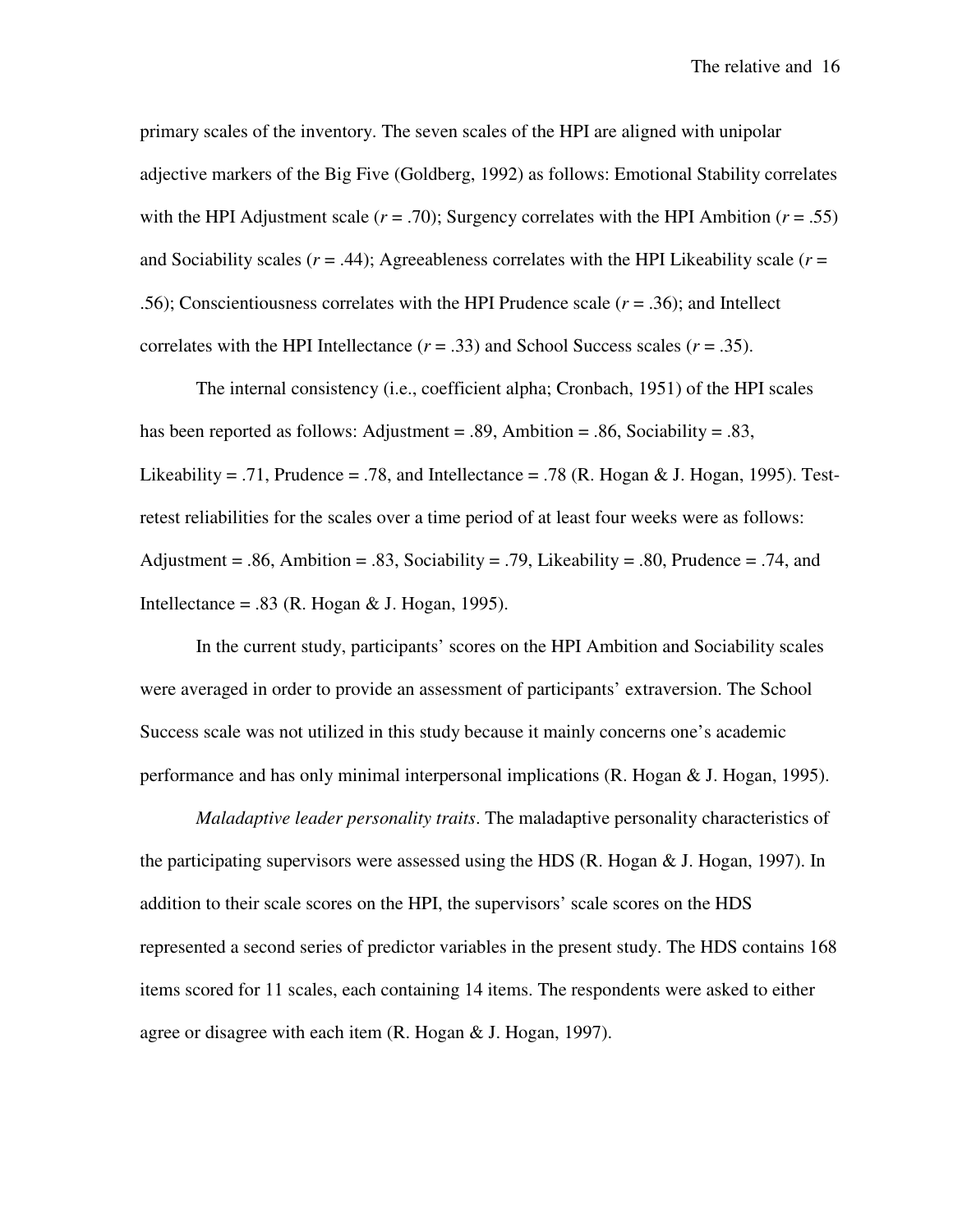According to R. Hogan and J. Hogan (1997) and Fico, R. Hogan, and J. Hogan (2000), the coefficient alphas (Cronbach, 1951) for the HDS scales ranged from .50 (Dutiful) to .78 (Excitable), with an average coefficient alpha of .67. In addition, test-retest reliabilities for a sample of 60 graduate students over a three-month time interval ranged from .58 (Leisurely) to .87 (Excitable), with an average coefficient alpha of .68. Finally, Fico et al. reported that in an archival sample  $(N = 10,305)$ , the average HDS scale scores were similar between men and women, between different racial and ethnic groups, and between younger and older individuals.

 R. Hogan and J. Hogan (1997) provided evidence of the construct validity of the HDS by correlating the 11 scales of the HDS with other measures of personality and motivation such as the HPI (R. Hogan  $&$  J. Hogan, 1995), the Minnesota Multiphasic Personality Inventory (MMPI; Morey, Waugh, & Blashfield, 1985), and the Motives, Values, Preferences Inventory (MVPI; J. Hogan & R. Hogan, 1996). In general, R. Hogan and J. Hogan were able to demonstrate an appropriate pattern of external correlations for each scale.

*Leader-subordinate relationship length*. Leader-subordinate relationship length represented the moderator variable in the present study. Leader-subordinate relationship length was operationalized as the number of months each subordinate directly reported to his or her current supervisor. The participating subordinates were asked to respond to the following item: "How many years, months, and weeks have you reported to your current supervisor?" The numbers of years, months, and weeks reported by each subordinate were converted to the number of months.

*Leadership effectiveness*. The mean leadership effectiveness rating for each participating supervisor represented the criterion variable in the analyses. Overall leadership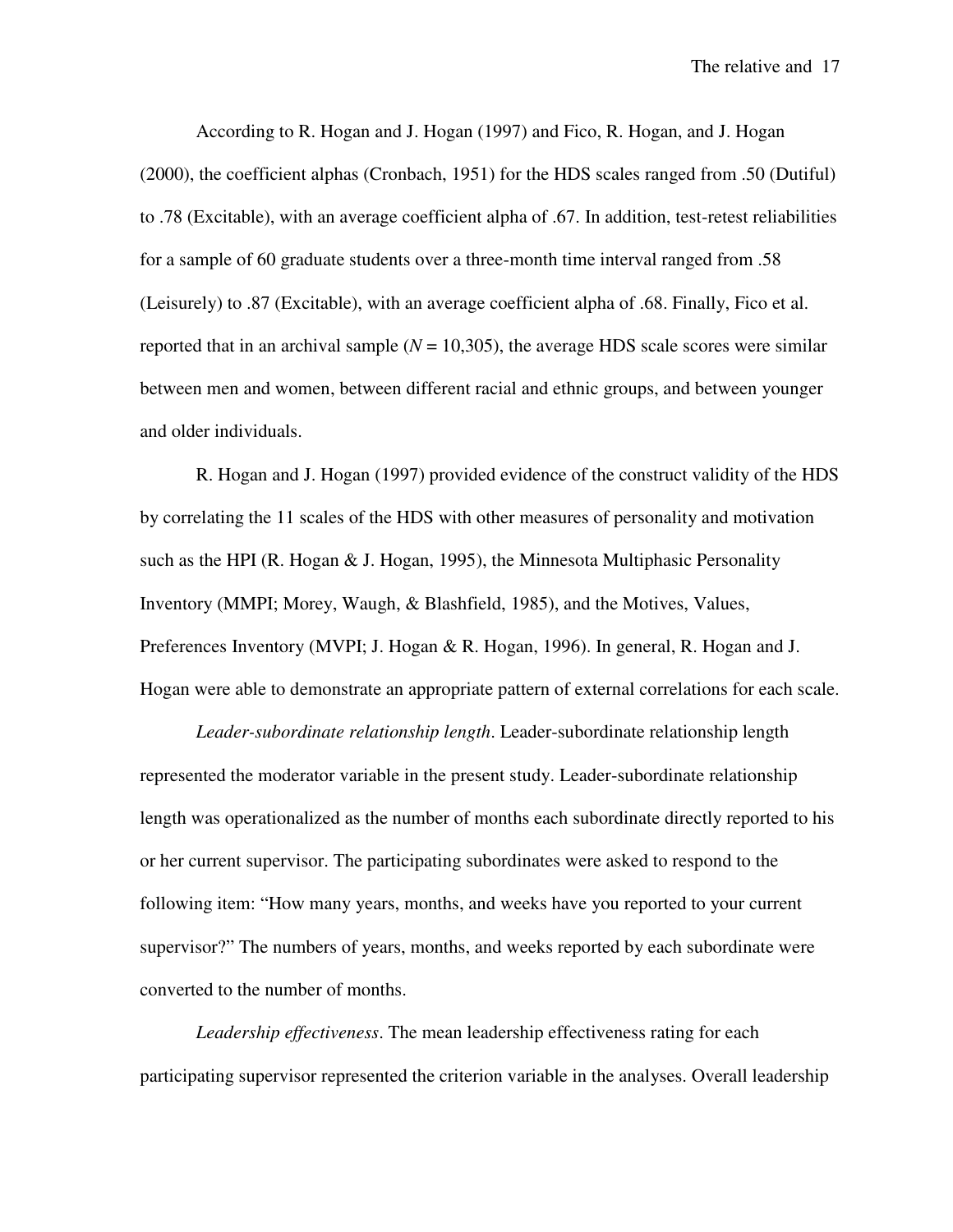effectiveness was operationalized as the mean response across the items on the effectiveness measure.

A 12-item leadership effectiveness measure was developed by the researcher for use in the current study. The measure was constructed based on the lower-order factor structure derived by Scullen, Mount, and Judge (2003) in their study on the factor structure of developmental ratings of managerial performance. Scullen et al. determined that four performance factors, Technical Skills, Administrative Skills, Human Skills, and Citizenship Behaviors, were conceptually and empirically distinguishable rating factors and found that these four lower-order factors generalized across rater perspectives (i.e., supervisor, peer, subordinate, and self) and rating instruments. Thus, the measure of leadership effectiveness developed for the present study utilized the four lower-order factors derived by Scullen et al. (2003) as its conceptual basis. A description of the response scale, questionnaire directions, and the managerial performance factors and their corresponding items can be found in the Appendix.

#### *Procedure*

Data collection began in September 2005 and continued until September 2006. Crosssectional data were collected concurrently and via the Internet from both supervisors and their subordinates. All of the participants were contacted to participate via e-mail, in which instructions were provided for accessing a website to complete the study questionnaires. In an effort to maximize response rate, each participant was contacted multiple times via e-mail during the data collection period (Dillman, 2000).

For the non-student sample, the participating supervisors were asked to provide the names and contact information for at least two subordinates who could be contacted to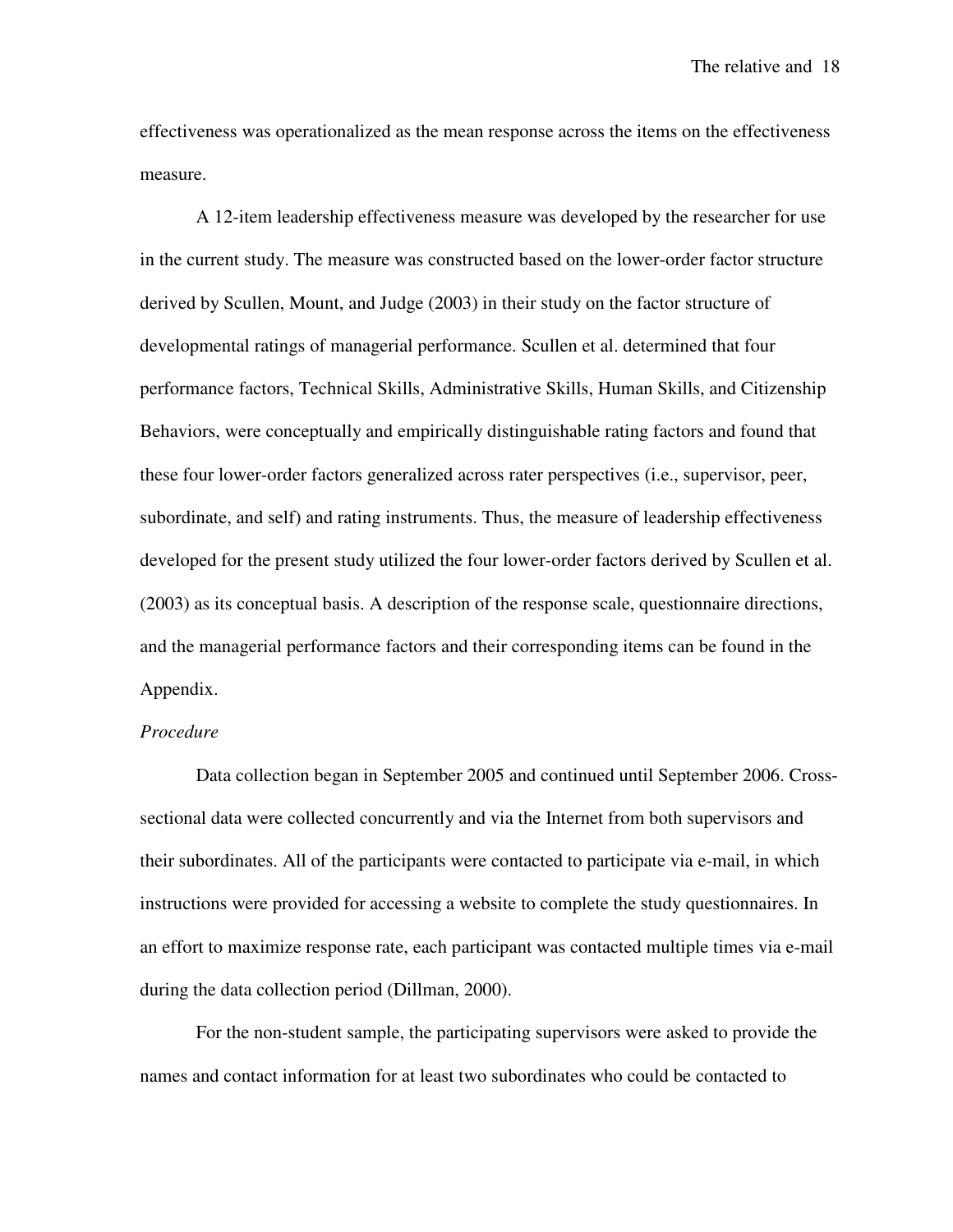provide ratings of the supervisors' effectiveness. In the student sample, the students themselves provided the name and contact information for at least one additional subordinate who could be contacted to provide ratings of the supervisor's effectiveness. Informed consent was obtained for both supervisory and subordinate participants prior to completing subsequent questionnaires. For the supervisory participants, Hogan Assessment Systems, Inc. provided access to their Internet testing site in order to allow the supervisory participants to complete the HPI and HDS in one administration period or across several administration periods based on the supervisors' discretion. A random user identification number and password was allocated to each supervisor to enable them to access the HPI and HDS online. For the subordinate participants, a website was developed by the researcher to collect data regarding the length of the relationship between each subordinate and his or her current supervisor and the subordinate's ratings of his or her supervisor's leadership effectiveness. Identification numbers were assigned to subordinates in such a manner that each subordinate's data could be linked to the data for his or her supervisor.

#### Section III: Results

#### *Descriptive Statistics*

*The Big Five*. Means, standard deviations, coefficient alpha reliability estimates, and inter-scale correlation coefficients for the scales of the HPI are presented in Table 3. For each of the HPI scales, a higher raw score is indicative of a greater amount of the personality characteristic being measured (R. Hogan  $&$  J. Hogan, 1995). In this sample of supervisors, HPI mean scores ranged from 13.99 (Intellectance) to 25.17 (Adjustment). Inter-scale correlations were very low to moderate, with coefficients ranging from .07 to .43. The coefficient alpha reliability statistics for the HPI scales in the current sample were below the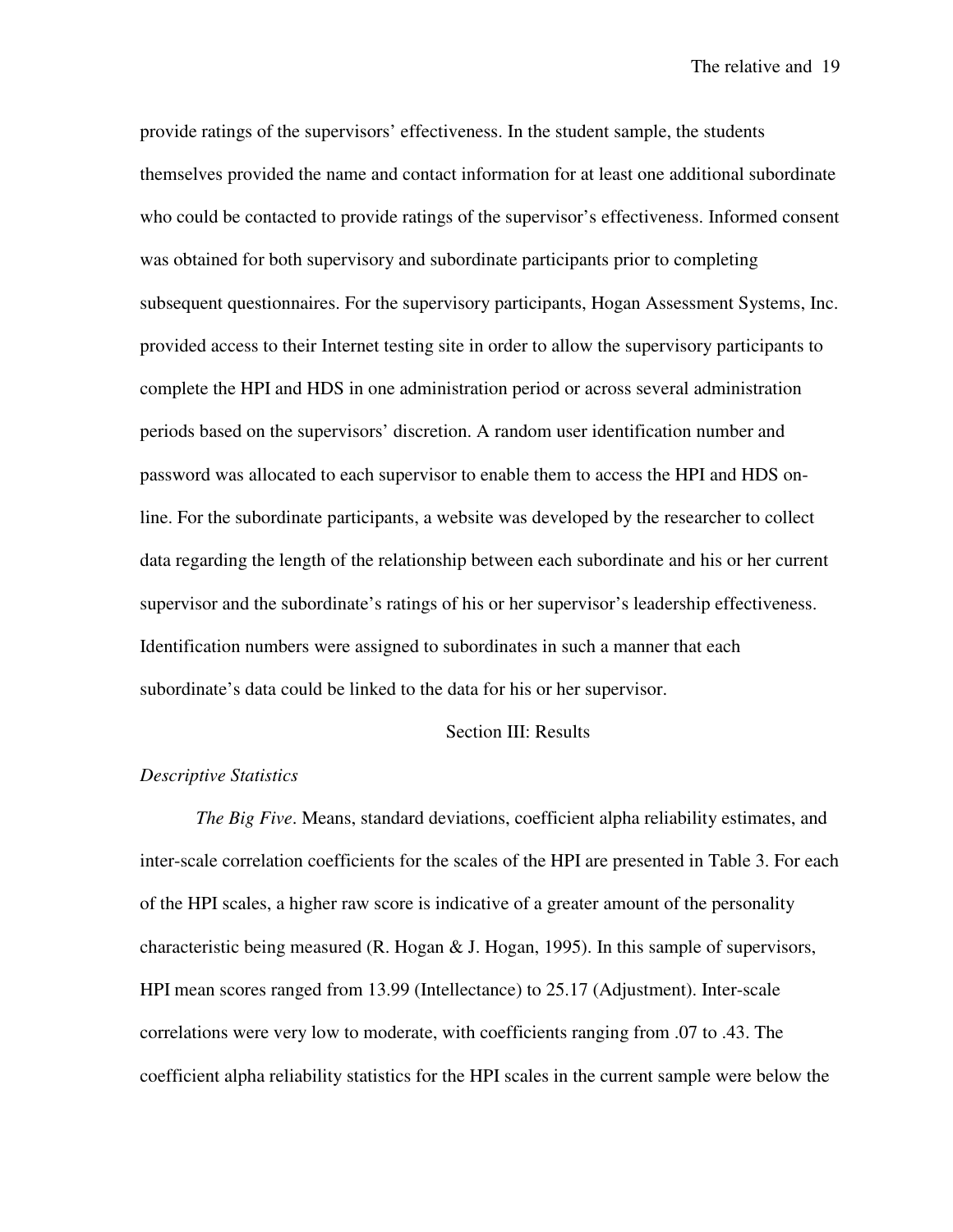minimum acceptable level of .70 recommended by Nunnally (1978), with the exception of the Ambition/Sociability (.75) and Adjustment (.72) scales. The zero-order correlation coefficients between overall leadership effectiveness and the HPI scales were low, ranging from .01 to .12.

*Maladaptive personality characteristics*. Descriptive statistics and inter-scale correlation coefficients for the scales of the HDS are presented in Table 4. It was not possible to calculate coefficient alpha reliability statistics for the HDS scales because only scale-level data were available. For the HDS scales, higher raw scores are indicative of more dysfunctional tendencies (R. Hogan & J. Hogan, 1997). In this sample of supervisors, HDS mean scores ranged from 3.93 (Cautious) to 9.65 (Diligent). Inter-scale correlations were null to moderate, with coefficients ranging from .00 to .46. In addition, the zero-order correlation coefficients between overall leadership effectiveness and the HDS scales were low, ranging from .03 to .19. The correlations between the HPI and HDS scales are presented in Table 5.

*Leadership effectiveness*. The descriptive statistics and inter-item correlation coefficients for the leadership effectiveness measure are presented in Table 6. For the leadership effectiveness items and the overall effectiveness scale, higher mean scores were indicative of higher leadership effectiveness. In this sample of direct reports, item mean scores ranged from 3.64 (Item 3) to 4.32 (Item 9). Inter-item correlations were moderate to high, ranging from .41 (Items 1 and 12) to .73 (Items 10 and 12). In addition, the coefficient alpha reliability for the overall scale was .93, well above the acceptable level of .70 recommended by Nunnally (1978).

Because the effectiveness measure had not been evaluated previously, an exploratory factor analysis with maximum likelihood estimation and oblique rotation was conducted (see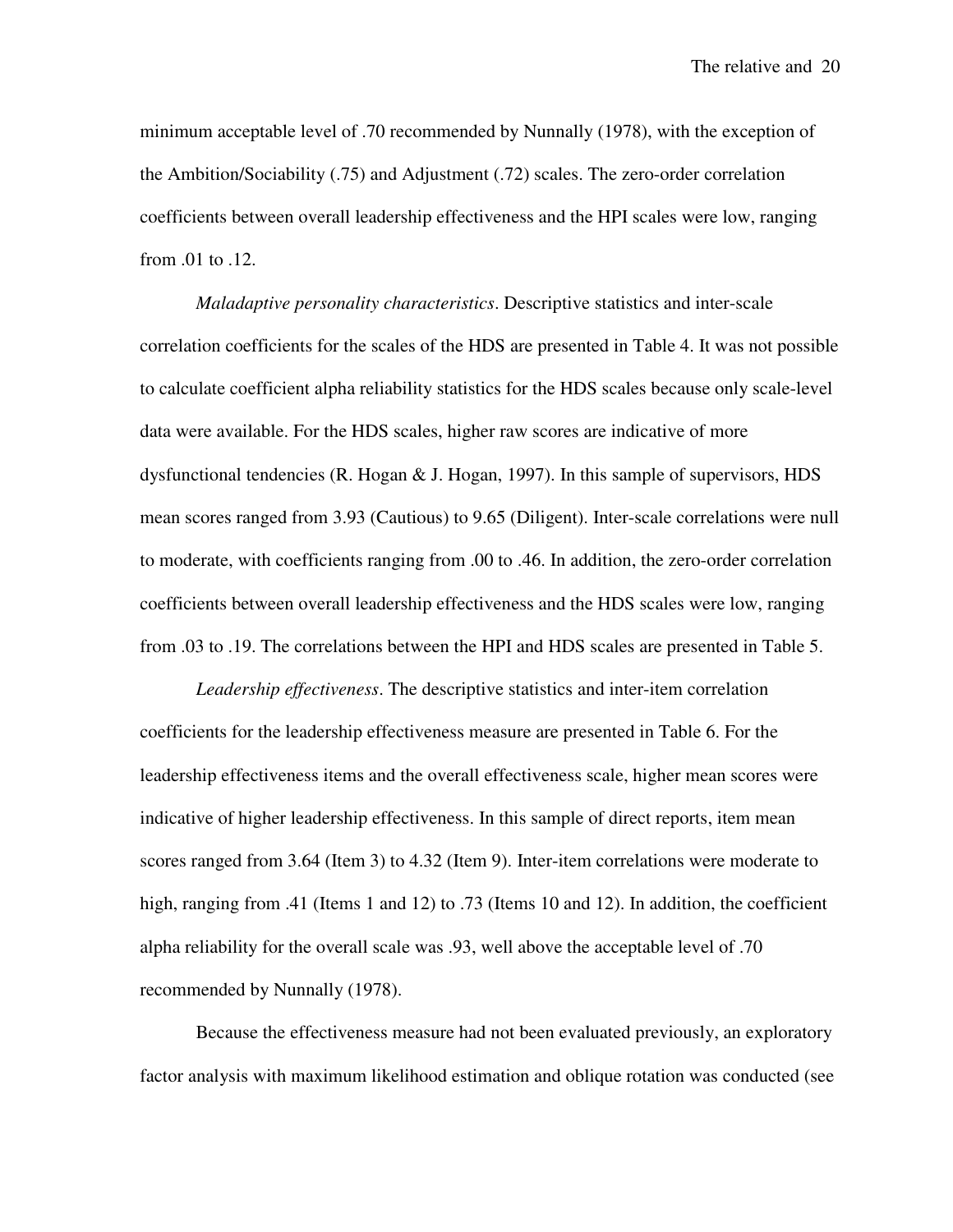Table 7). Although multiple leadership performance domains were used to generate items for the measure, a one-factor solution emerged. This finding is consistent with recent metaanalytic research that found evidence of a general factor in ratings of job performance (Viswesvaran, Schmidt, & Ones, 2005). The first eigenvalue of 6.72 accounted for approximately 56.01% of the variance, which greatly exceeds the value of 20% recommended by Reckase (1979) as satisfying the assumption of unidimensionality under item response theory. The second eigenvalue of 1.03 accounted for only 8.61% of the total variance. As such, the leadership effectiveness scale score was computed to be the mean response across the 12 leadership effectiveness items.

#### *Regression Analyses*

 The current study explored the relative and incremental validity associated with both the Big Five and maladaptive personality characteristics in predicting leadership effectiveness. In addition, the moderating effect of leader-subordinate relationship length in the relation between maladaptive leader personality and leadership effectiveness was examined. As such, a series of multiple regression analyses were conducted.

In order to conduct the regression analyses at the supervisor level, the relationship length data and the mean effectiveness ratings were aggregated across the subordinate raters within target. Prior to aggregating the effectiveness data, the level of agreement between the subordinates of each supervisor was assessed using the  $r_{wg}(i)$  index. The  $r_{wg}(i)$  index is a measure of interrater agreement that is useful for determining the appropriateness of aggregating data for higher levels of analysis (see Castro, 2002; James, Demaree, & Wolf, 1984, 1993). Following James et al., if an acceptable level of agreement was obtained from the  $r_{wg}(i)$  index (i.e.,  $r_{wg}$ , .70), then averaging the effectiveness ratings across the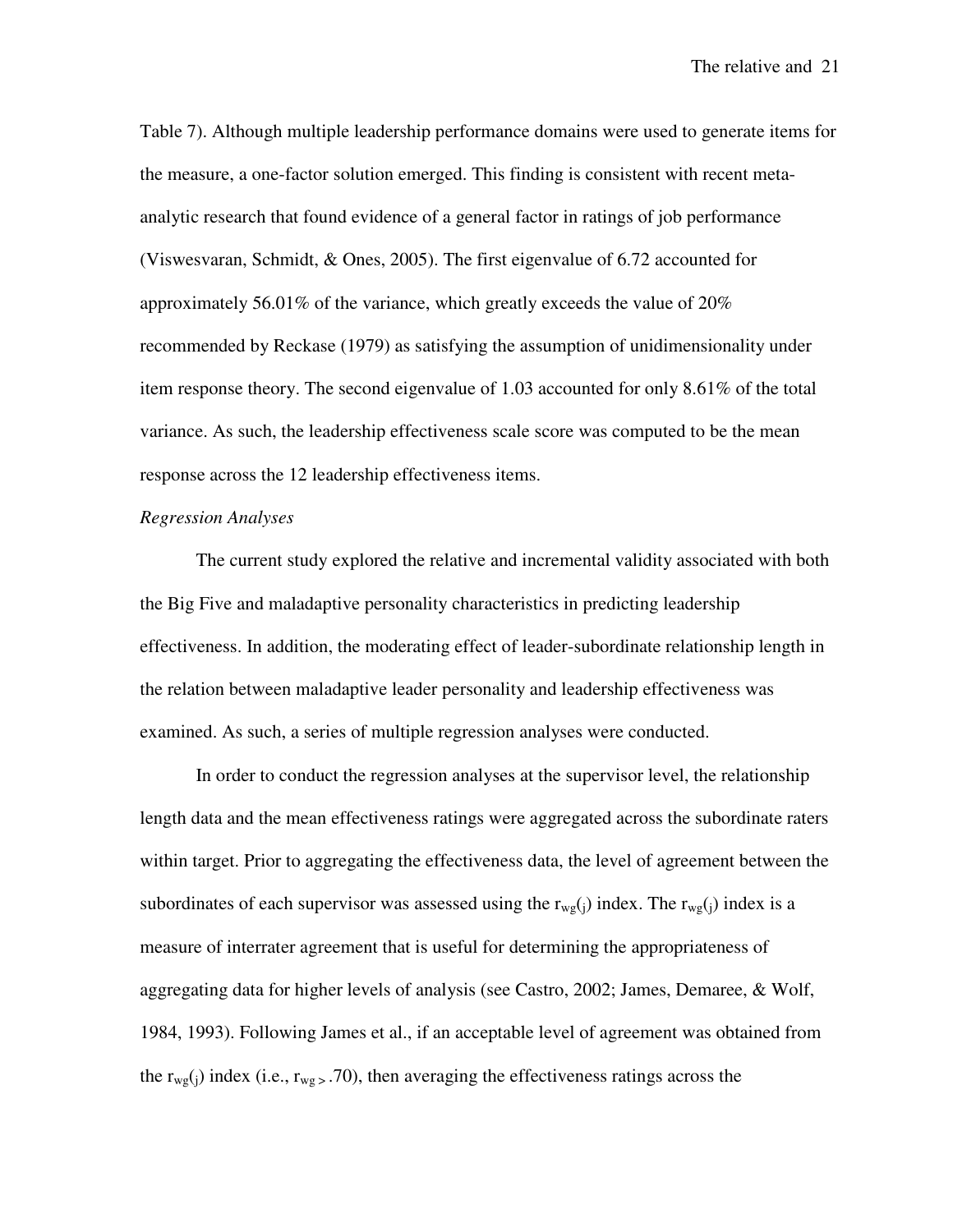subordinates of each supervisor was supported. The median  $r_{wg}(j)$  index for the overall effectiveness variable in the current study was  $.94 \ (M = .87, \text{Max} = 1.00, \text{Min} = .08)$ ; thus, aggregating subordinates' effectiveness ratings within target was supported.

*Research question one*. To assess the relative validity of the 16 traits in predicting subordinate ratings of their supervisors' effectiveness, all of the Big Five variables and all of the 11 maladaptive characteristics were entered into a single regression model. The *N*-to-*k* (i.e., participants-to-predictors) ratio (Nunnally, 1978) in this analysis was 8.38 to 1, slightly below Nunnally's recommendation of at least 10 to 1. The omnibus test of the regression model was not significant in predicting subordinate ratings of supervisors' effectiveness [*R* 2  $= .15, F(16,121) = 1.32, p = .19$ . A summary of the results of this analysis is presented in Table 8.

*Research question two*. Incremental validity was assessed using hierarchical regression analyses. To test the incremental validity of the Big Five over and above the maladaptive personality characteristics in the prediction of leadership effectiveness, the 11 maladaptive characteristics were entered in Step 1 of the model and the Big Five were entered in Step 2 of the model. The findings indicated that the Big Five personality characteristics did not explain variance over and above that accounted for by the maladaptive personality characteristics in the prediction of leadership effectiveness,  $\Delta R^2 = .07$  (*p* = .09; see Table 9).

To test the incremental validity of the maladaptive personality characteristics over and above the Big Five in the prediction of leadership effectiveness, the Big Five were entered in Step 1 of the model and the maladaptive personality characteristics were entered in Step 2 of the model. The findings indicated that the maladaptive personality characteristics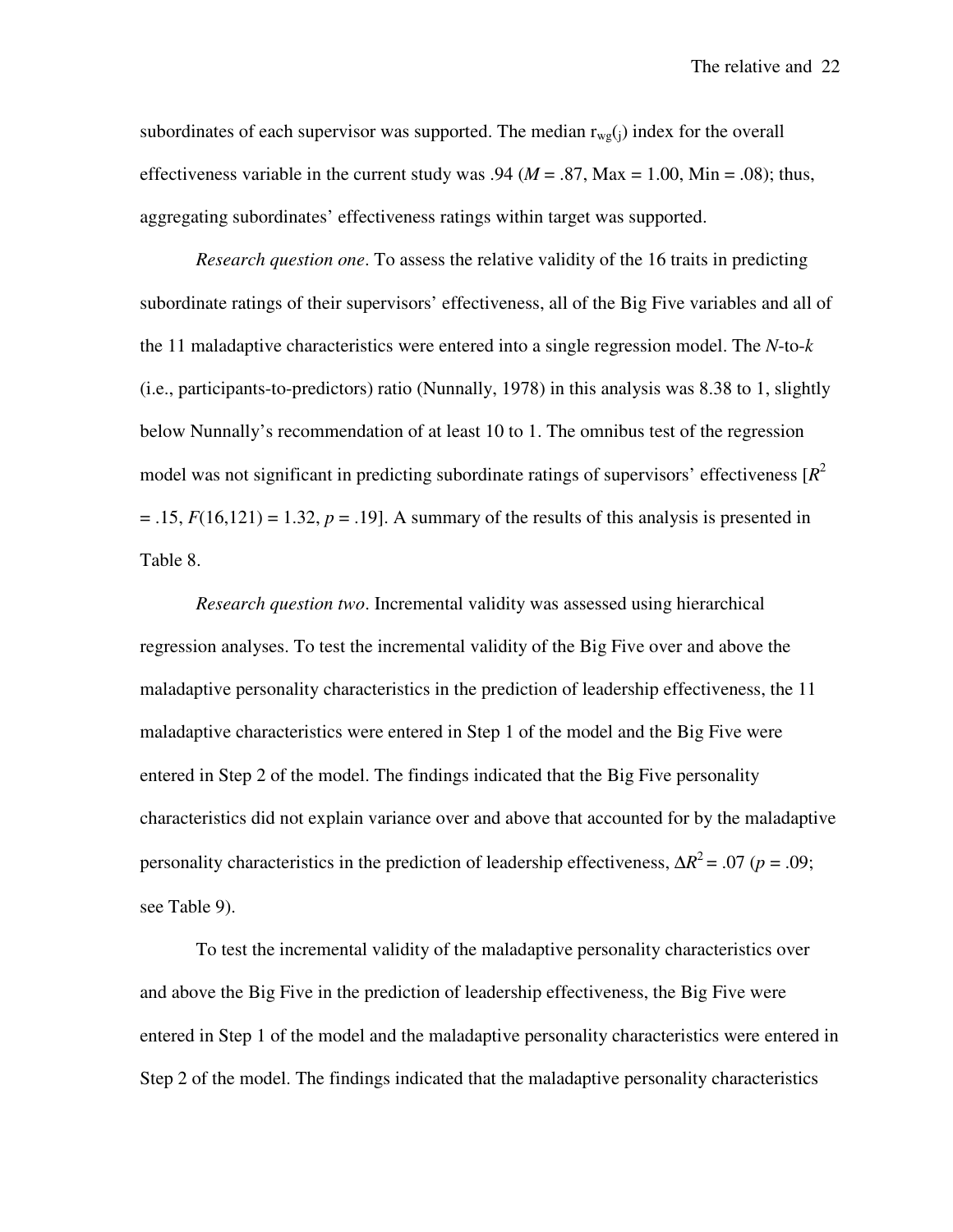did not explain variance over and above that accounted for by the Big Five in the prediction of leadership effectiveness,  $\Delta R^2$  = .09 (*p* = .29; see Table 10).

*Hypothesis one*. The final set of analyses concerned the moderating role of leadersubordinate relationship length in the relation between the maladaptive personality characteristics and subordinate ratings of their supervisors' leadership effectiveness. Recall that maladaptive characteristics are expected to be more strongly (i.e., negatively) related to effectiveness as exposure time increases. In the absence of a sound theoretical basis for predicting precisely how much exposure time is "enough," the leader-subordinate relationship length variable was treated as a continuous variable.

The moderating effect of relationship length was tested by examining the regression coefficient for the term containing the interaction of each maladaptive trait with relationship length. During this stage of the analysis, each maladaptive trait and its interaction term was examined separately from other predictors. This alternative approach to testing moderation suggested by Villa, Howell, Dorfmann, and Daniel (2003) tests each interaction in a separate regression equation that involves only the main effects included in the interaction and the interaction term itself. As such, this approach investigates the significance of each interaction term without accounting for the influence of other variables.

Prior to forming the interaction term of each maladaptive trait with relationship length, the continuous predictors in the regression analyses were mean-centered in order to eliminate excessive multicollinearity between first-order predictors and predictors that carry their interaction with other predictors (J. Cohen, P. Cohen, West, & Aiken, 2003).

The results of the moderated regression analyses indicated that the relation between each maladaptive personality characteristic and leadership effectiveness did not vary as a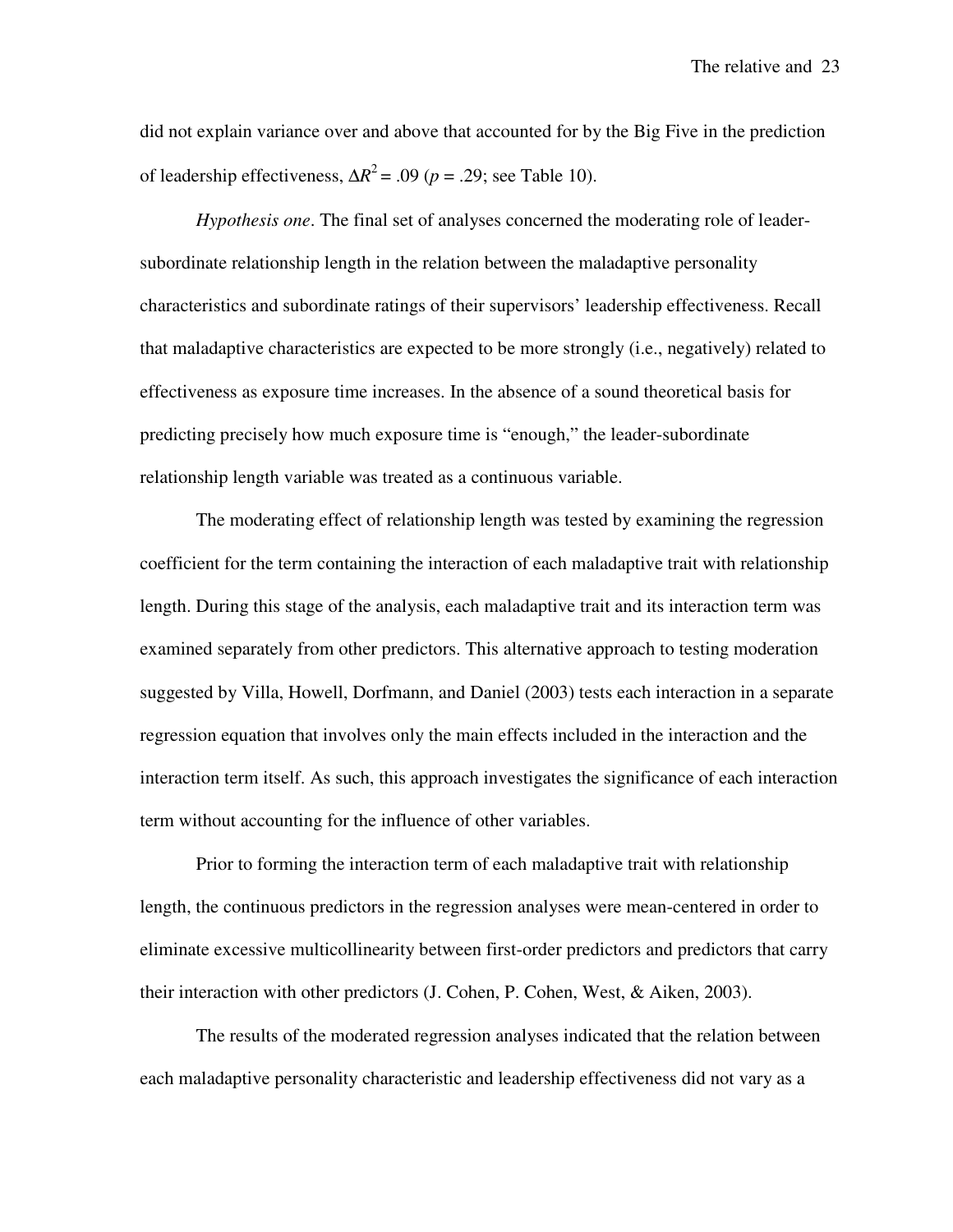function of leader-subordinate relationship length (see Table 11). Thus, Hypothesis 1 was not supported for any of the maladaptive personality characteristics examined in the study.

### Section VI: Discussion

The purpose of the current study was to examine the relative and incremental validity of the Big Five and maladaptive personality characteristics in predicting subordinate ratings of leadership effectiveness. In addition, the moderating role of leader-subordinate relationship length in the relation between maladaptive personality characteristics and leadership effectiveness was also investigated. Although previous research (i.e., Facteau & Van Landuyt, 2005; Judge et al., 2002) found support for the relative and incremental validity of the Big Five and maladaptive characteristics in the prediction of leadership effectiveness, evidence of these relationships was not found in the current study.

The results indicated that neither the Big Five nor the maladaptive personality characteristics explained a significant amount of variance in subordinate ratings of leadership effectiveness when entered in a single regression model. Furthermore, the Big Five did not explain a significant amount of variance in leadership effectiveness over and above the variance explained by the maladaptive characteristics. Similarly, the maladaptive personality characteristics did not explain a significant amount of variance in leadership effectiveness over and above the variance explained by the Big Five. Finally, the interaction of each maladaptive personality characteristic with leader-subordinate relationship length on subordinate ratings of leadership effectiveness was not significant. As such, the effect of each maladaptive personality characteristic on leadership effectiveness did not vary as a function of leader-subordinate relationship length.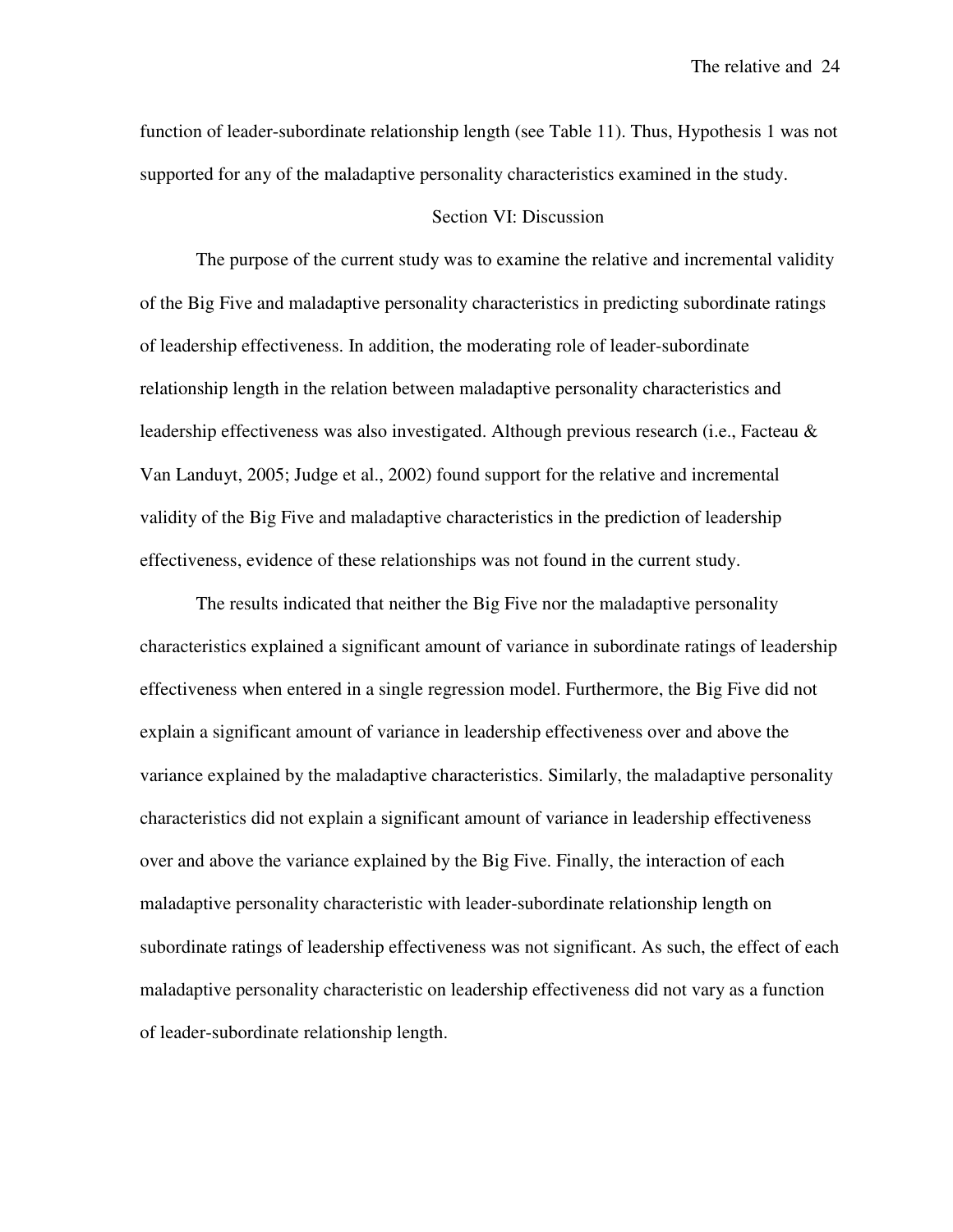The non-significant zero-order correlations found in this study between the Big Five personality traits and leadership effectiveness were surprising given previous meta-analytic research in this area. In their meta-analysis, Judge et al. (2002) found that the estimated corrected correlations for the relations between neuroticism, extraversion, openness to experience and leadership effectiveness had 95% confidence intervals that excluded zero. In addition, agreeableness and conscientiousness had 80% confidence intervals that excluded zero. Thus, significant zero-order correlations of the Big Five personality traits and leadership effectiveness are not uncommon. As such, perhaps the null findings in the current study can be partially attributed to the use of a heterosource design (i.e., supervisory ratings of personality and direct report ratings of leadership effectiveness), which typically results in weaker relations and less explained variance than when a common source design is utilized (see Fuller, Patterson, Hester, & Stringer, 1996; Gerstner & Day, 1997; Lowe, Kroeck, & Sivasubramaniam, 1996; Podsakoff, MacKenzie, Paine, & Bachrach, 2000; Wagner & Gooding, 1987).

In order to determine if haphazard or dishonest responding in the student sample contributed to the non-significant findings in the current study, the analyses were repeated using only the field data. The results of these analyses revealed similar, non-significant findings. As such, the inclusion of a student sample in the current study did not appear to contribute to the non-significant relations among study variables.

The restriction of range on the leadership effectiveness criterion may have contributed to the null findings in the current study. Across the 12 items included on the leadership effectiveness measure, the number of direct reports that selected the lowest response option when rating their supervisors' leadership effectiveness ranged from one to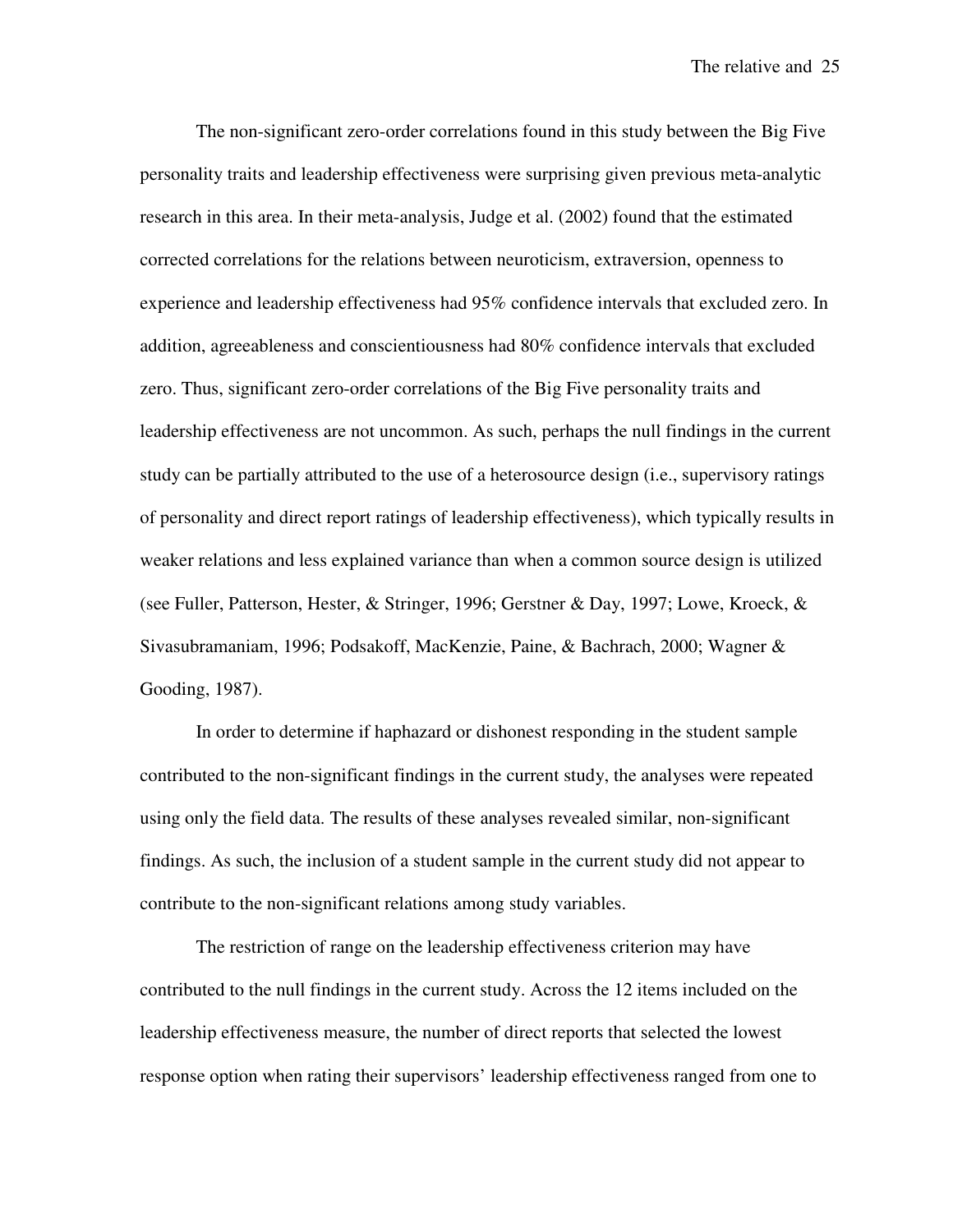nine. Thus, less than 10 direct reports selected the lowest response option for any leadership effectiveness item. In their study of maladaptive leader personality characteristics predicting leadership effectiveness, Facteau and Van Landuyt (2005) determined that maladaptive leader personality accounted for a significant proportion of the variance in leadership performance depending on the rater group and the performance criterion included in the analyses. In the current study, maladaptive leader personality accounted for a non-significant proportion of the variance in subordinate ratings of leadership effectiveness. As such, the restriction of range on the leadership effectiveness criterion may have made it difficult to detect significant relations between maladaptive leader personality characteristics and leadership effectiveness.

One final consideration concerns the number of supervisory participants who had high HDS scores and long relationship lengths with their direct reports. It seemed possible that subordinates of leaders with highly maladaptive personality characteristics might be unlikely to accrue long relationship lengths due to selection out of the relationships (voluntary or otherwise) by direct reports. Of the 134 supervisors who participated in the current study, 10 had HDS raw scores that were at least one standard deviation above the mean for any one of the HDS scales and also had relationships with their direct reports that were at least one standard deviation above the mean in length. Assuming multivariate normality, eight supervisors would have been expected to exhibit this pattern, leading to the conclusion that highly maladaptive leaders were no less likely to have long-tenured subordinates than less maladaptive leaders. However, 10 is still a small number in absolute terms, perhaps making it unlikely that there were enough supervisory participants with high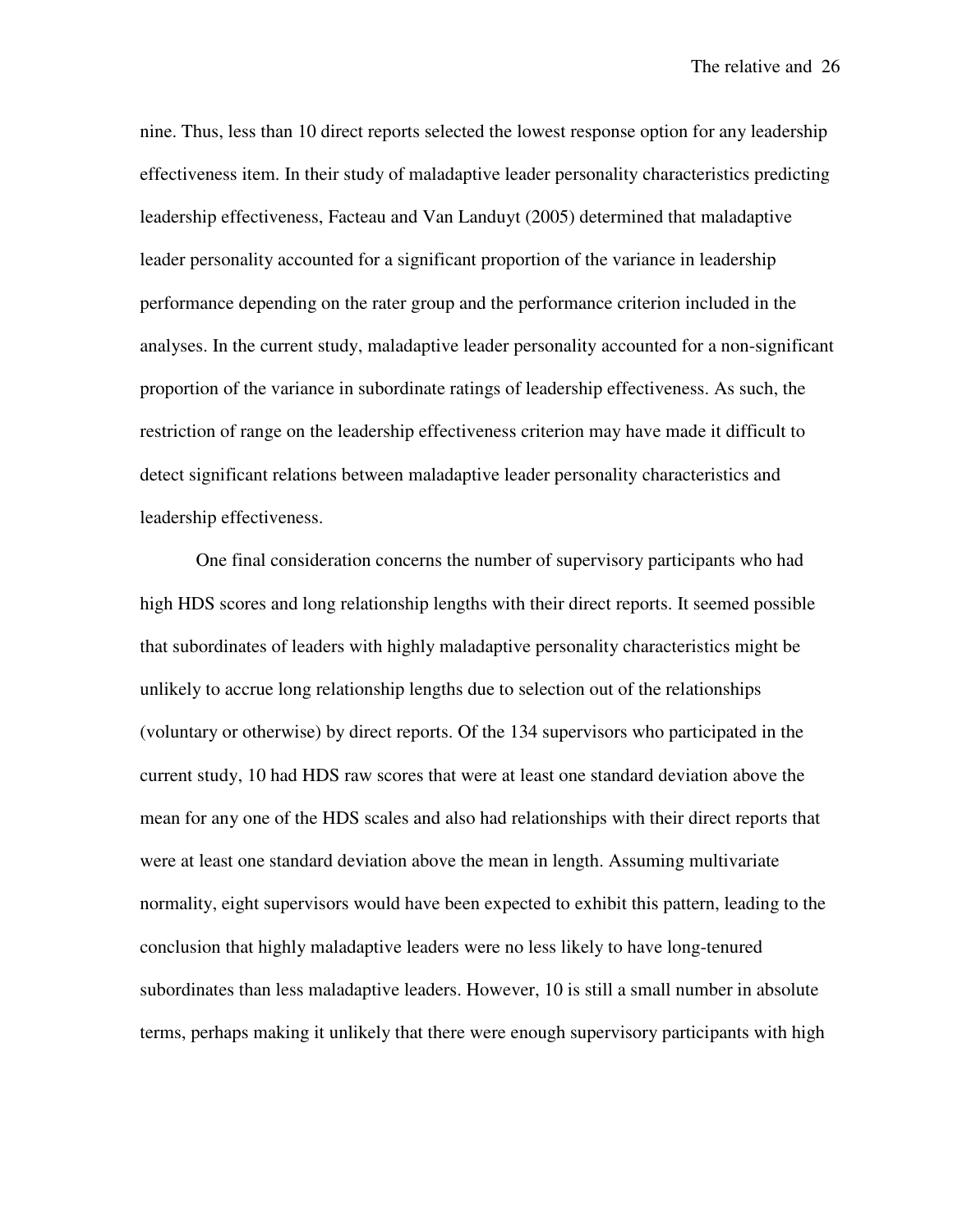HDS scores and long relationship lengths with their direct reports to detect significant interaction effects.

#### *Limitations*

There were several limitations in the current study. First, conducting the analyses at the supervisor level may have reduced the statistical power necessary to detect significant relations between the variables of interest in the current study. The regression analyses that were conducted had participant-to-predictor ratios of 8.38 to 1, which is less than the *N*-to-*k* ratio of 10 to 1 recommended by Nunnally (1978). As such, it would have been preferable to conduct the analyses at the subordinate level to maximize statistical power; however, conducting the analyses in this manner would have violated regression's assumption of independent observations. Other statistical analyses such as hierarchical linear modeling (HLM; Bryk & Raudenbush, 1992) could be utilized to evaluate relationships at multiple levels of analysis and model the relations among the variables of interest across these different levels with greater statistical power than was afforded by the aggregation method used here.

An additional limitation concerns the accuracy of the leader-subordinate relationship length data reported by the participating subordinates. In the current study, it was not possible to corroborate the relationship length data reported by each subordinate with organizational personnel records. As such, the accuracy of this data is contingent upon the respondents' ability to recall the length of the reporting relationships with their supervisors. Thus, for some respondents, particularly those who have reported to their supervisors for extended time periods, the accuracy of these data may be questionable. In the future, efforts should be made to corroborate the relationship length data provided by respondents with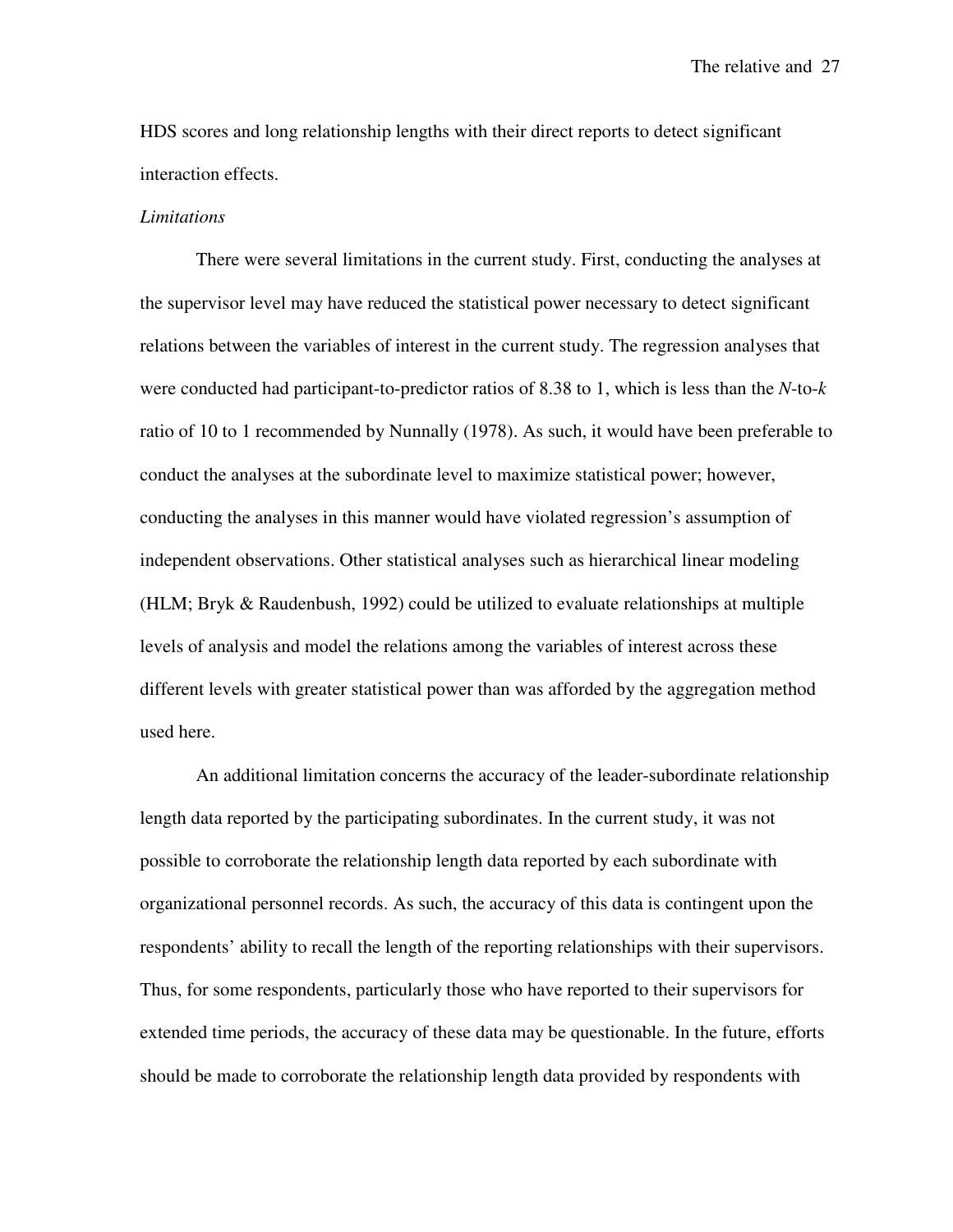organizational personnel records. In addition, future research in this area should ask both subordinates and their supervisors to report the length of their employment relationships. *Directions for Future Research* 

Future research on personality and leadership effectiveness should examine the effect of the Big Five and maladaptive characteristics on specific facets of managerial performance. Although attempts were made to develop a measure of leadership effectiveness that would address both task- and relationship-oriented aspects of the managerial role, an exploratory factor analysis supported a single-factor model of leadership effectiveness in the current study. As such, differential relationships between the aforementioned personality characteristics and specific facets of leadership effectiveness were not found. Thus, future research should use leadership effectiveness measures that effectively assess the different components of the managerial role more specifically.

In addition, future research on personality and leadership effectiveness should use both self-ratings and other-ratings of managerial performance. In the current study, ratings of the supervisors' effectiveness were collected only from their subordinates. Thus, future empirical research in this area should consider additional perspectives (e.g., peers and superiors) to examine the relation between leader personality and effectiveness and the moderating role of relationship length.

Finally, although an attempt was made in the current study to account for varying relations between maladaptive leader personality and leadership effectiveness as a function of leader-subordinate relationship length, future research should consider additional moderating variables. For example, the frequency and duration of the interactions between supervisors and their subordinates could potentially moderate the relations between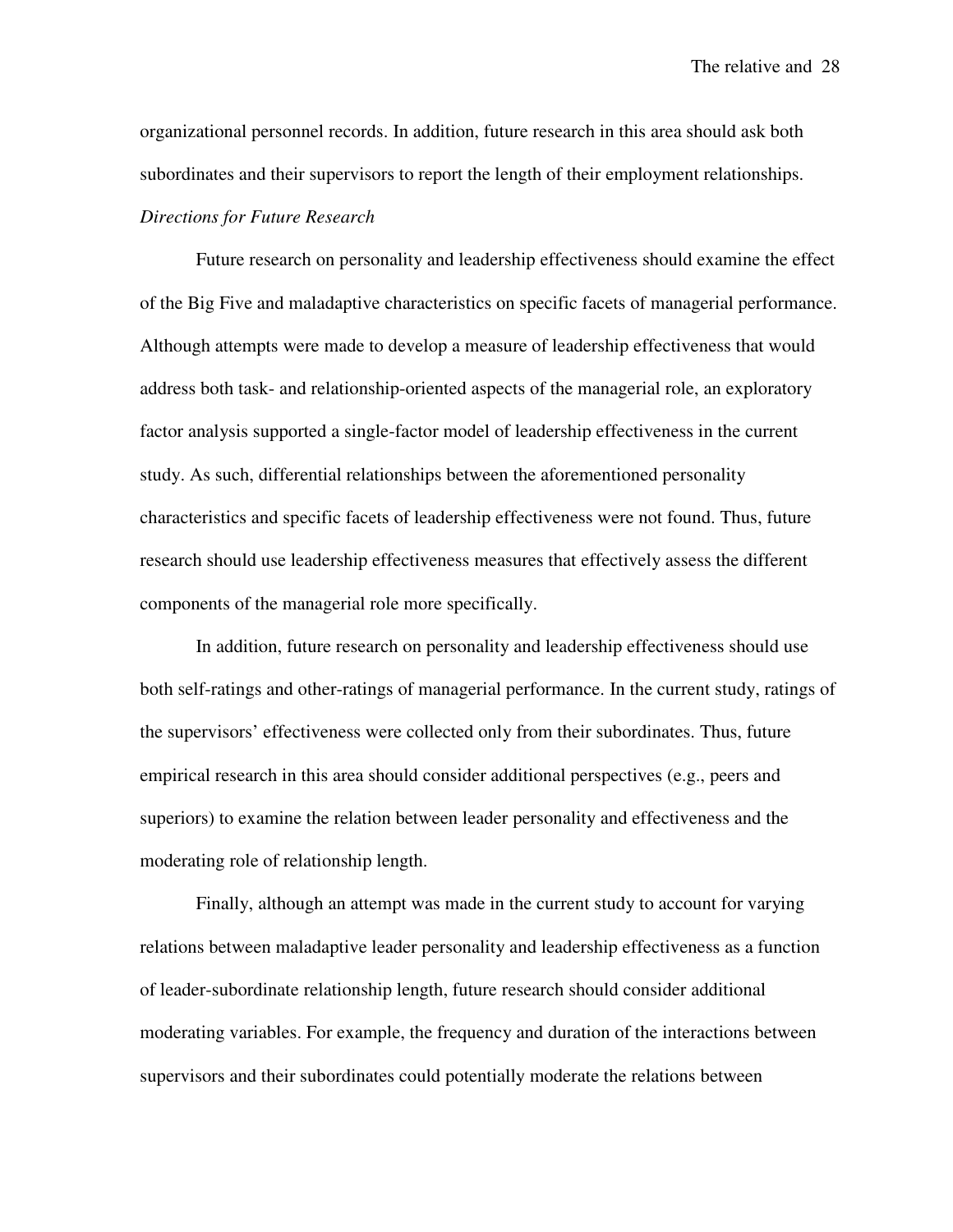maladaptive leader personality characteristics and leadership effectiveness. Future research in this area should examine a three-way interaction between interaction frequency, nature of the work performed (e.g., degree of task interdependence), and leader-subordinate relationship length when examining the relation between maladaptive leader personality and leadership effectiveness.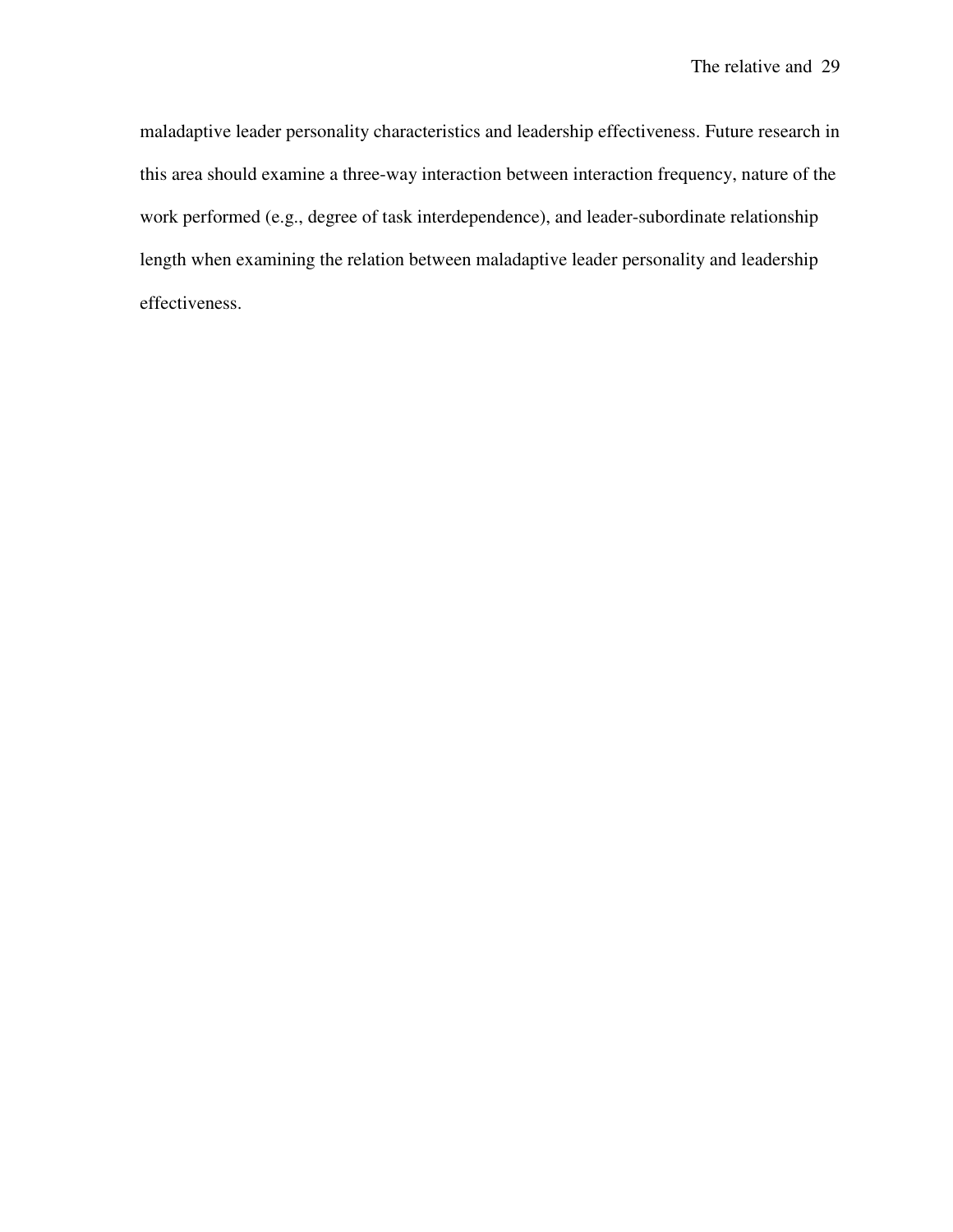### Section V: References

- American Psychiatric Association. (1994). *Diagnostic and statistical manual of mental*  disorders (4<sup>th</sup> ed.). Washington, DC: Author.
- Babiak, P. (2000). Psychopathic manipulation at work. In C. B. Gacono (Ed.), *The Clinical and Forensic Assessment of Psychopathy: A Practitioner's Guide* (pp. 287-311). Mahwah, NJ: Lawrence Erlbaum.
- Barrick, M. R., & Mount, M. K. (1991). The Big-Five personality dimensions in job performance: A meta-analysis. *Personnel Psychology, 44*, 1-26.
- Bass, B. M., & Steidlmeier, P. (1999). Ethics, character, and authentic transformational leadership behavior. *Leadership Quarterly, 10*, 181-217.
- Bentz, V. J. (1985). *A view from the top: A thirty year perspective of research devoted to the discovery, description, and prediction of executive behavior*. Paper presented at the 93<sup>rd</sup> Annual Convention of the America Psychological Association, Los Angeles, CA.
- Block, J. (1995). A contrarian view of the five factor approach to personality description. *Psychological Bulletin, 117*, 187-215.
- Bryk, A. S., & Raudenbush, S. W. (1992). *Hierarchical linear models*. Newbury Park, CA: Sage.
- Castro, S. L. (2002). Data analytic methods for the analysis of multilevel questions: A comparison of intraclass correlation coefficients,  $r_{wg}(i)$ , hierarchical linear modeling, within- and between-analysis, and random group resampling. *The Leadership Quarterly, 13*, 69-93.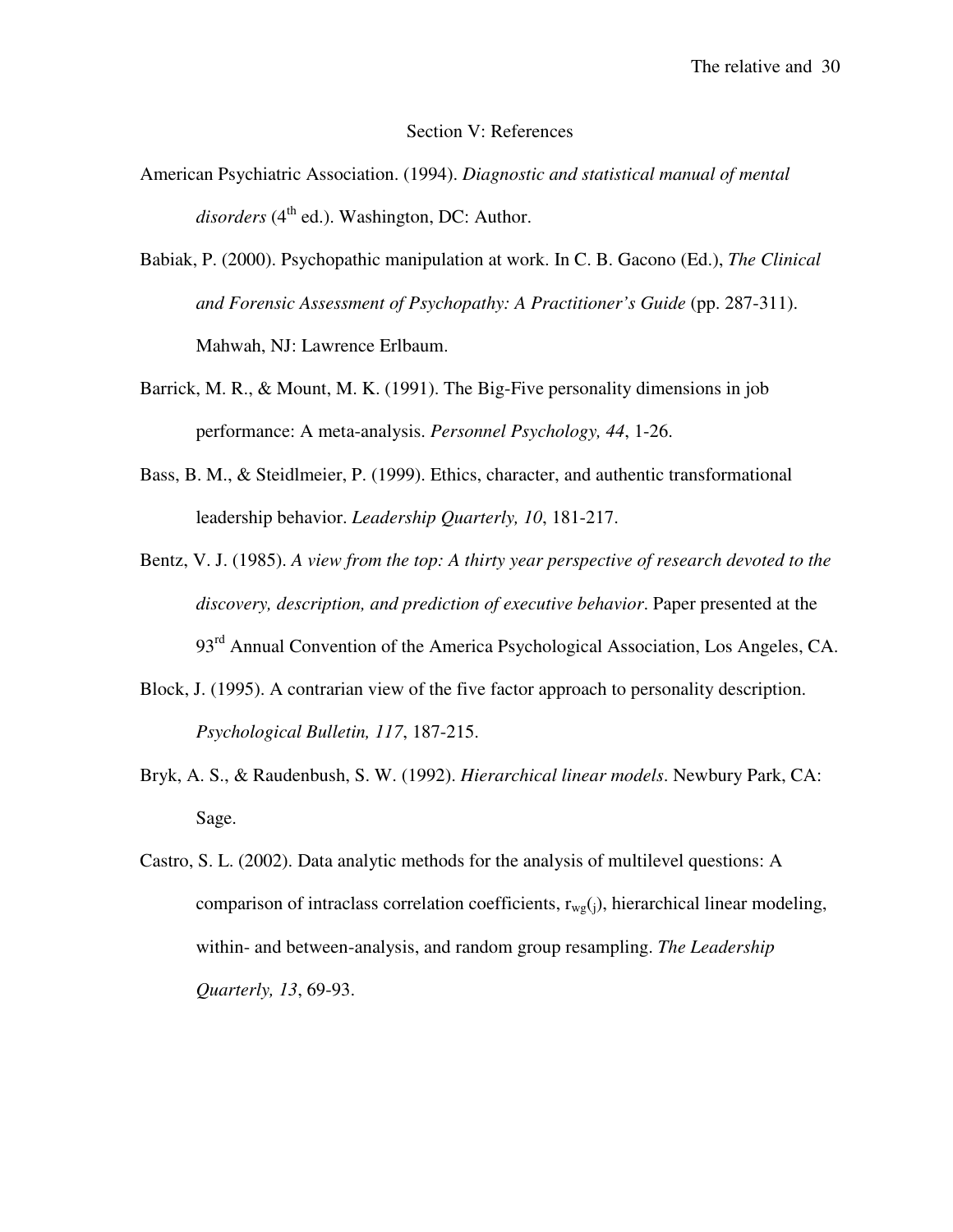Cohen, J., Cohen, P., West, S. G., & Aiken, L. S. (2003). *Applied multiple regression/correlation analysis for the behavioral sciences* (3rd ed.). Mahwah, NJ: Lawrence Erlbaum.

- Craig, S. B., & Gustafson, S. B. (1998). Perceived Leader Integrity Scale: An instrument for assessing employee perceptions of leader integrity. *Leadership Quarterly, 9*, 127-145.
- Cronbach, L. J. (1951). Coefficient alpha and the internal structure of tests. *Psychometrica, 12*, 197-220.
- DeVries, D. L., & Kaiser, R. B. (2003, November). Going sour in the suite. In S. Steckler, D. Sethi, & R. K. Prescot (Coordinators), *Maximizing executive effectiveness*. Workshop presented at the Human Resources Planning Society, Miami, FL.
- Digman, J. M. (1990). Personality structure: Emergence of the five-factor model. *Annual Review of Psychology, 41*, 417-440.
- Dillman, D. A. (2000). *Mail and internet surveys: The tailored design method* (2nd ed.). New York: John Wiley & Sons.
- Facteau, J. D., & Van Landuyt, C. (2005, April). Dysfunctional personality dispositions and leader effectiveness: Bad and good news. In S. Craig (Chair), *Illuminating the dark side: Tools for assessing destructive leadership.* Symposium presented at the 20<sup>th</sup> annual meeting of the Society for Industrial and Organizational Psychology, Los Angeles, CA.
- Fico, J. M., Hogan, R., & Hogan, J. (2000). *Interpersonal Compass Manual and Interpretation Guide*. Tulsa, OK: Hogan Assessment Systems.
- Fuller, J. B., Patterson, C. E. P., Hester, K., & Stringer, S. Y. (1996). A quantitative review of research on charismatic leadership. *Psychological Reports, 78,* 271–287.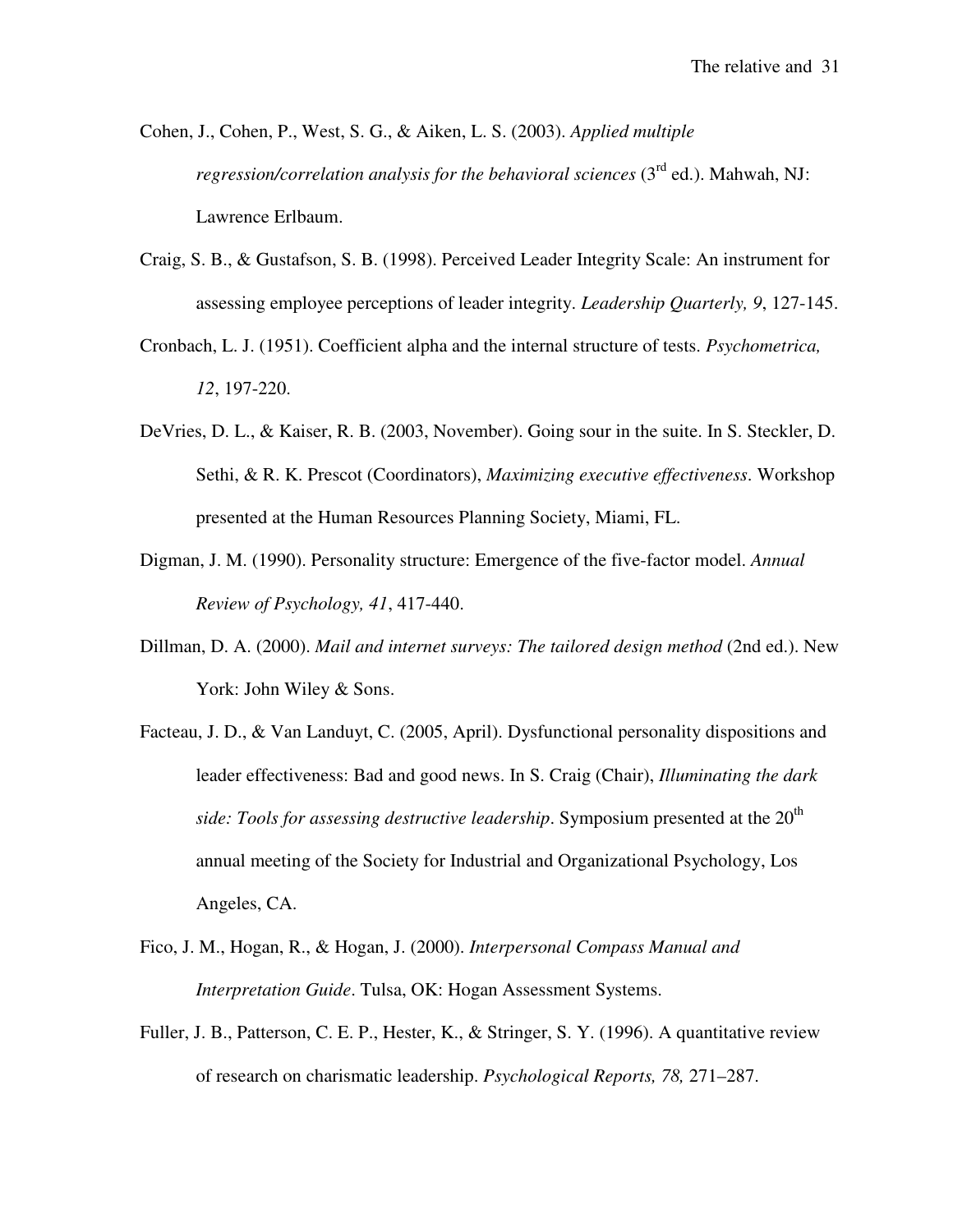- Gerstner, C. R., & Day, D. V. (1997). Meta-analytic review of leader– member exchange theory: Correlates and construct issues. *Journal of Applied Psychology, 82,* 827–844.
- Goldberg, L. R. (1992). The development of markers of the Big-Five factor structure. *Psychological Assessment, 4*, 26-42.
- Guion, R. M., & Gottier, R. F. (1963). Validity of personality measures in personnel selection. *Personnel Psychology, 18*, 135-164.
- Gustafson, S.B. & Ritzer, D.R. (1995). The dark side of normal: A psychopathy-linked pattern called aberrant self-promotion. *European Journal of Personality*, *9*, 147-183.
- Hare, R. D. (1985). *The Psychopathy Checklist*. Unpublished manuscript, University of British Columbia.
- Hare, R. D. (1991). *The Hare Psychopathy Checklist Revised: Manual*. North Tonawanda, NY: Multi-Health Systems.
- Harpur, T. J., & Hare, R. D. (1989). *Self-Report of Psychopathy, II*. Unpublished instrument.
- Harpur, T. J., Hare, R. D., & Hakstian, A. R. (1989). Two-factor conceptualization of psychopathy: Constructing validity and assessment implications. *Psychological Assessment: A Journal of Consulting and Clinical Psychology, 1*, 6-17.
- Hogan, R., & Hogan, J. (1995). *Hogan Personality Inventory manual*. Tulsa, OK: Hogan Assessment Systems.
- Hogan, J., & Hogan, R. (1996). *Motives, Values, Preferences Inventory manual*. Tulsa, OK: Hogan Assessment Systems.
- Hogan, R., & Hogan, J. (1997). *Hogan Development Survey manual*. Tulsa, OK: Hogan Assessment Systems.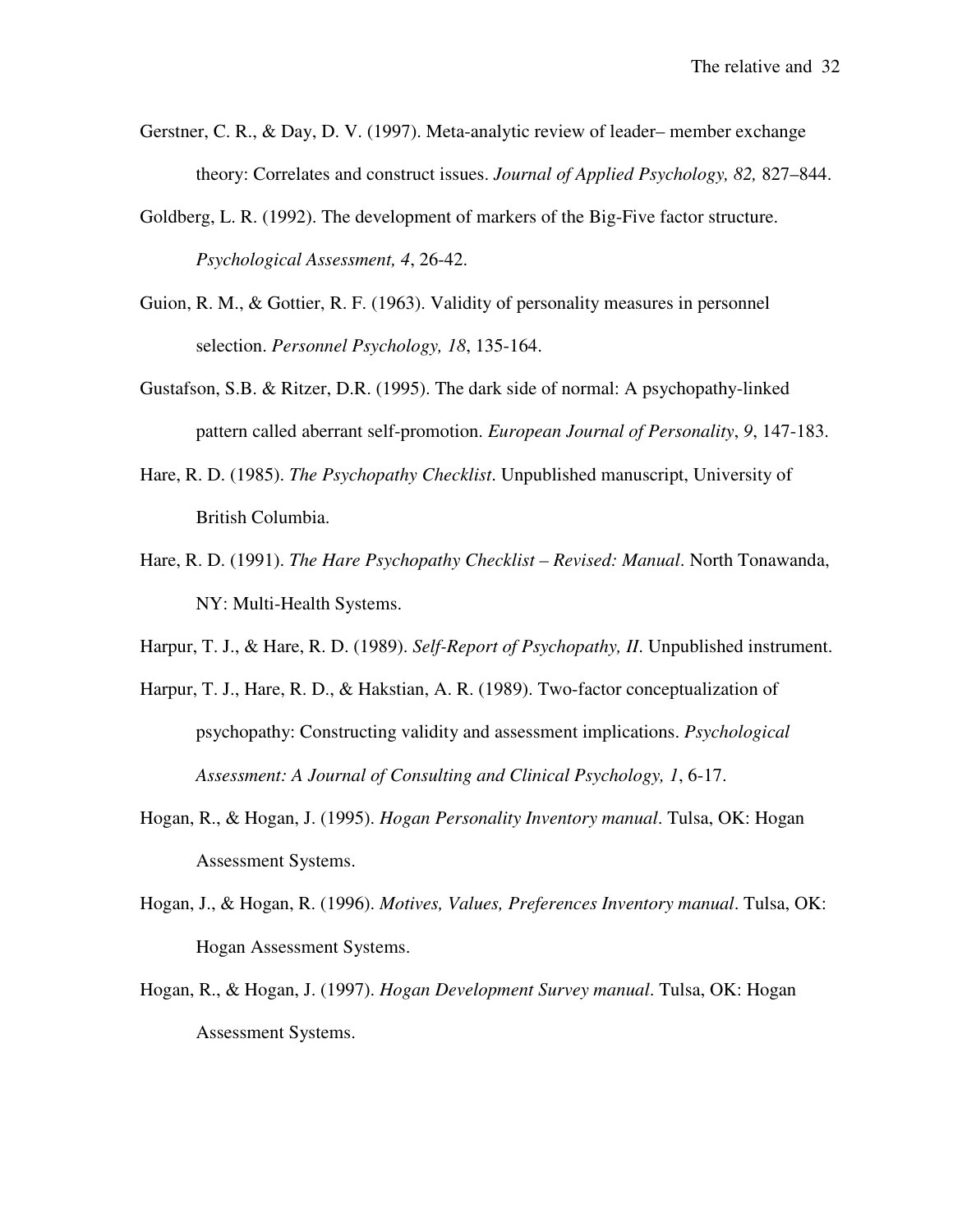- Hogan, R., & Hogan, J. (2001). Assessing leadership: A view from the dark side. *International Journal of Selection and Assessment, 9*, 40-51.
- Hogan, R., Hogan, J., & Roberts, B. W. (1996). Personality measurement and employment decisions. *American Psychologist, 51*, 469-477.
- Hogan, J., & Holland, B. (2003). Using theory to evaluate personality and job-performance relations: A socioanalytic perspective. *Journal of Applied Psychology, 88*, 100-112.
- Hogan, R., & Kaiser, R. B. (2005). What we know about leadership. *Review of General Psychology, 9*(2), 169-180.
- Hogan, R., Raskin, R., & Fazzini, D. (1990). The dark side of charisma. In K. Clark, & M. Clark (Eds.), *Measures of leadership* (pp. 343-354). West Orange, NJ: Leadership Library of America.
- Hough, L. M., Eaton, N. K., Dunnette, M. D., Kamp, J. D., & McCloy, R. A. (1990). Criterion-related validities of personality constructs and the effect of response distortion on those validities [Monograph]. *Journal of Applied Psychology, 75*, 581- 595.
- House, R. J. (1977). A 1976 theory of charismatic leadership. In J. G. Hunt, & L. L. Larson (Eds.), *Leadership: The cutting edge* (pp.189-207). Carbondale, IL: Southern Illinois University Press.
- Howard, A., & Bray, D. W. (1988). *Managerial lives in transition: Advancing age and changing times*. New York: Guilford Press.
- Howell, J. M., & Avolio, B. J. (1992). The ethics of charismatic leadership: Submission or liberation? *Academy of Management Executive, 6*, 43-54.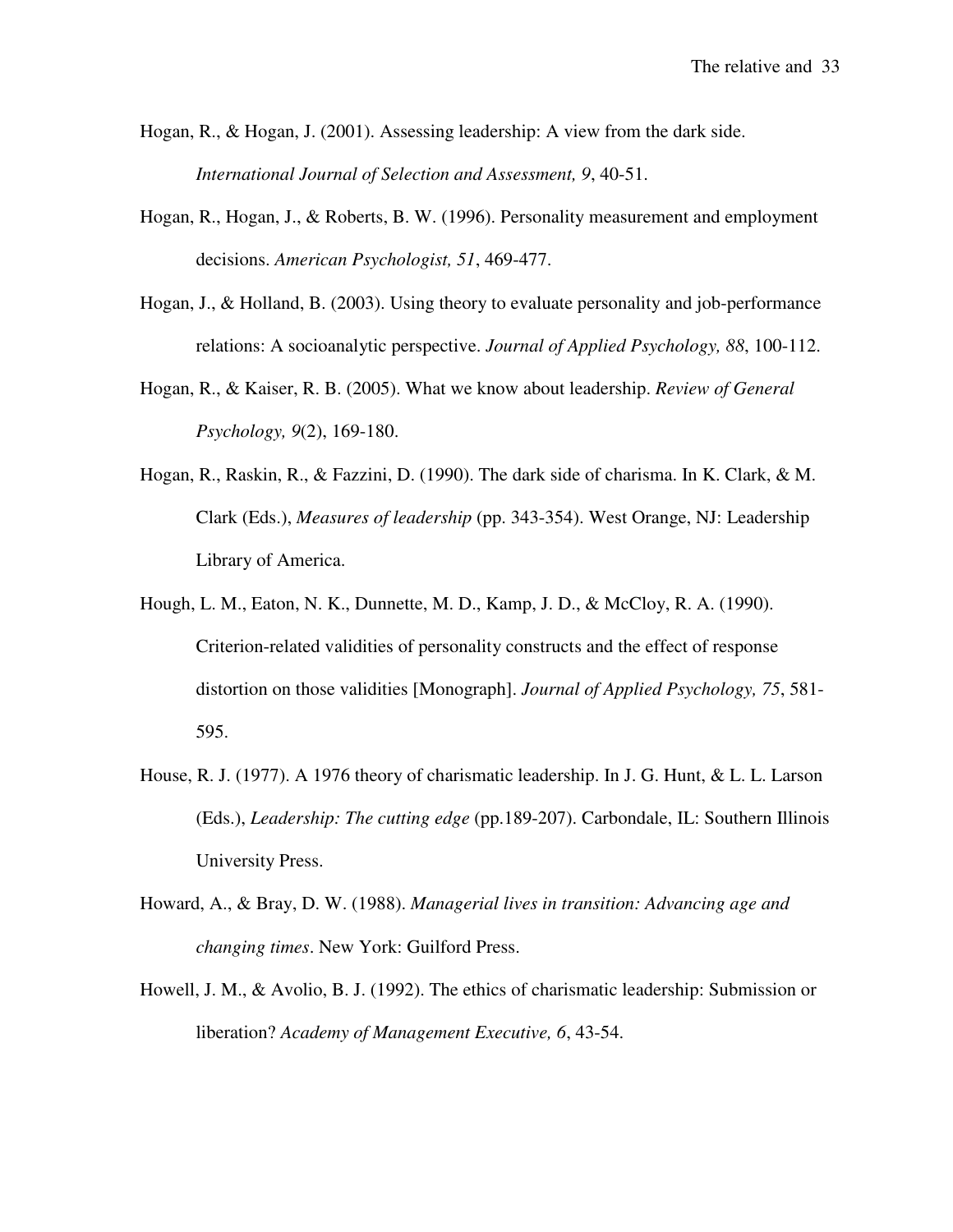- James, L. R., Demaree, R. G., & Wolf, G. (1984). Estimating within group interrater reliability with and without response bias. *Journal of Applied Psychology, 69*, 85-98.
- James, L. R., Demaree, R. G., & Wolf, G. (1993).  $r_{wg}(i)$ : An assessment of within-group agreement. *Journal of Applied Psychology, 78*, 306-309.
- Judge, T. A., Bono, J. E., Ilies, R., & Gerhardt, M. W. (2002). Personality and leadership: A qualitative and quantitative review. *Journal of Applied Psychology, 87*, 765-780.
- Leslie, J. B., & Van Velsor, E. (1996). *A look at derailment today: North America and Europe*. Greensboro, NC: Center for Creative Leadership.
- Lombardo, M. M., & McCauley, C. D. (1988). *The dynamics of management derailment*. Greensboro, NC: Center for Creative Leadership.
- Lowe, K. B., Kroeck, K. G., & Sivasubramaniam, N. (1996). Effectiveness correlates of transformational and transactional leadership: A meta-analytic review of the MLQ literature. *Leadership Quarterly, 7,* 385–425.
- McCall, M. W., Jr., & Lombardo, M. M. (1983). *Off the track: Why and how successful executives get derailed*. Greensboro, NC: Center for Creative Leadership.
- Morey, L. C., Waugh, M. H., & Blashfield, R. K. (1985). MMPI scales for the DSM-III personality disorders: Their derivation and correlates. *Journal of Personality Assessment, 49*, 245-251.
- Morrison, A. M., White, R. P., & Van Velsor, E. (1987). *Breaking the glass ceiling: Can women reach the top of America's largest corporations?* Reading, MA: Addison-Wesley.
- Mount, M. K., & Barrick, M. R. (1998). Five reasons why the "Big Five" article has been frequently cited. *Personnel Psychology, 51*, 849-857.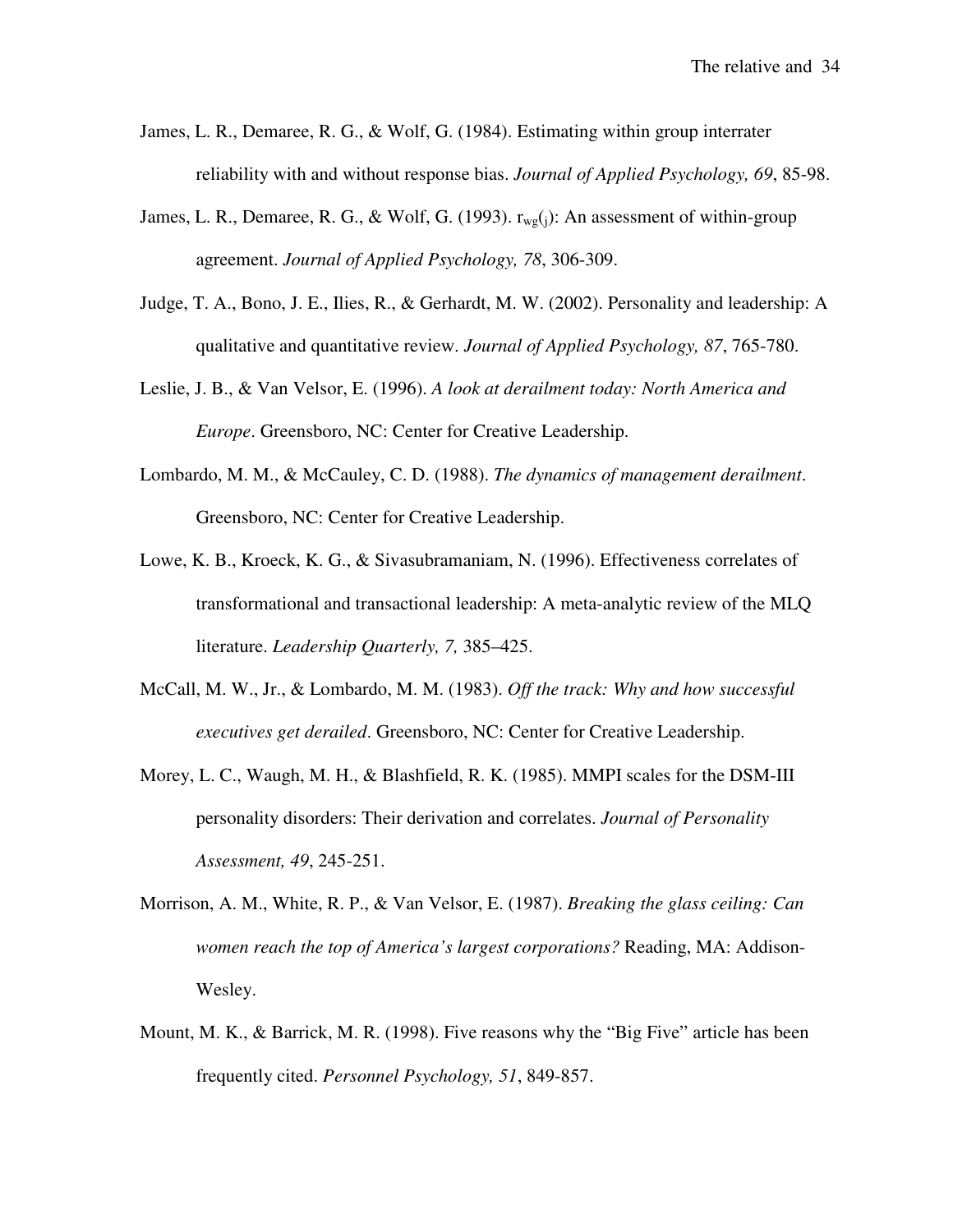Mount, M. K., Barrick, M. R., & Strauss, J. P. (1994). Validity of observer ratings of the Big Five personality factors. *Journal of Applied Psychology, 79*, 272-280.

Nunnally, J. (1978). *Psychometric theory* (2<sup>nd</sup> Ed.). McGraw-Hill, New York.

- Podsakoff, P. M., MacKenzie, S. B., Paine, J. B., & Bachrach, D. G. (2000). Organizational citizenship behavior: A critical review of the theoretical and empirical literature and suggestions for future research. *Journal of Management, 26,* 513–563.
- Popper, M. (2002). Narcissism and attachment patterns of personalized and socialized charismatic leaders. *Journal of Social and Personal Relationships, 19*, 797-809.
- Reckase, M. D. (1979). Unifactor latent trait models applied to multi-factor tests: Results and implications. *Journal of Educational Statistics*, *4*, 207-230.
- Scullen, S. E., Mount, M. K., & Judge, T. A. (2003). Evidence of the construct validity of developmental ratings of managerial performance. *Journal of Applied Psychology, 88*, 50-66.
- Stogdill, R. M. (1948). Personal factors associated with leadership: A survey of the literature. *Journal of Psychology, 25*, 35-71.
- Stogdill, R. M. (1950). Leadership, membership, and organization. *Psychological Bulletin, 47*, 1-14.
- Villa, J. R., Howell, J. P., Dorfmann, P. W., & Daniel, D. L. (2003). Problems with detecting moderators in leadership research using moderated multiple regression. *Leadership Quarterly, 14*, 3–23.
- Viswesvaran, C., Schmidt, F. L., & Ones, D. S. (2005). Is there a general factor in ratings of job performance? A meta-analytic framework for disentangling substantive and error influences. *Journal of Applied Psychology, 90*, 108-131.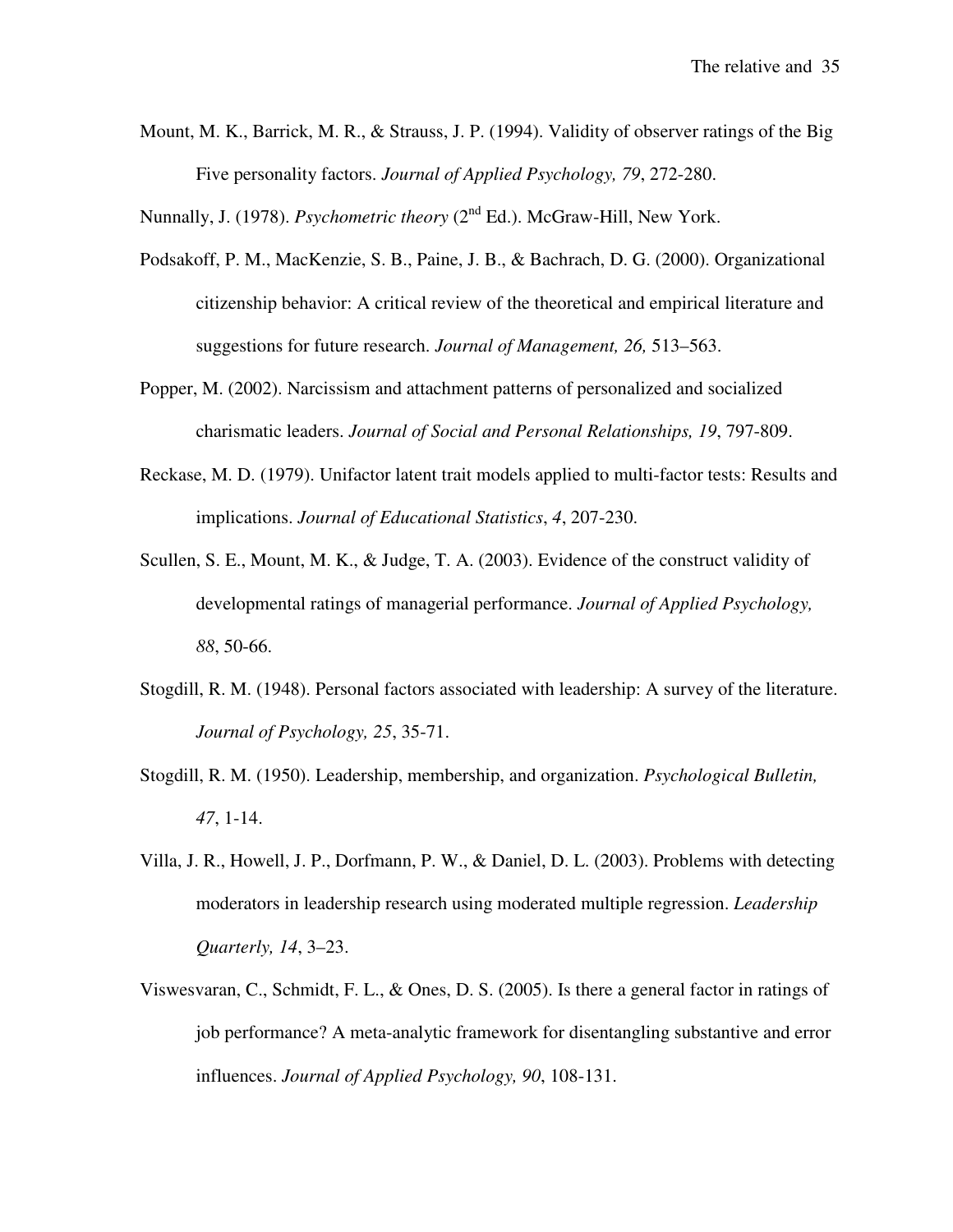Wagner, J. A., III, & Gooding, R. Z. (1987). Shared influence and organizational behavior: A meta-analysis of situational variables expected to moderate participation–outcome relationships. *Academy of Management Journal, 30,* 524–541.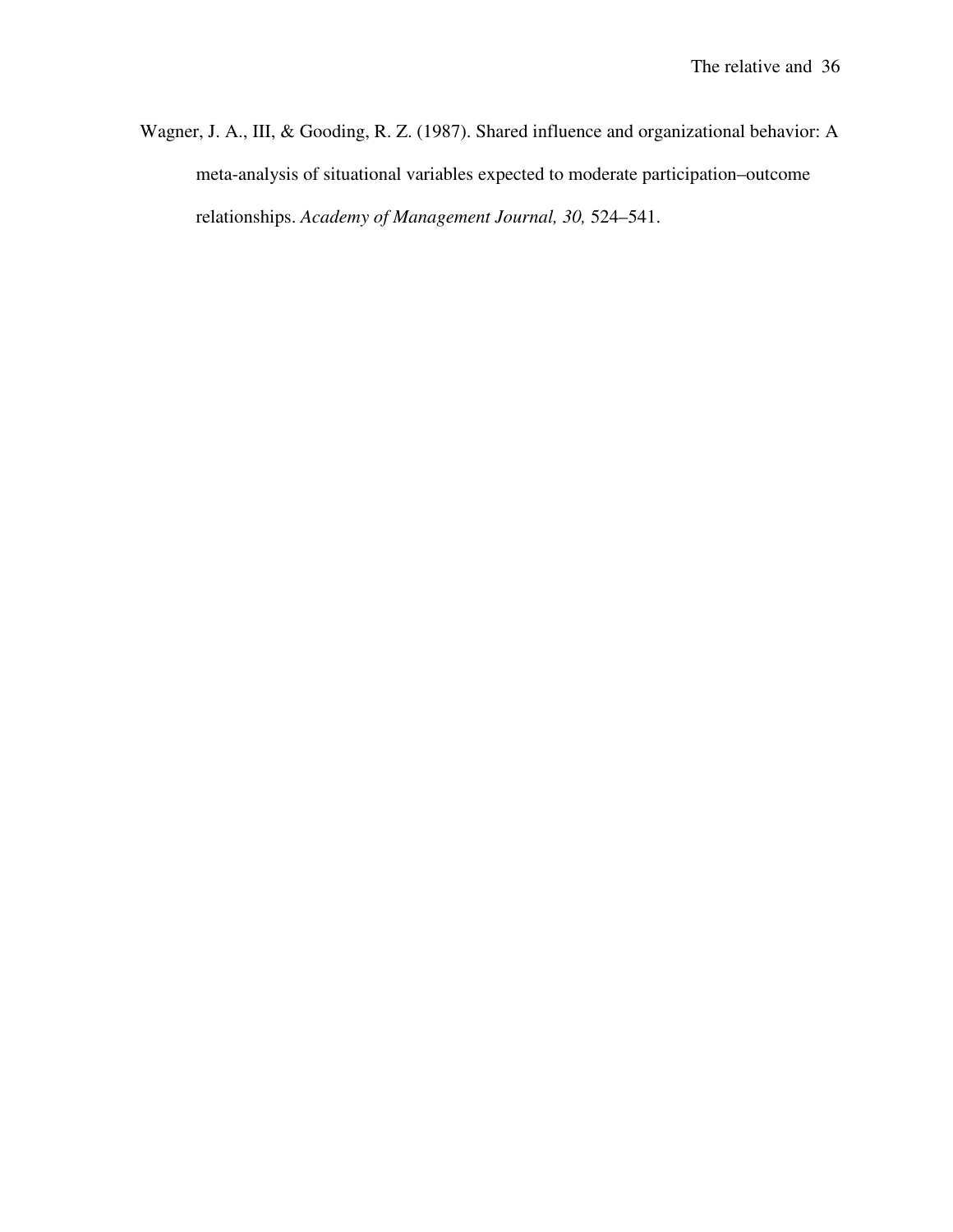Section VI: Appendix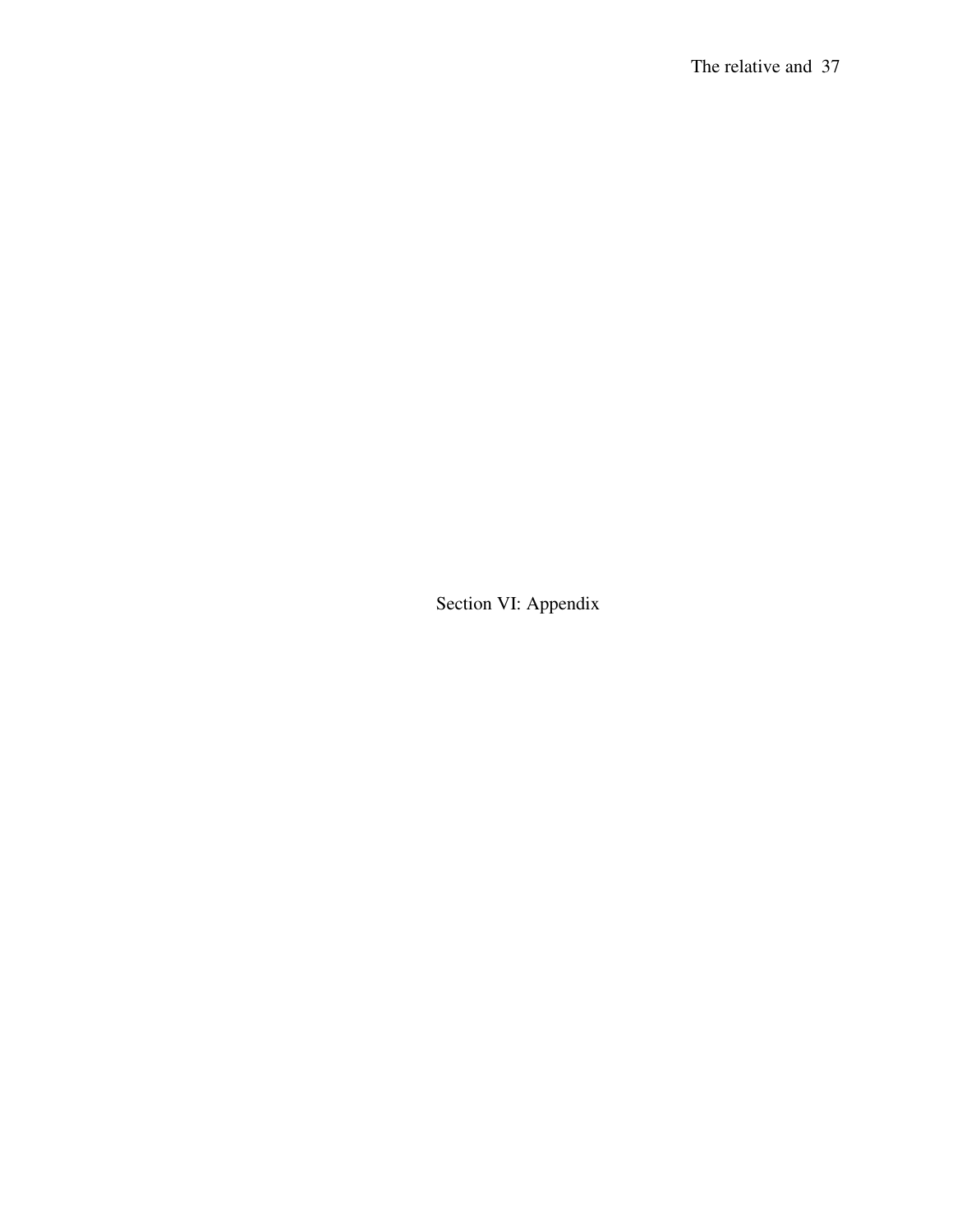#### Appendix

#### Leadership Effectiveness Questionnaire

#### *Response Scale and Directions*

The response scale for each leadership effectiveness item was as follows:  $1 = Not$  at all, 2 Somewhat,  $3 =$  Well,  $4 =$  Very well,  $5 =$  Perfectly. The participants provided their ratings in response to the following directions: "Please indicate how well these statements describe your immediate superior (boss)."

#### *Questionnaire Items*

*Technical skills*. The Technical Skills lower-order factor is described as a manager's ability to perform the core substantive and technical tasks that pertain directly to the function of the organization. Examples of technical skills include specialized knowledge, skills, and analytical abilities, as well as proficiency in financial, quantitative, and other types of data analysis (Scullen et al., 2003). The following items were constructed to assess the technical skills of the supervisory participants:

Item 1: Has the core technical skills needed to do his or her job.

Item 2: Has the specialized knowledge needed to do his or her job.

Item 3: Knows the job well.

*Administrative skills*. The Administrative Skills lower-order factor is described as the ability to think and act in terms of the particular organizational system in which the manager operates. In addition, this factor includes planning, programming, and organizing work with an understanding of how the people, structures, procedures, and policies operate in the organization (Scullen et al., 2003). The following items were constructed to assess the administrative skills of the supervisory participants: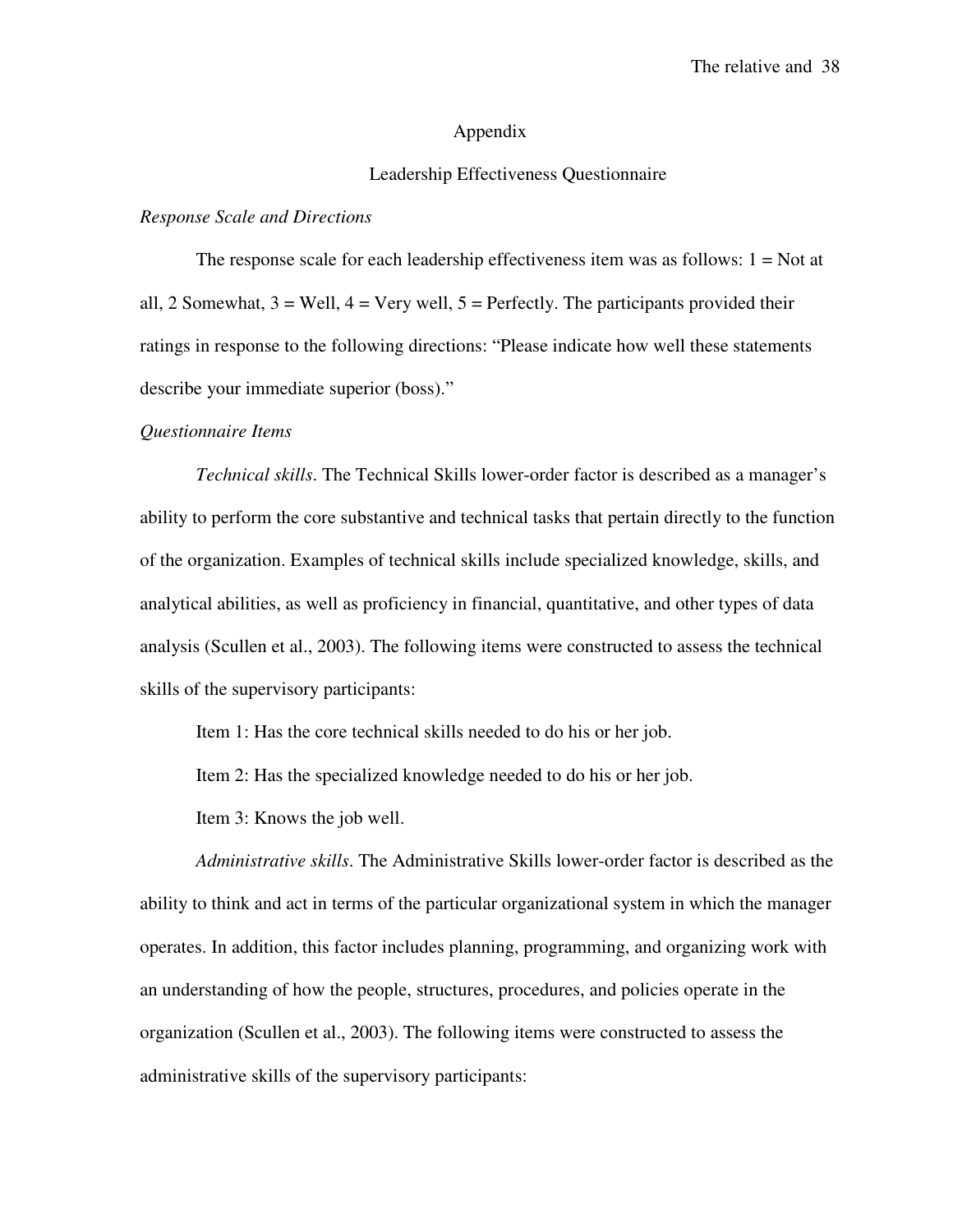Item 4: Effectively organizes the resources (people, structures, procedures, and policies) needed to get the job done.

Item 5: Has the administrative skills necessary to effectively help his or her work group achieve its goals.

Item 6: Maintains a high performing team by hiring and keeping capable people.

*Human skills*. The Human Skills lower-order factor refers to a manager's ability to work with and through people to accomplish goals. This factor also encompasses the ability to work effectively as a group member and the ability to elicit effort from other individuals (Scullen et al., 2003). The following items were constructed to assess the human skills of the supervisory participants:

Item 7: Is able to elicit the appropriate level of work effort from his or her employees. Item 8: Maintains good working relationships with his or her employees.

Item 9: Communicates effectively with his or her employees.

*Contextual performance*. The Contextual Performance lower-order factor includes references to the interpersonal performance, organizational performance, and job task conscientiousness of a manager. Interpersonal performance includes behaviors such as assisting, supporting, developing, and cooperating. Organizational performance includes demonstrations of commitment, loyalty, allegiance, and compliance to the organization. Lastly, job task conscientiousness includes persistence, dedication to one's job, and a desire to perform well (Scullen et al., 2003). Based on these three dimensions of contextual performance, three items were constructed to measure the interpersonal performance, organizational performance, and job task conscientiousness of the supervisory participants:

Item 10: Goes above and beyond the call of duty.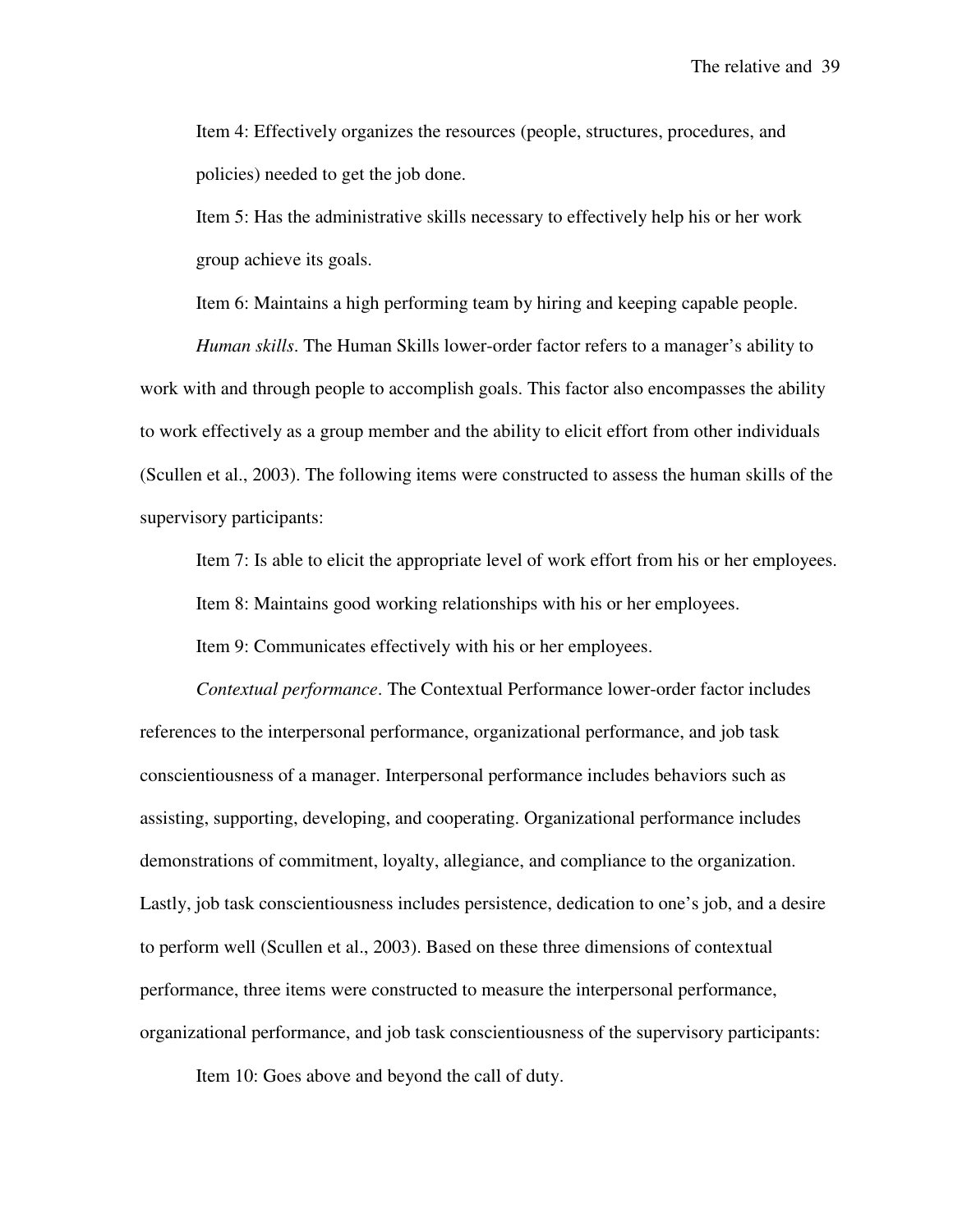Item 11: Does more than the bare minimum to fulfill the job requirements.

Item 12: Is dedicated to his or her job.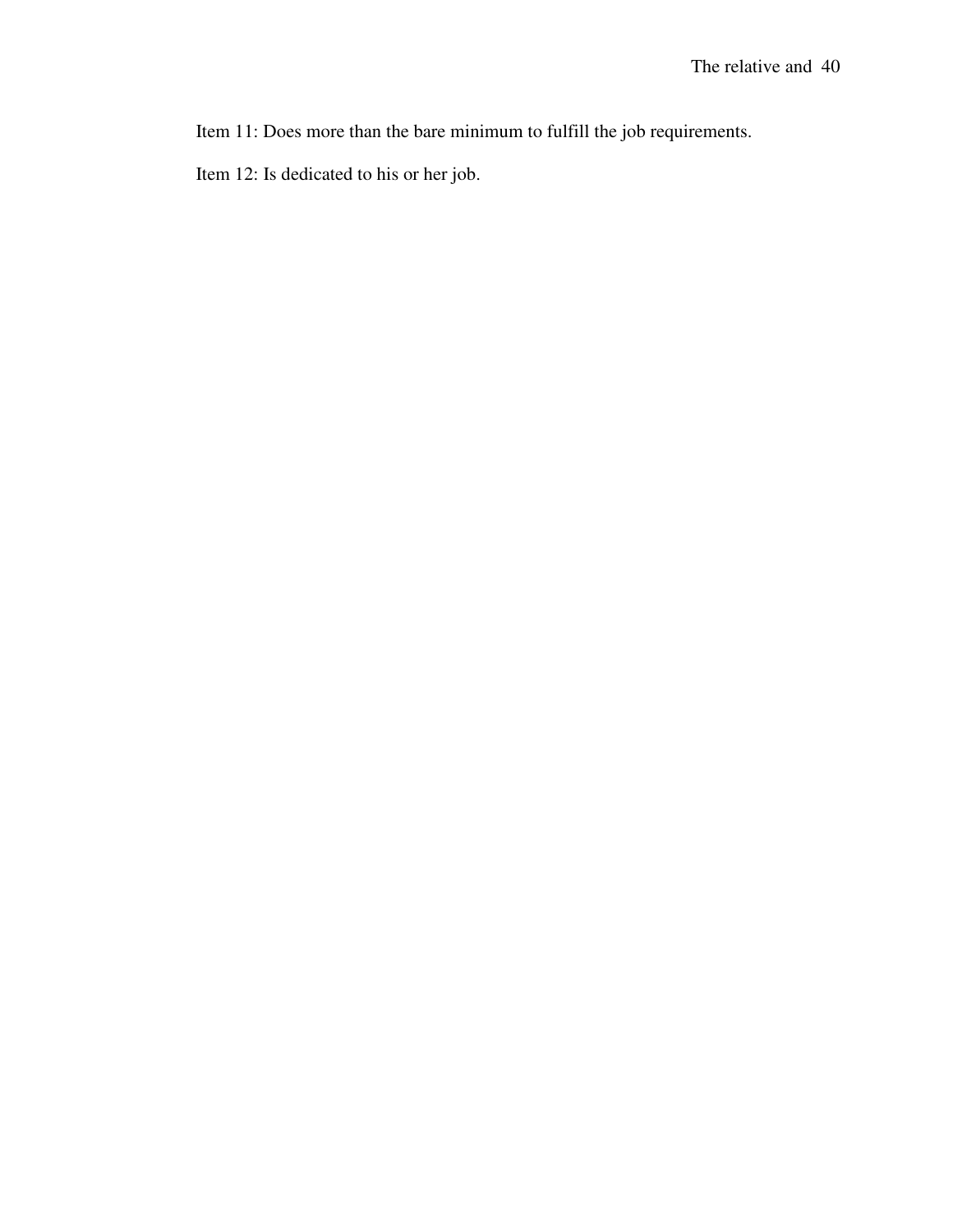# *Overlapping Themes from the HDS and DSM IV, Axis 2 Personality Disorders*

|           | HDS themes                                                                                           |                   | DSM-IV personality disorders themes                                                                             |
|-----------|------------------------------------------------------------------------------------------------------|-------------------|-----------------------------------------------------------------------------------------------------------------|
| Excitable | Moody and hard to please; intense but short lived<br>enthusiasm for people, projects, or things.     | <b>Borderline</b> | Inappropriate anger; unstable and intense<br>relationships alternating between idealization<br>and devaluation. |
| Skeptical | Cynical, distrustful, and doubting others' true<br>intentions.                                       | Paranoid          | Distrustful and suspicious of others; motives are<br>interpreted as malevolent.                                 |
| Cautious  | Reluctant to take risks for fear of being rejected<br>or negatively evaluated.                       | Avoidant          | Social inhibition, feelings of inadequacy, and<br>hypersensitivity to criticism or rejection.                   |
| Reserved  | Aloof, detached, and uncommunicative; lacking<br>interest in or awareness of the feelings of others. | Schizoid          | Emotional coldness and detachment from social<br>relationships; indifferent to praise and criticism.            |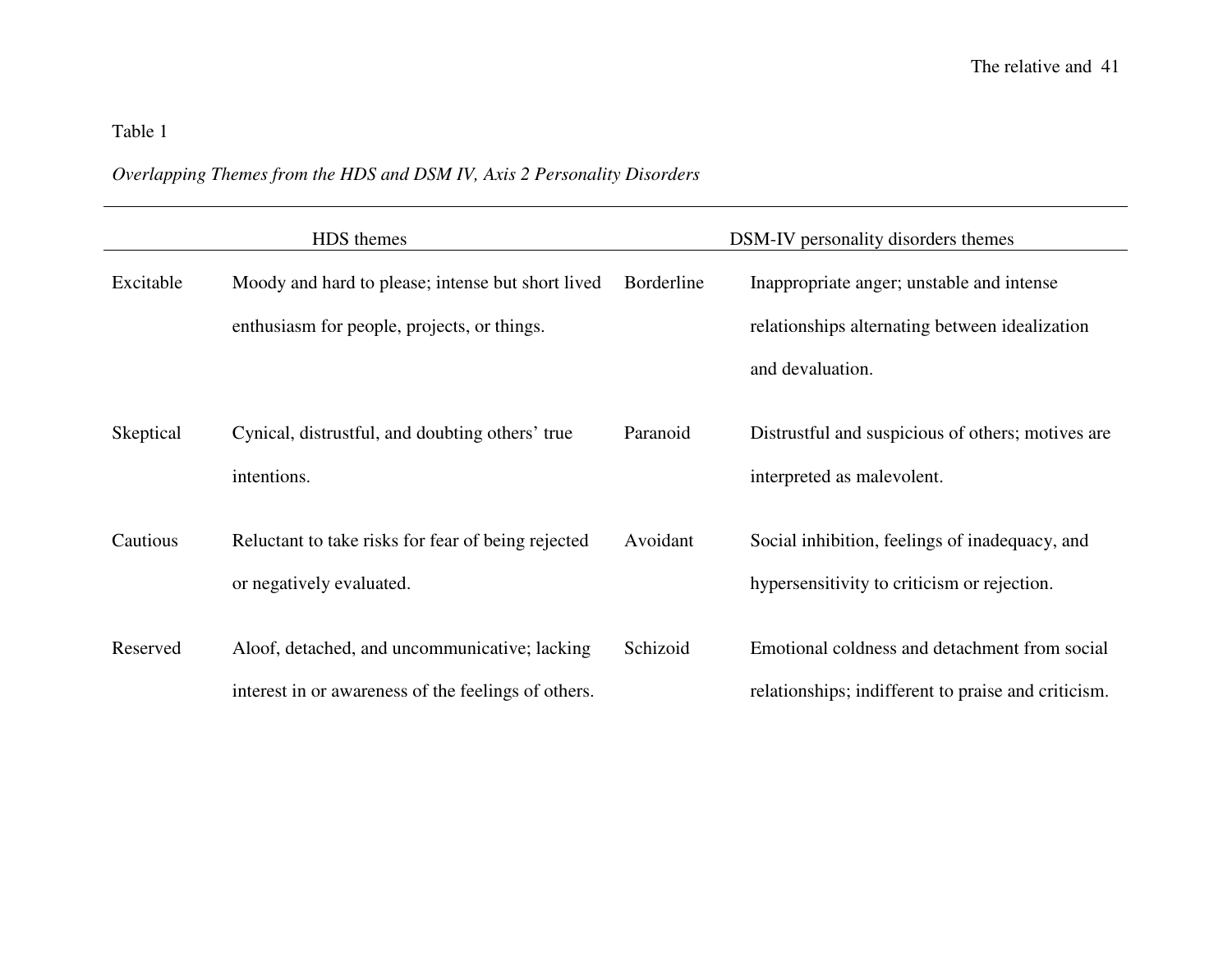# Table 1 continued

### *Overlapping Themes from the HDS and DSM IV, Axis 2 Personality Disorders*

|             | HDS themes                                                                                                                 |                | DSM-IV personality disorders themes                                                                                      |
|-------------|----------------------------------------------------------------------------------------------------------------------------|----------------|--------------------------------------------------------------------------------------------------------------------------|
| Leisurely   | Independent; ignoring people's requests and                                                                                | Passive-       | Passive resistance to adequate social and                                                                                |
|             | becoming irritated or argumentative if they                                                                                | Aggressive $*$ | occupational performance; irritated when asked to                                                                        |
|             | persist.                                                                                                                   |                | do something he/she does not want to do.                                                                                 |
| <b>Bold</b> | Unusually self-confident; feelings of grandiosity<br>and entitlement; over-evaluation of one's<br>capabilities.            | Narcissistic   | Arrogant and haughty behaviors or attitudes;<br>grandiose sense of self-importance and entitlement.                      |
| Mischievous | Enjoying risk taking and testing the limits;<br>needing excitement; manipulative, deceitful,<br>cunning, and exploitative. | Antisocial     | Disregard for the truth; impulsivity and failure to<br>plan ahead; failure to conform with social norms.                 |
| Colorful    | Expressive, animated, and dramatic; wanting to<br>be noticed and needing to be the center of<br>attention.                 | Histrionic     | Excessive emotionality and attention seeking; self-<br>dramatizing, theatrical, and exaggerated emotional<br>expression. |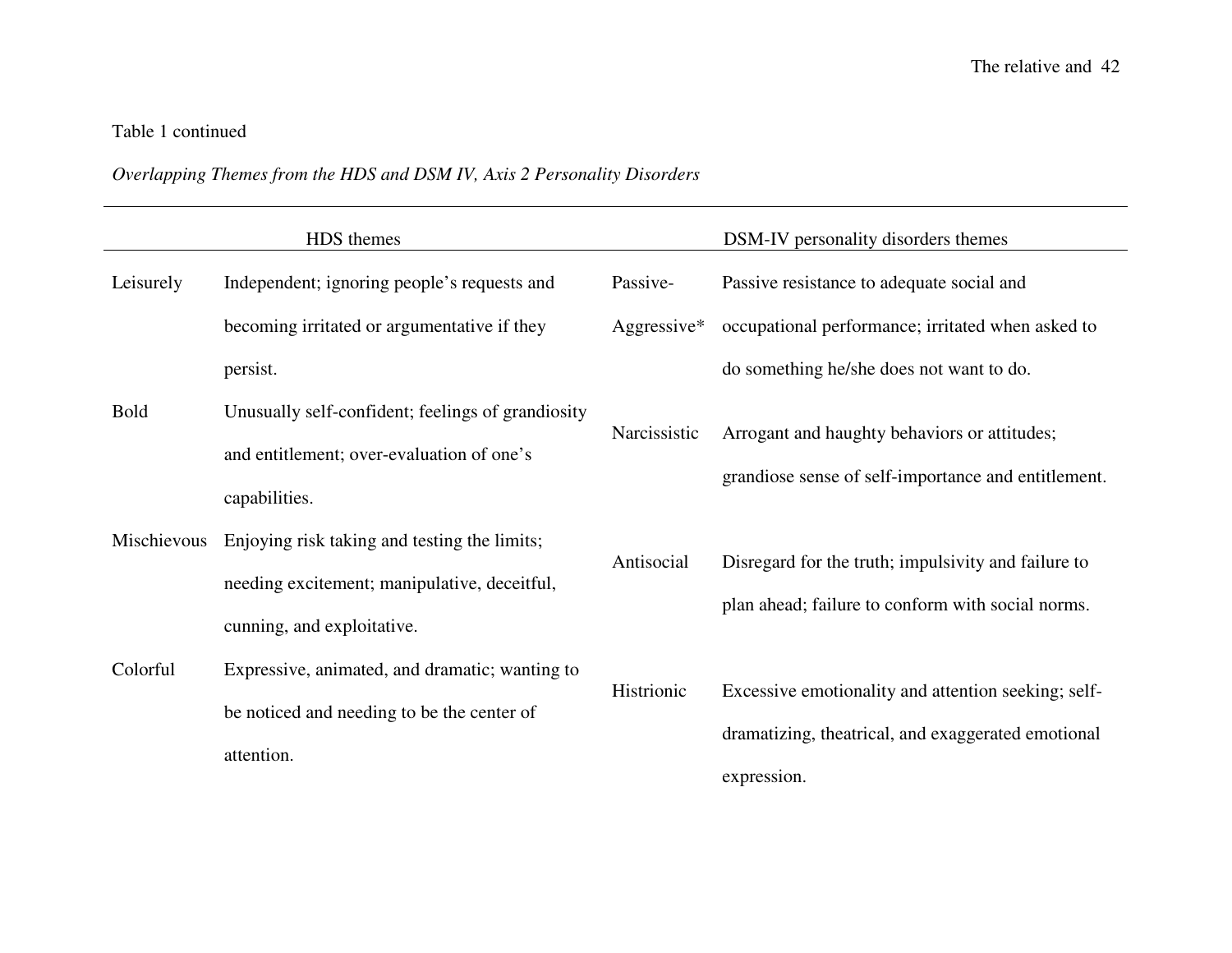# Table 1 continued

### *Overlapping Themes from the HDS and DSM IV, Axis 2 Personality Disorders*

|             | <b>HDS</b> Themes                         |             | DSM-IV personality disorders themes       |
|-------------|-------------------------------------------|-------------|-------------------------------------------|
| Imaginative | Acting and thinking in creative and       | Schizotypal | Odd beliefs or magical thinking; behavior |
|             | sometimes odd or unusual ways.            |             | or speech that is odd, eccentric, or      |
|             |                                           |             | peculiar.                                 |
| Diligent    | Meticulous, precise, and perfectionistic; | Obsessive-  | Preoccupations with orderliness, rules,   |
|             | inflexible about rules and procedures;    | Compulsive  | perfectionism, and control;               |
|             | critical of others' performance.          |             | overconscientious and inflexible.         |
| Dutiful     | Eager to please and reliant on others for | Dependent   | Difficulty making everyday decisions      |
|             | support and guidance; reluctant to take   |             | without excessive advice and              |
|             | independent action or go against popular  |             | reassurance; difficulty expressing        |
|             | opinion.                                  |             | disagreement out of fear of loss or       |
|             |                                           |             | support or approval.                      |

*Note*: \*From DSM-III-R. From *Hogan Development Survey Manual* (p. 5), by R. Hogan and J. Hogan, 1997, Tulsa, OK: Hogan Assessment Systems.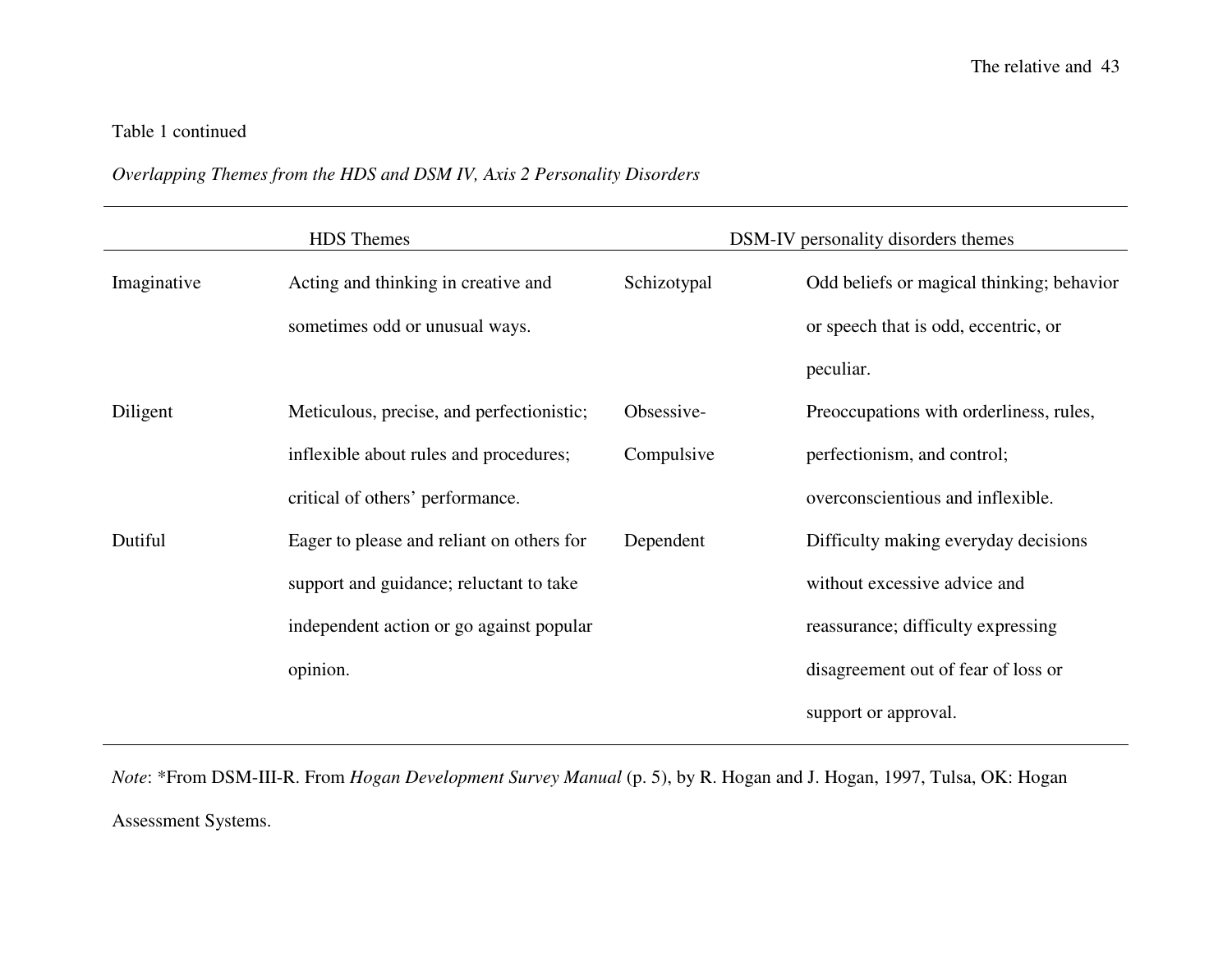# *Description of Seven Primary Scales of the Hogan Personality Inventory (HPI)*

| <b>HPI</b> scale      | Description                                                                   |
|-----------------------|-------------------------------------------------------------------------------|
| Adjustment            | The degree to which a person appears calm and self-accepting or, conversely,  |
|                       | self-critical and tense.                                                      |
| Ambition              | The degree to which a person seems socially self-confident, leader-like,      |
|                       | competitive, and energetic.                                                   |
| Sociability           | The degree to which a person seems to need and/or enjoy interacting with      |
|                       | others.                                                                       |
| Likeability           | The degree to which a person is seen as perceptive, tactful, and socially     |
|                       | sensitive.                                                                    |
| Prudence              | The degree to which a person seems conscientious, conforming, and             |
|                       | dependable.                                                                   |
| Intellectance         | The degree to which a person is perceived as bright, creative, and interested |
|                       | in intellectual matters.                                                      |
| <b>School Success</b> | The degree to which a person seems to enjoy academic activities and to value  |
|                       | educational achievement for its own sake.                                     |

*Note*. From *Hogan Personality Inventory Manual* (p. 12), by R. Hogan and J. Hogan, 1995,

Tulsa, OK: Hogan Assessment Systems.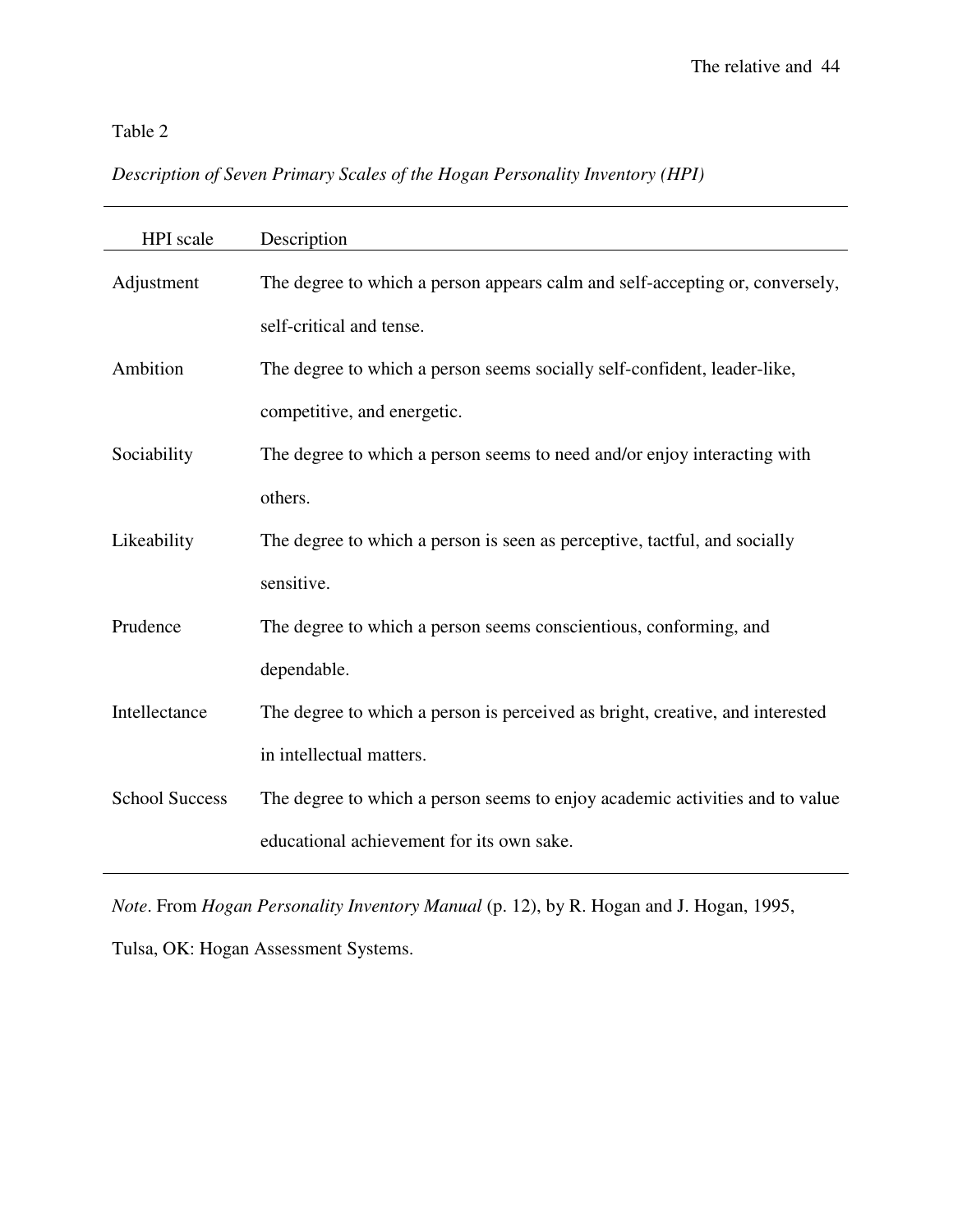| Scale                    | $\boldsymbol{M}$ | SD   | $\mathbf{1}$ | 2       | $\mathfrak{Z}$ | $\overline{4}$ | $5\overline{)}$ | 6   |
|--------------------------|------------------|------|--------------|---------|----------------|----------------|-----------------|-----|
| 1. Adjustment            | 25.17            | 6.18 | .72          |         |                |                |                 |     |
| 2. Ambition/Sociability  | 19.34            | 3.82 | .15          | .75     |                |                |                 |     |
| 3. Likeability           | 18.90            | 2.69 | $.29**$      | .17     | .59<br>(133)   |                |                 |     |
| 4. Prudence              | 19.38            | 4.28 | $.43**$      | $-.11$  | $.34**$        | .56            |                 |     |
| 5. Intellectance         | 13.99            | 4.66 | $.19*$       | $.41**$ | .07            | $-.07$         | .65             |     |
| 6. Overall effectiveness | 3.96             | 0.53 | $-.10$       | .01     | .05            | .11            | $-.12$          | .93 |
|                          |                  |      |              |         |                |                |                 |     |

*Descriptive Statistics for the Big Five Personality Characteristics (HPI)* 

*Note*.  $N = 134$  unless otherwise noted in parentheses.  $M =$  mean;  $SD =$  standard deviation. Coefficient alpha reliability statistics are presented on the diagonal.

\**p* < .05. \*\**p* < .01.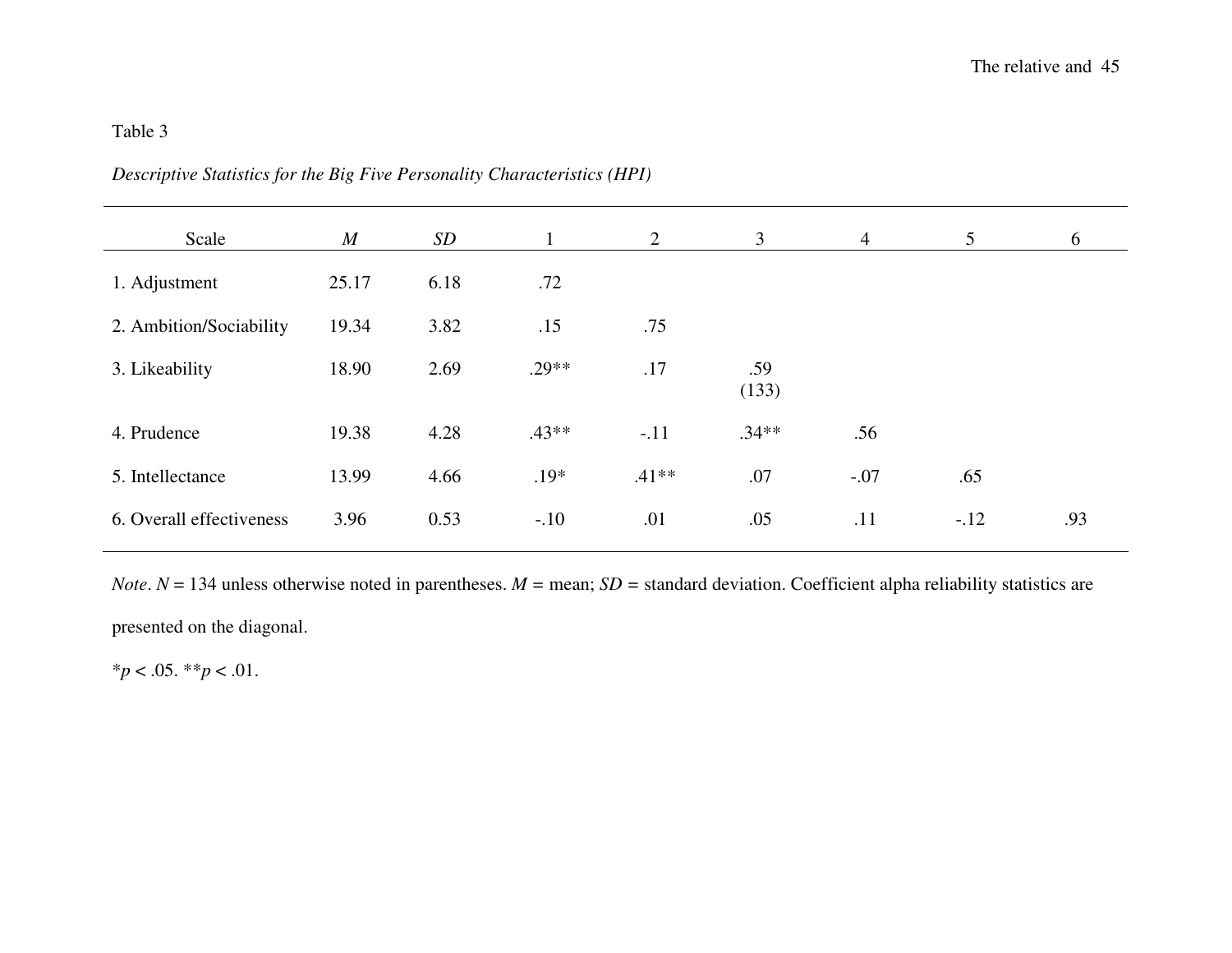| Descriptive Statistics for the Maladaptive Personality Characteristics (HDS) |  |  |  |  |
|------------------------------------------------------------------------------|--|--|--|--|
|------------------------------------------------------------------------------|--|--|--|--|

|    | Scale                     | $\cal M$ | $\boldsymbol{SD}$ |                          | $\overline{2}$ | $\mathfrak{Z}$ | 4              | 5       | 6       | 7              | 8              | 9              | 10                       | 11     | 12  |
|----|---------------------------|----------|-------------------|--------------------------|----------------|----------------|----------------|---------|---------|----------------|----------------|----------------|--------------------------|--------|-----|
| 1. | Excitable                 | 3.78     | 3.08              | $\overline{\phantom{a}}$ |                |                |                |         |         |                |                |                |                          |        |     |
| 2. | Skeptical                 | 5.40     | 2.72              | $.38**$                  |                |                |                |         |         |                |                |                |                          |        |     |
|    | 3. Cautious               | 3.93     | 2.66              | $.39**$                  | .06            | $\overline{a}$ |                |         |         |                |                |                |                          |        |     |
|    | 4. Reserved               | 4.57     | 2.46              | $.34**$                  | .16            | $.25**$        | $\overline{a}$ |         |         |                |                |                |                          |        |     |
|    | 5. Leisurely              | 5.98     | 2.59              | $.25**$                  | $.45**$        | $.29**$        | $.34**$        |         |         |                |                |                |                          |        |     |
|    | 6. Bold                   | 7.84     | 2.92              | .05                      | $.44**$        | $-.16$         | $-.10$         | $.22*$  | $\sim$  |                |                |                |                          |        |     |
| 7. | Mischievous               | 6.41     | 2.85              | .04                      | $.41**$        | $-.30**$       | $-.10$         | .13     | $.57**$ | $\blacksquare$ |                |                |                          |        |     |
|    | 8. Colorful               | 7.87     | 3.19              | $-.08$                   | $.17*$         | $-.33**$       | $-.26**$       | .01     | $.51**$ | $.51**$        | $\blacksquare$ |                |                          |        |     |
| 9. | Imaginative               | 5.85     | 2.67              | .14                      | $.42**$        | $-.05$         | $-.04$         | $.23**$ | $.46**$ | $.50**$        | $.37**$        | $\blacksquare$ |                          |        |     |
|    | 10. Diligent              | 9.65     | 2.33              | $.02\,$                  | $-.01$         | .01            | $-.16$         | .00.    | .13     | $-.02$         | $-.02$         | .09            | $\overline{\phantom{a}}$ |        |     |
|    | 11. Dutiful               | 7.83     | 2.40              | $.08\,$                  | .02            | $.29**$        | $-.19*$        | .12     | .07     | $-.06$         | .01            | $-.04$         | $.21*$                   |        |     |
|    | 12. Overall effectiveness | 3.96     | 0.53              | .08                      | .10            | .04            | $-.03$         | .03     | .15     | .07            | .06            | .11            | $.19*$                   | $-.05$ | .93 |

*Note*. *N* = 134; *M =* mean; *SD =* standard deviation. The coefficient alpha reliability statistic for overall leadership effectiveness is presented on the diagonal.

\**p* < .05. \*\**p* < .01.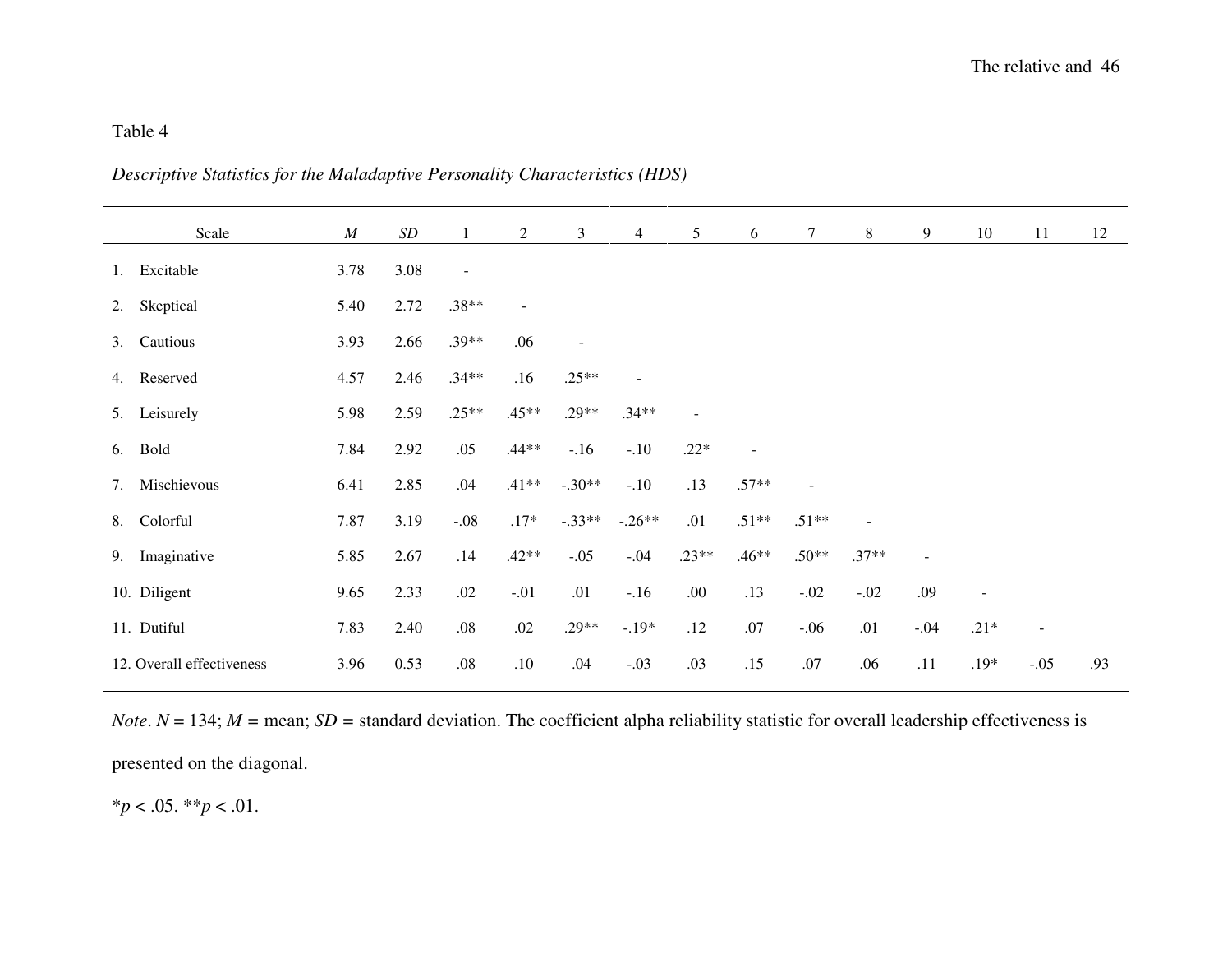# *Correlations between HPI and HDS Scales*

| Scale                | 1                        | $\boldsymbol{2}$         | 3                        | $\overline{4}$           | 5                        | $\sqrt{6}$               | $\boldsymbol{7}$         | $\,8\,$                  | $\overline{9}$ | $10\,$  | 11                       | $12\,$  | 13                       | 14                       | 15     | 16 |
|----------------------|--------------------------|--------------------------|--------------------------|--------------------------|--------------------------|--------------------------|--------------------------|--------------------------|----------------|---------|--------------------------|---------|--------------------------|--------------------------|--------|----|
| Adjustment           | $\overline{\phantom{a}}$ |                          |                          |                          |                          |                          |                          |                          |                |         |                          |         |                          |                          |        |    |
| Ambition/Sociability | .15                      | $\overline{\phantom{a}}$ |                          |                          |                          |                          |                          |                          |                |         |                          |         |                          |                          |        |    |
| Likeability          | .29**                    | $.17$                    | $\overline{\phantom{a}}$ |                          |                          |                          |                          |                          |                |         |                          |         |                          |                          |        |    |
| Prudence             | $.43**$                  | $-.11$                   | $.34**$                  | $\overline{\phantom{a}}$ |                          |                          |                          |                          |                |         |                          |         |                          |                          |        |    |
| Intellectance        | $.19*$                   | $.41**$                  | $.07$                    | $-.07$                   | $\overline{\phantom{a}}$ |                          |                          |                          |                |         |                          |         |                          |                          |        |    |
| Excitable            | $-71**$                  | $-23**$                  | $-29**$                  | $-31**$                  | $-.15$                   | $\overline{\phantom{a}}$ |                          |                          |                |         |                          |         |                          |                          |        |    |
| Skeptical            | $-47**$                  | $-.05$                   | $-37**$                  | $-51**$                  | $-.10$                   | $.38**$                  | $\overline{\phantom{a}}$ |                          |                |         |                          |         |                          |                          |        |    |
| Cautious             | $-45**$                  | $-54**$                  | $-.01$                   | $.08\,$                  | $-30**$                  | $.39**$                  | .06                      | $\overline{\phantom{a}}$ |                |         |                          |         |                          |                          |        |    |
| Reserved             | $-.19*$                  | $-44**$                  | $-55**$                  | $-.19*$                  | $-.10$                   | $.33**$                  | .16                      | $.24*$                   | $\overline{a}$ |         |                          |         |                          |                          |        |    |
| Leisurely            | $-38**$                  | $-.07$                   | $-.21*$                  | $-28**$                  | $-.11$                   | $.25**$                  | $.45**$                  | $.29**$                  | $.34**$        |         |                          |         |                          |                          |        |    |
| Bold                 | $-23**$                  | $.38**$                  | $-.16$                   | $-.19*$                  | $.17$                    | .06                      | $.44**$                  | $-.16$                   | $-.09$         | $.22**$ | $\overline{\phantom{a}}$ |         |                          |                          |        |    |
| Mischievous          | $-.10$                   | $.47**$                  | $-.15$                   | $-41**$                  | $.45**$                  | $.04$                    | $.41**$                  | $-30**$                  | $-.10$         | .13     | $.57**$                  | $\sim$  |                          |                          |        |    |
| Colorful             | $-.09$                   | $.65**$                  | .06                      | $-24**$                  | $.25**$                  | $-.07$                   | $.17\,$                  | $-33**$                  | $-26**$        | .01     | $.50**$                  | $.51**$ | $\overline{\phantom{a}}$ |                          |        |    |
| Imaginative          | $-30**$                  | $.27**$                  | $-.16$                   | $-30**$                  | $.34**$                  | .14                      | $.42**$                  | $-.05$                   | $-.03$         | $.23**$ | .46**                    | $.50**$ | $.37**$                  | $\overline{\phantom{a}}$ |        |    |
| Diligent             | $-.04$                   | .03                      | $.07\,$                  | $.37**$                  | $-.01$                   | $.02\,$                  | $-.01$                   | .01                      | $-.16$         | .00.    | .13                      | $-.02$  | $-.02$                   | .09                      |        |    |
| Dutiful              | $-.15$                   | $-.09$                   | $.28**$                  | .11                      | $-.18*$                  | $.10\,$                  | $.02\,$                  | $.30**$                  | $-.18*$        | .13     | .05                      | $-.06$  | $-.01$                   | $-.05$                   | $.21*$ |    |

*Note*.  $N = 133$ .  $^{*}p < .05$ .  $^{**}p < .01$ .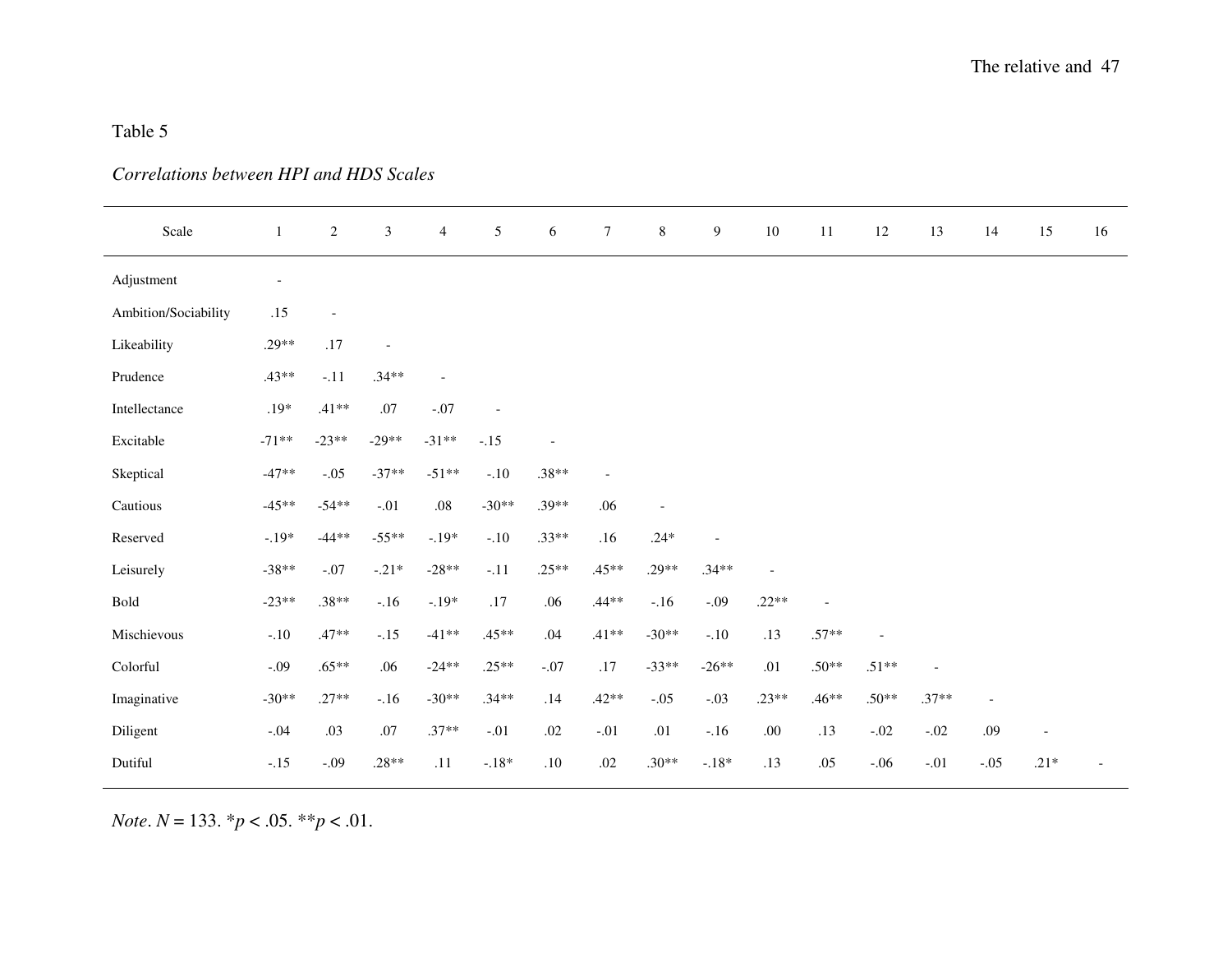|  | Descriptive Statistics for Leadership Effectiveness by Scale Item |  |  |  |
|--|-------------------------------------------------------------------|--|--|--|
|--|-------------------------------------------------------------------|--|--|--|

| Item number      | $\cal M$ | SD       |          | $\overline{2}$ | 3        | $\overline{4}$ | 5        | 6        | $\tau$   | 8    | 9    | 10   | 11   | 12 |
|------------------|----------|----------|----------|----------------|----------|----------------|----------|----------|----------|------|------|------|------|----|
| $\mathbf{1}$     | 4.05     | $0.77\,$ |          |                |          |                |          |          |          |      |      |      |      |    |
| $\sqrt{2}$       | 3.76     | $0.86\,$ | $0.47\,$ |                |          |                |          |          |          |      |      |      |      |    |
| $\mathfrak{Z}$   | 3.64     | 0.99     | 0.47     | 0.54           |          |                |          |          |          |      |      |      |      |    |
| $\overline{4}$   | 3.87     | 1.00     | $0.50\,$ | 0.53           | $0.50\,$ |                |          |          |          |      |      |      |      |    |
| 5                | 4.13     | $0.82\,$ | 0.59     | 0.46           | 0.42     | 0.50           |          |          |          |      |      |      |      |    |
| 6                | 3.84     | 0.91     | 0.47     | 0.60           | 0.51     | 0.53           | 0.49     |          |          |      |      |      |      |    |
| $\boldsymbol{7}$ | 3.71     | $0.90\,$ | 0.44     | 0.51           | 0.58     | 0.50           | 0.43     | $0.52\,$ |          |      |      |      |      |    |
| $8\,$            | 4.03     | 0.96     | 0.46     | 0.44           | 0.44     | 0.69           | 0.44     | $0.48\,$ | 0.44     |      |      |      |      |    |
| 9                | 4.32     | 0.76     | $0.60\,$ | 0.47           | 0.40     | 0.51           | 0.71     | 0.53     | 0.44     | 0.50 |      |      |      |    |
| $10\,$           | 4.03     | 0.91     | 0.46     | 0.53           | 0.55     | $0.60\,$       | $0.42\,$ | 0.55     | $0.52\,$ | 0.49 | 0.48 |      |      |    |
| 11               | 4.20     | 0.77     | $0.50\,$ | 0.47           | 0.43     | 0.63           | 0.59     | 0.49     | 0.43     | 0.57 | 0.58 | 0.53 |      |    |
| $12\,$           | 3.73     | 0.95     | 0.41     | 0.57           | 0.53     | 0.55           | 0.38     | 0.58     | 0.57     | 0.44 | 0.44 | 0.73 | 0.48 |    |

*Note*. See Appendix for item descriptions.  $N = 330$ .  $M =$  mean;  $SD =$  standard deviation. *M* for overall scale = 3.96; *SD* for overall scale = 0.53; coefficient alpha for overall scale = .93. All inter-item correlation coefficients were significant at  $p < .01$ .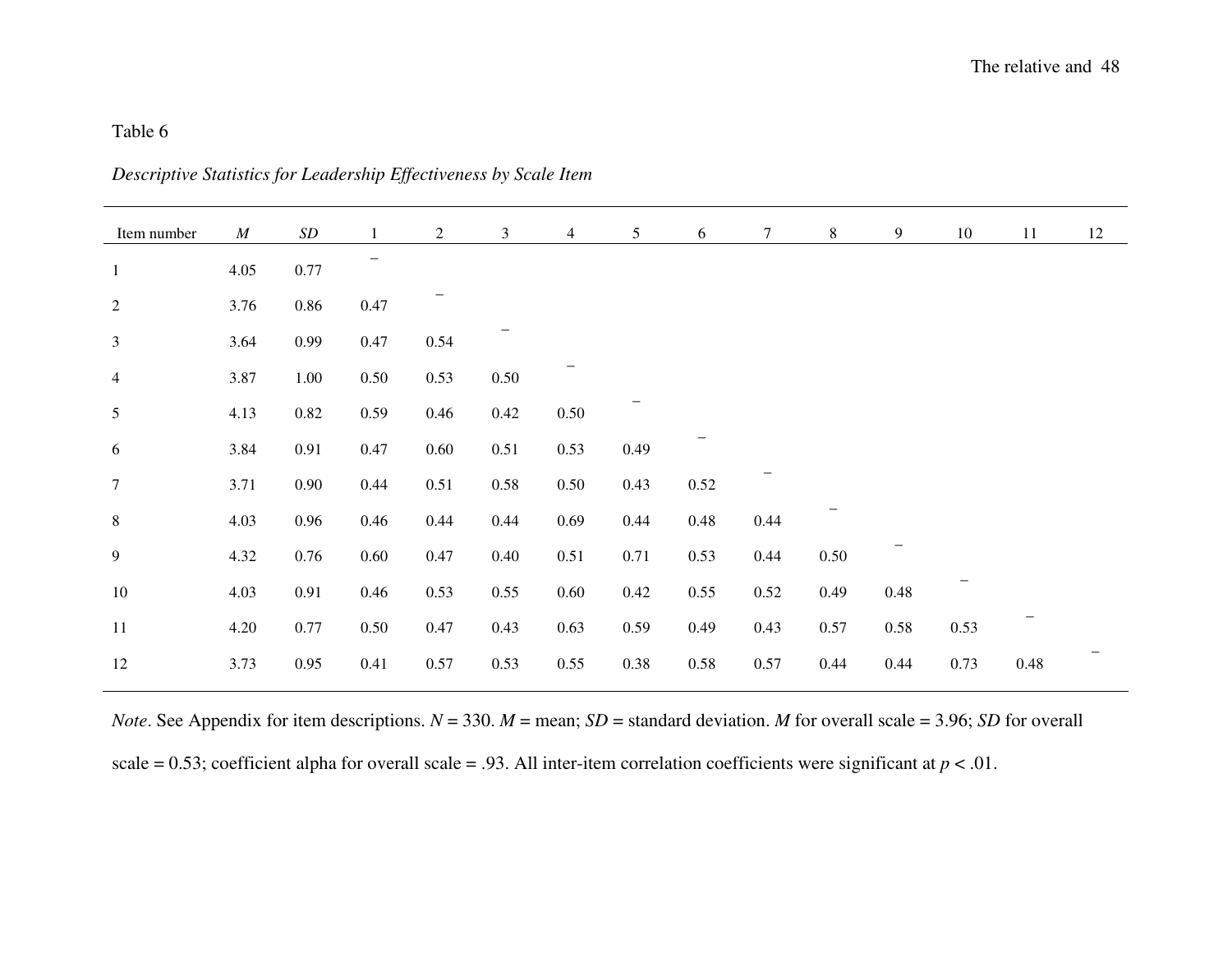| Item number             | Factor |  |
|-------------------------|--------|--|
| $\mathbf 1$             | .68    |  |
| $\overline{c}$          | .69    |  |
| $\overline{\mathbf{3}}$ | .71    |  |
| $\overline{4}$          | .71    |  |
| $\overline{5}$          | .73    |  |
| 6                       | .67    |  |
| $\boldsymbol{7}$        | .68    |  |
| 8                       | .76    |  |
| 9                       | .73    |  |
| 10                      | $.77$  |  |
| 11                      | .69    |  |
| 12                      | .73    |  |
|                         |        |  |

*Factor Loadings for Leadership Effectiveness Items* 

*Note*. See Appendix for item descriptions.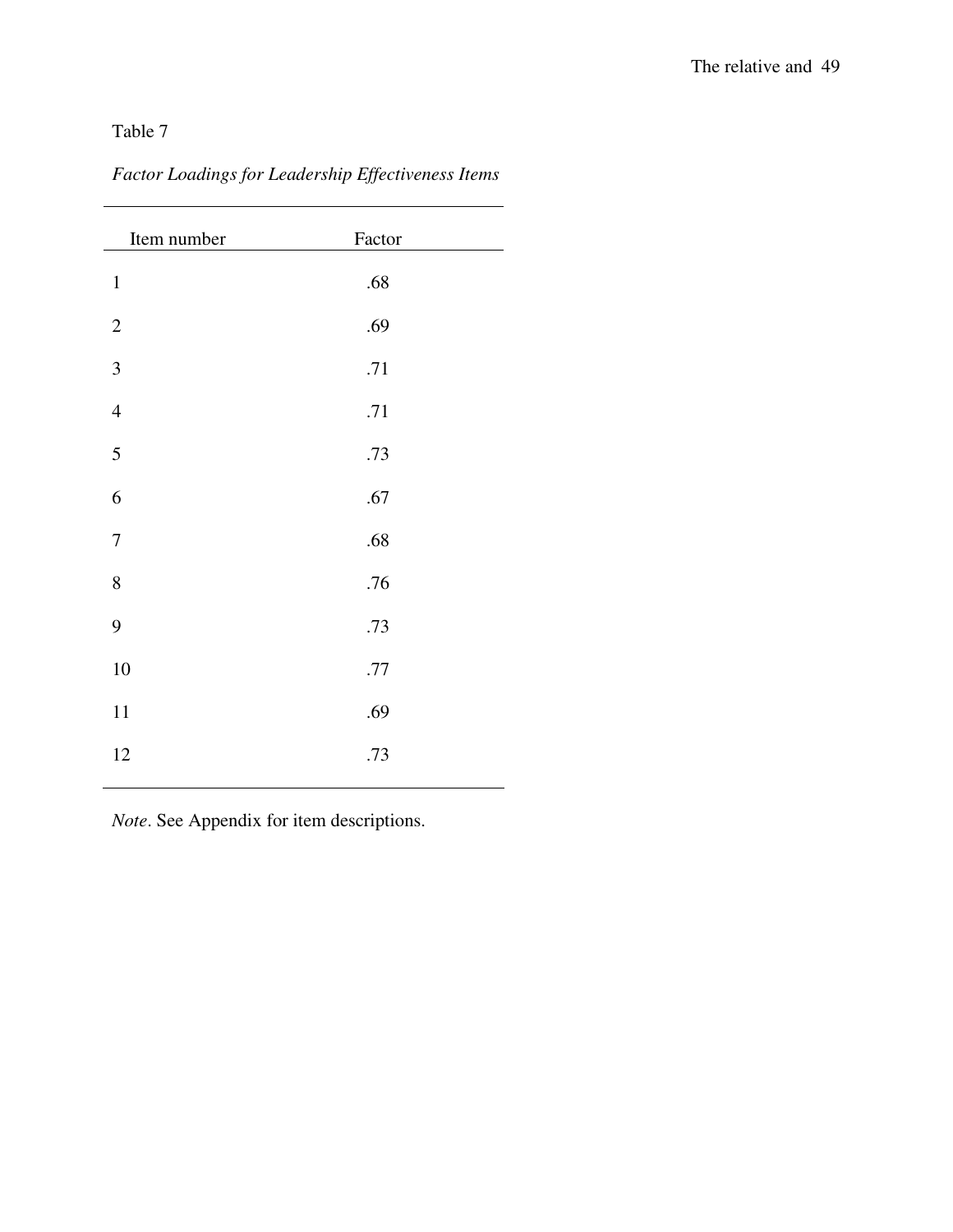### *Summary of Regression Analysis for the HPI and HDS Predicting Ratings of Leadership Effectiveness*

| Variable             | $\boldsymbol{B}$ | $\cal SE~B$ | $\beta$ |
|----------------------|------------------|-------------|---------|
| Adjustment           | $-.00$           | .01         | $-.09$  |
| Ambition/Sociability | $-.00$           | $.02\,$     | $-.01$  |
| Likeability          | $.03\,$          | $.02\,$     | .19     |
| Prudence             | .03              | $.02\,$     | .20     |
| Intellectance        | $-.03$           | .01         | $-.24*$ |
| Excitable            | $.01\,$          | $.02\,$     | .06     |
| Skeptical            | .01              | .03         | .06     |
| Cautious             | .00.             | $.02\,$     | $.02\,$ |
| $\rm Reserved$       | $.01\,$          | .03         | .09     |
| Leisurely            | $-.01$           | $.02\,$     | $-.06$  |
| Bold                 | .01              | $.02\,$     | .06     |
| Mischievous          | .03              | .03         | .15     |
| Colorful             | $.00\,$          | $.02\,$     | .03     |
| Imaginative          | $.02\,$          | $.02\,$     | $.10\,$ |
| Diligent             | .03              | $.02\,$     | .13     |
| Dutiful              | $-.04$           | $.02\,$     | $-.18$  |

*Note*. *B* = unstandardized coefficient; *SE B* = standard error of the unstandardized coefficient;  $\beta$  = standardized coefficient. *\*p* < .05.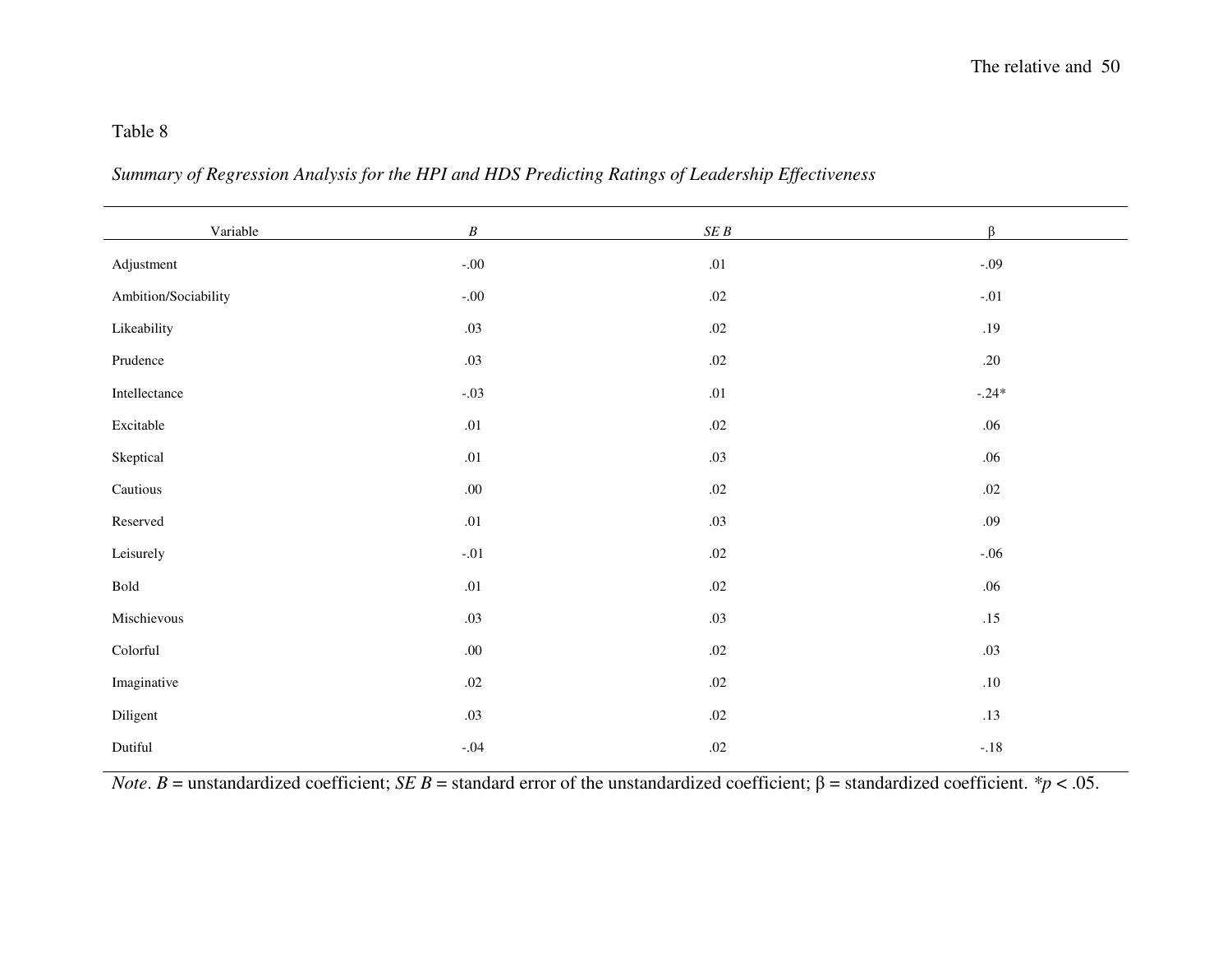| Summary of Hierarchical Regression Analysis for Incremental Validity of the Big Five |  |
|--------------------------------------------------------------------------------------|--|
|                                                                                      |  |
|                                                                                      |  |
|                                                                                      |  |

| Variable             |                  | Step 1      |         |                  | Step 2      |         |
|----------------------|------------------|-------------|---------|------------------|-------------|---------|
|                      | $\boldsymbol{B}$ | $\cal SE~B$ | $\beta$ | $\boldsymbol{B}$ | $\cal SE~B$ | β       |
| Excitable            | .01              | .02         | .07     | .01              | .02         | .06     |
| Skeptical            | $.00\,$          | $.02\,$     | .05     | .01              | .03         | .06     |
| Cautious             | $.02\,$          | $.02\,$     | $.10\,$ | .00.             | $.02\,$     | $.02\,$ |
| Reserved             | $-.00$           | $.02\,$     | $-.04$  | $.02\,$          | .03         | .09     |
| Leisurely            | $-.00$           | $.02\,$     | $-.04$  | $-.01$           | $.02\,$     | $-.06$  |
| Bold                 | .02              | $.02\,$     | .10     | .01              | .02         | .06     |
| Mischievous          | $-.00$           | $.02\,$     | $-.03$  | .00.             | .03         | .15     |
| Colorful             | .00.             | .02         | .04     | .00.             | .02         | .03     |
| Imaginative          | .00.             | .02         | .02     | $.02\,$          | .02         | .10     |
| Diligent             | .04              | $.02\,$     | $.20*$  | .03              | .02         | .13     |
| Dutiful              | $-.03$           | .02         | $-.15$  | $-.04$           | $.02\,$     | $-.18$  |
| Adjustment           |                  |             |         | $-.00$           | .01         | $-.09$  |
| Ambition/Sociability |                  |             |         | $-.00$           | .02         | $-.00.$ |
| Likeability          |                  |             |         | .03              | .02         | .19     |
| Prudence             |                  |             |         | .03              | .02         | .20     |
| Intellectance        |                  |             |         | $-.03$           | .01         | $-.24*$ |

*Note*. *B* = unstandardized coefficient; *SE B* = standard error of the unstandardized coefficient;  $\beta$  = standardized coefficient.  $R^2$  = .08

for Step 1;  $R^2 = .15$  for Step 2;  $\Delta R^2 = .07$  ( $p = .09$ ).  $\frac{4}{3}p < .05$ .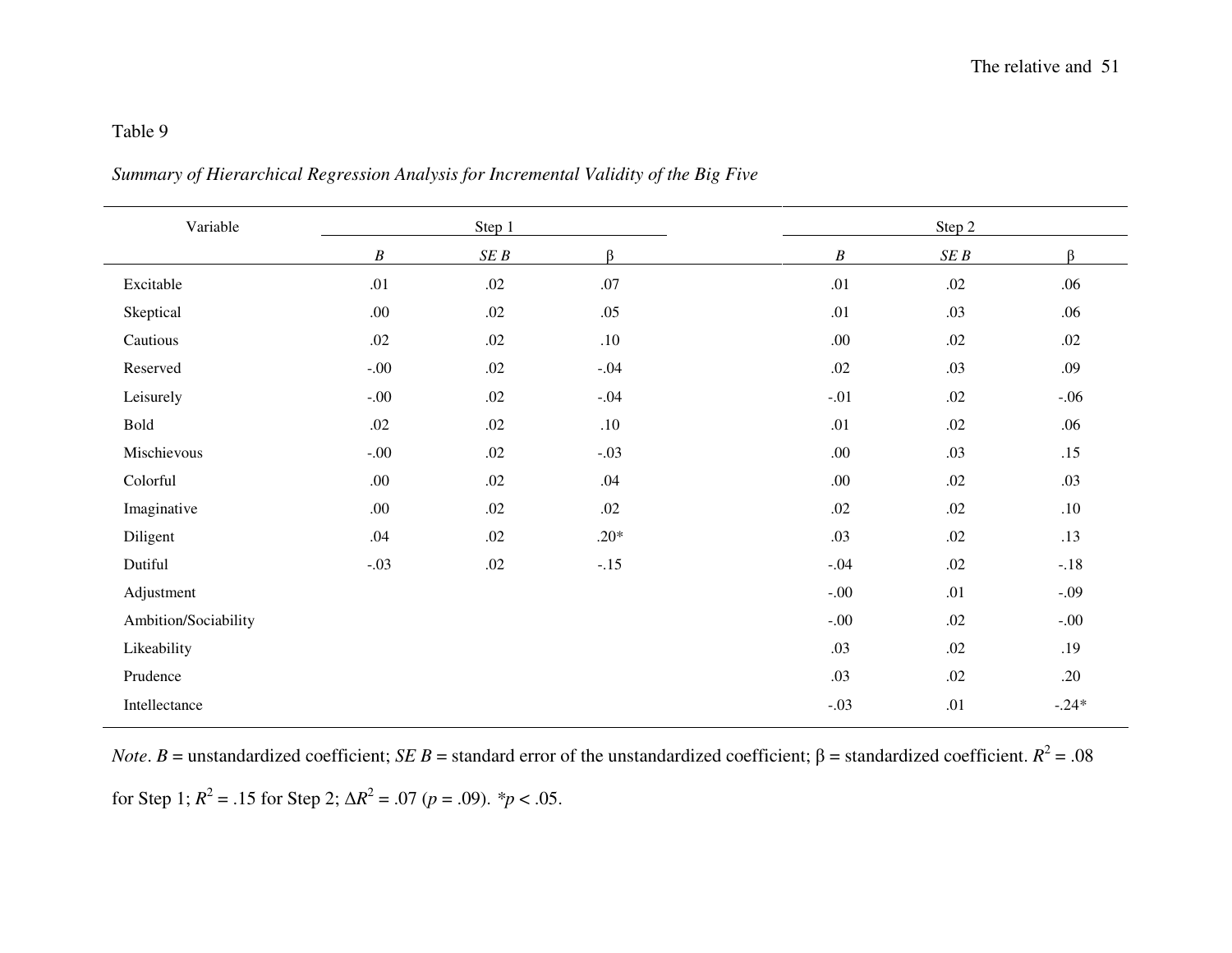| Summary of Hierarchical Regression Analysis for Incremental Validity of the Maladaptive Characteristics |  |  |  |
|---------------------------------------------------------------------------------------------------------|--|--|--|
|---------------------------------------------------------------------------------------------------------|--|--|--|

| Variable             |                  | Step 1      |         |                  | Step 2  |         |
|----------------------|------------------|-------------|---------|------------------|---------|---------|
|                      | $\boldsymbol{B}$ | $\cal SE~B$ | $\beta$ | $\boldsymbol{B}$ | SEB     | $\beta$ |
| Adjustment           | $-.02$           | .01         | $-.18$  | $-.00$           | .01     | $-.09$  |
| Ambition/Sociability | .01              | .01         | .09     | $-.00$           | $.02\,$ | $-00.$  |
| Likeability          | .00.             | $02\,$      | .05     | .03              | $.02\,$ | .19     |
| Prudence             | $.02\,$          | .01         | $.17\,$ | .03              | $.02\,$ | .20     |
| Intellectance        | $-.02$           | $.01\,$     | $-.13$  | $-.03$           | .01     | $-.24*$ |
| Excitable            |                  |             |         | .01              | $.02\,$ | .06     |
| Skeptical            |                  |             |         | .01              | .03     | .06     |
| Cautious             |                  |             |         | .00.             | .02     | .02     |
| Reserved             |                  |             |         | $.02\,$          | .03     | .09     |
| Leisurely            |                  |             |         | $-.01$           | $.02\,$ | $-.06$  |
| Bold                 |                  |             |         | .01              | $.02\,$ | .06     |
| Mischievous          |                  |             |         | .03              | .03     | .15     |
| Colorful             |                  |             |         | .00.             | $.02\,$ | .03     |
| Imaginative          |                  |             |         | $.02\,$          | $.02\,$ | $.10\,$ |
| Diligent             |                  |             |         | .03              | .02     | .13     |
| Dutiful              |                  |             |         | $-.04$           | $.02\,$ | $-.18$  |

*Note*. *B* = unstandardized coefficient; *SE B* = standard error of the unstandardized coefficient;  $\beta$  = standardized coefficient.  $R^2$  = .06

for Step 1;  $R^2 = .15$  for Step 2;  $\Delta R^2 = .09$  ( $p = .29$ ). *\*p* < .05.